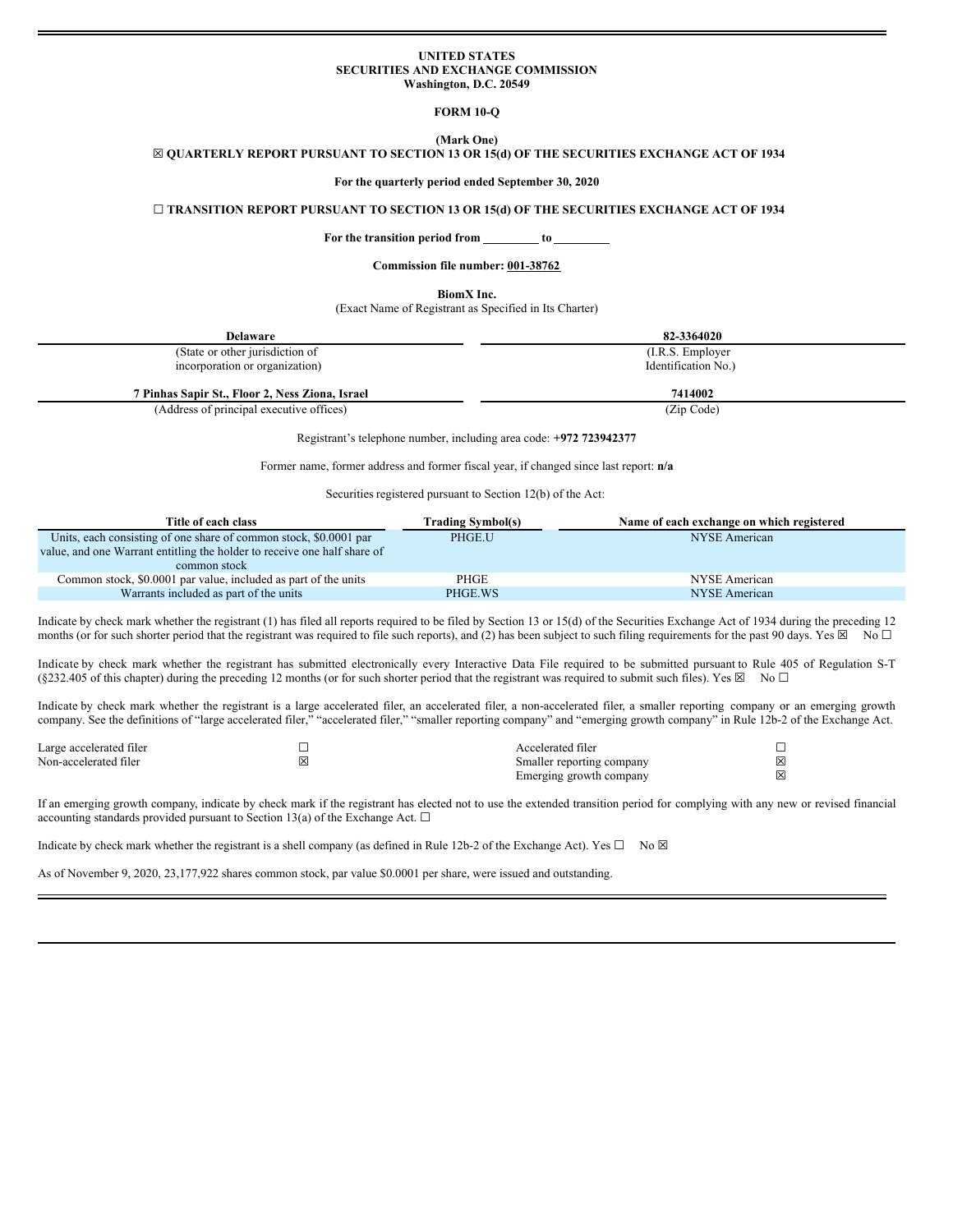# **BIOMX INC.**

#### **FORM 10-Q FOR THE QUARTER ENDED SEPTEMBER 30, 2020 TABLE OF CONTENTS**

|                                                                                               | Page |
|-----------------------------------------------------------------------------------------------|------|
| Part I. Financial Information                                                                 |      |
| Item 1. Financial Statements                                                                  |      |
| Condensed Consolidated Balance Sheets (unaudited)                                             |      |
| Condensed Consolidated Statements of Operations (unaudited)                                   |      |
| Condensed Consolidated Statements of Changes in Shareholders' Equity (unaudited)              |      |
| Condensed Consolidated Statements of Cash Flows (unaudited)                                   |      |
| Notes to Condensed Consolidated Financial Statements                                          |      |
| Item 2. Management's Discussion and Analysis of Financial Condition and Results of Operations |      |
| Item 3. Quantitative and Qualitative Disclosures About Market Risk                            | 27   |
| Item 4. Controls and Procedures                                                               | າາ   |
|                                                                                               |      |
| Part II. Other Information                                                                    | 28   |
| Item 1A. Risk Factors                                                                         | 28   |
| Item 6. Exhibits                                                                              | 30   |
|                                                                                               |      |
| <b>Signatures</b>                                                                             | 31   |

i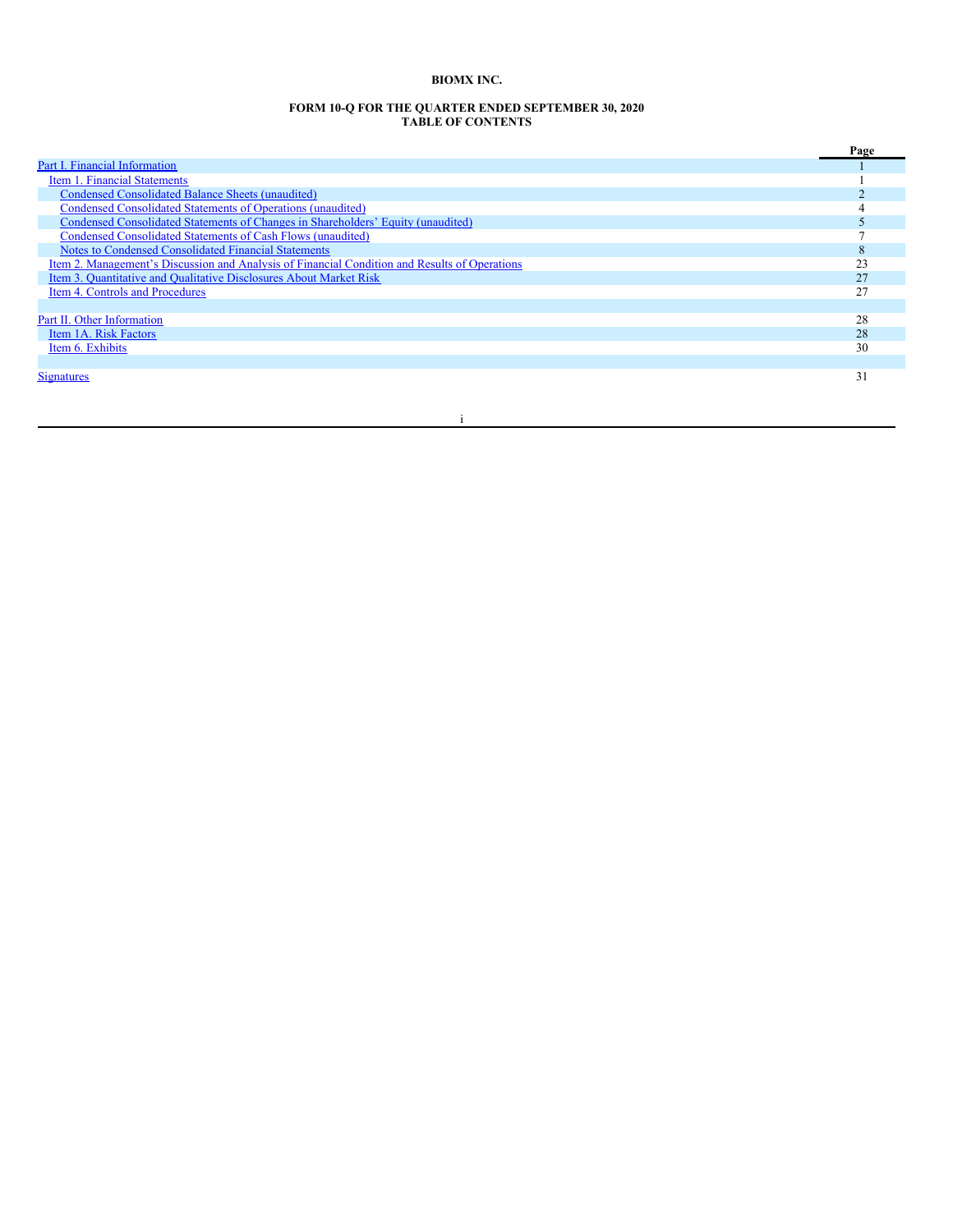### **CAUTIONARY STATEMENT REGARDING FORWARD-LOOKING INFORMATION**

This quarterly report on Form 10-Q (the "Quarterly Report") includes "forward-looking statements" within the meaning of Section 27A of the Securities Act of 1933, as amended, and Section 21E of the Securities Exchange Act of 1934, as amended (the "Exchange Act"), and other securities laws. For example, we are making forward-looking statements when we discuss our clinical and pre-clinical development program, including timing and milestones thereof as well as the design thereof, including acceptance of regulatory agencies of such design, the potential opportunities for and benefits of the BOLT platform, as described below, the potential of our product candidates, the potential effect of the coronavirus disease 2019 ("COVID-19") on our business and levels of expenses, sufficiency of financial resources and financial needs. These statements include words such as "expect," "believe," "anticipate," "intend," "setimate," "seek" and variations and similar words and expressions are intended to identify such forward-looking statements. However, you should understand that these statements are not guarantees of performance or results, and there are a number of risks, uncertainties and other important factors that could cause our actual results to differ materially from those expressed in the forward-looking statements, including, among others:

- our limited operating history;
- the ability to generate revenues, and raise sufficient financing to meet working capital requirements;
- the unpredictable timing and cost associated with our approach to developing product candidates using phage technology;
- the impact of the COVID-19 pandemic on general economic conditions, our operations, the continuity of our business, including our preclinical and clinical trials and our ability to raise additional capital;
- the U.S. Food and Drug Administration's ("FDA") classification of our BX001 product candidate for acne-prone skin as a drug or cosmetic and the impact of changing regulatory requirements on our ability to develop and commercialize BX001;
- obtaining FDA acceptance of any non-U.S. clinical trials of product candidates;
- the ability to pursue and effectively develop new product opportunities and acquisitions and to obtain value from such product opportunities and acquisitions;
- penalties and market withdrawal associated with any unanticipated problems with product candidates and failure to comply with labeling and other restrictions;
- expenses associated with compliance with ongoing regulatory obligations and successful continuing regulatory review;
- market acceptance of our product candidates and ability to identify or discover additional product candidates;
- our ability to obtain high titers for specific phage cocktails necessary for preclinical and clinical testing;
- the availability of specialty raw materials;
- the ability of our product candidates to demonstrate requisite safety and tolerability for cosmetics, safety and efficacy for drug products, or safety, purity and potency for biologics without causing adverse effects;
- the success of expected future advanced clinical trials of our product candidates;
- our ability to obtain required regulatory approvals;
- our ability to enroll patients in clinical trials and achieve anticipated development milestones when expected;
- delays in developing manufacturing processes for our product candidates;

ii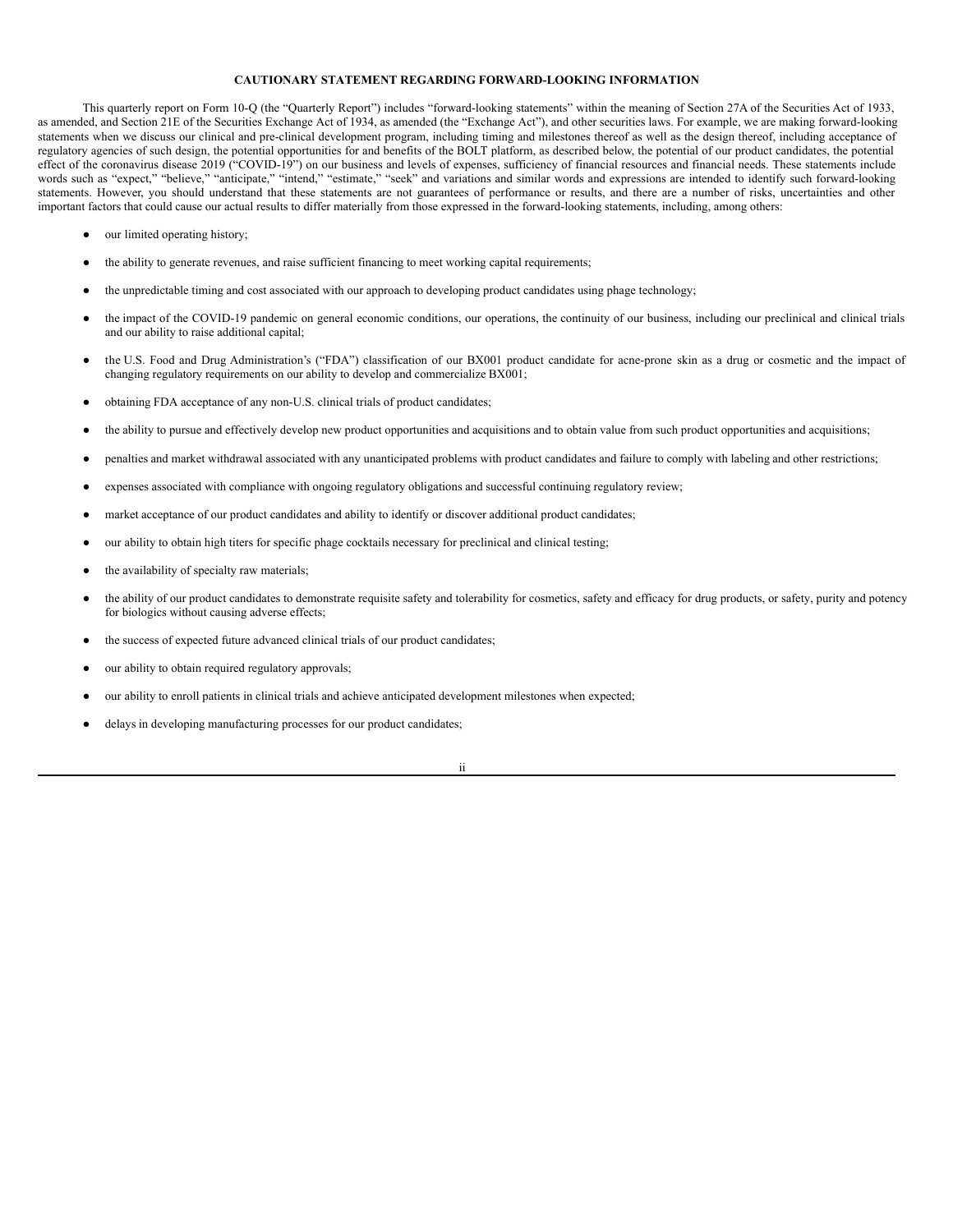- competition from similar technologies, products that are more effective, safer or more affordable than our product candidates or products that obtain marketing approval before our product candidates;
- the impact of unfavorable pricing regulations, third-party reimbursement practices or health care reform initiatives on our ability to sell product candidates or therapies profitably;
- protection of our intellectual property rights and compliance with the terms and conditions of current and future licenses with third parties;
- infringement on the intellectual property rights of third parties and claims for remuneration or royalties for assigned service invention rights;
- our ability to acquire, in-license or use proprietary rights held by third parties necessary to our product candidates or future development candidates;
- ethical, legal and social concerns about synthetic biology and genetic engineering that may adversely affect market acceptance of our product candidates;
- reliance on third-party collaborators;
- our ability to manage the growth of the business;
- our ability to attract and retain key employees or to enforce the terms of noncompetition agreements with employees;
- the failure to comply with applicable laws and regulations;
- potential security breaches, including cybersecurity incidents;
- political, economic and military instability in the State of Israel; and
- other factors discussed in our Annual Report on Form 10-K for the fiscal year ended December 31, 2019 (the "2019 Annual Report").

For a detailed discussion of these and other risks, uncertainties and factors, see Part I, Item 1A— "Risk Factors" of our 2019 Annual Report and in Part II, Item 1A of this Quarterly Report. All forward-looking statements contained in this Quarterly Report speak only as of the date hereof. Except as required by law, we are under no duty to (and expressly disclaim any such obligation to) update or revise any of the forward-looking statements, whether as a result of new information, future events or otherwise, after the date of this Quarterly Report. Comparisons of results between current and prior periods are not intended to express any future trends, or indications of future performance, and should be viewed only as historical data.

iii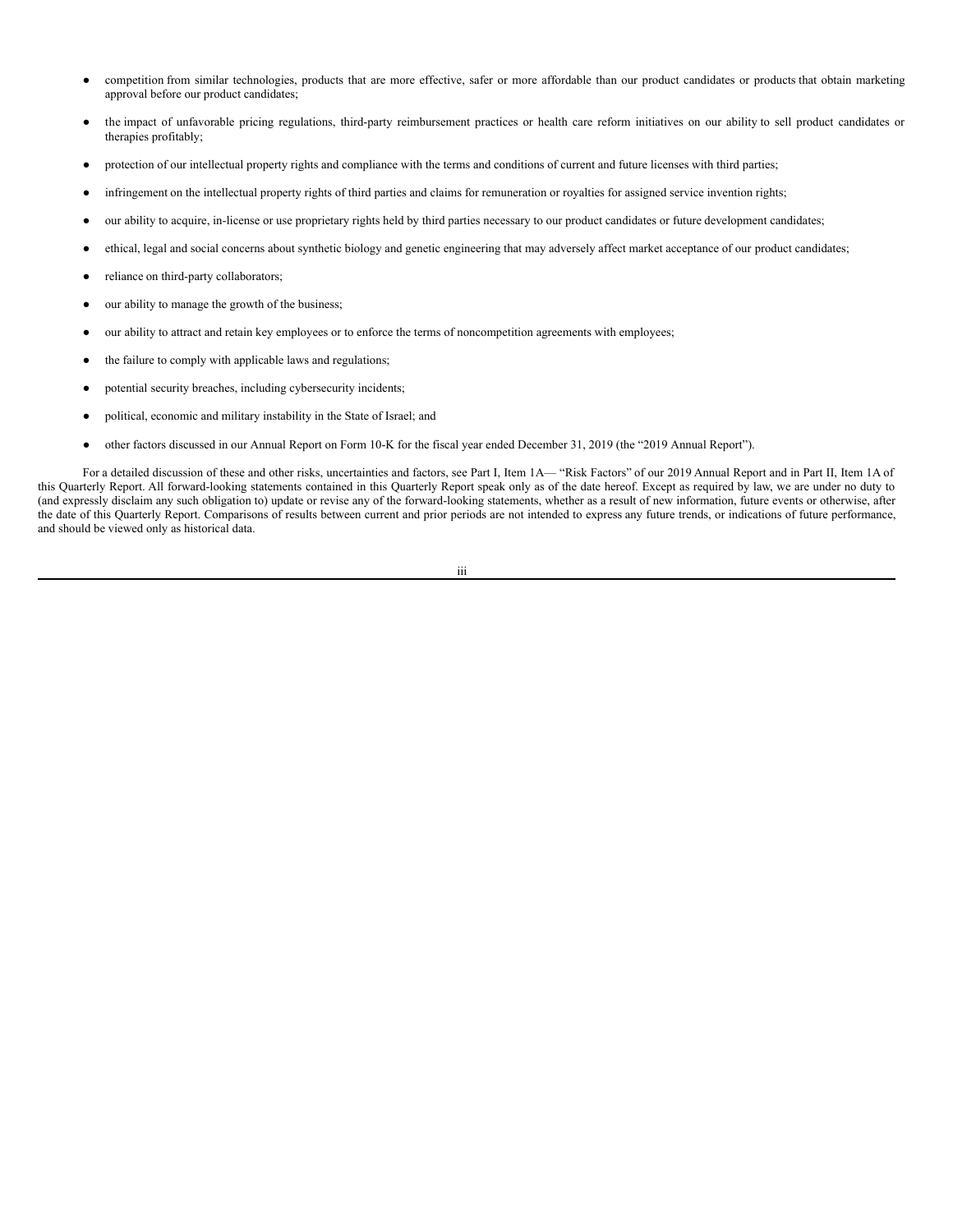# <span id="page-4-0"></span>**PART I - FINANCIAL INFORMATION**

# <span id="page-4-1"></span>**Item 1. Financial Statements**

### **INDEX TO FINANCIAL STATEMENTS**

|                                                                                                                                                 | Page |
|-------------------------------------------------------------------------------------------------------------------------------------------------|------|
| Condensed Consolidated Balance Sheets as of September 30, 2020 and December 31, 2019 (unaudited)                                                |      |
| Condensed Consolidated Statements of Operations for the Three and Nine Months Ended September 30, 2020 and 2019 (unaudited)                     |      |
| Condensed Consolidated Statements of Change in Shareholders' Equity for the Three and Nine Months Ended September 30, 2020 and 2019 (unaudited) |      |
| Condensed Consolidated Statements of Cash Flows for the Nine Months Ended September 30, 2020 and 2019 (unaudited)                               |      |
| <b>Notes to Condensed Consolidated Financial Statements</b>                                                                                     |      |
|                                                                                                                                                 |      |
|                                                                                                                                                 |      |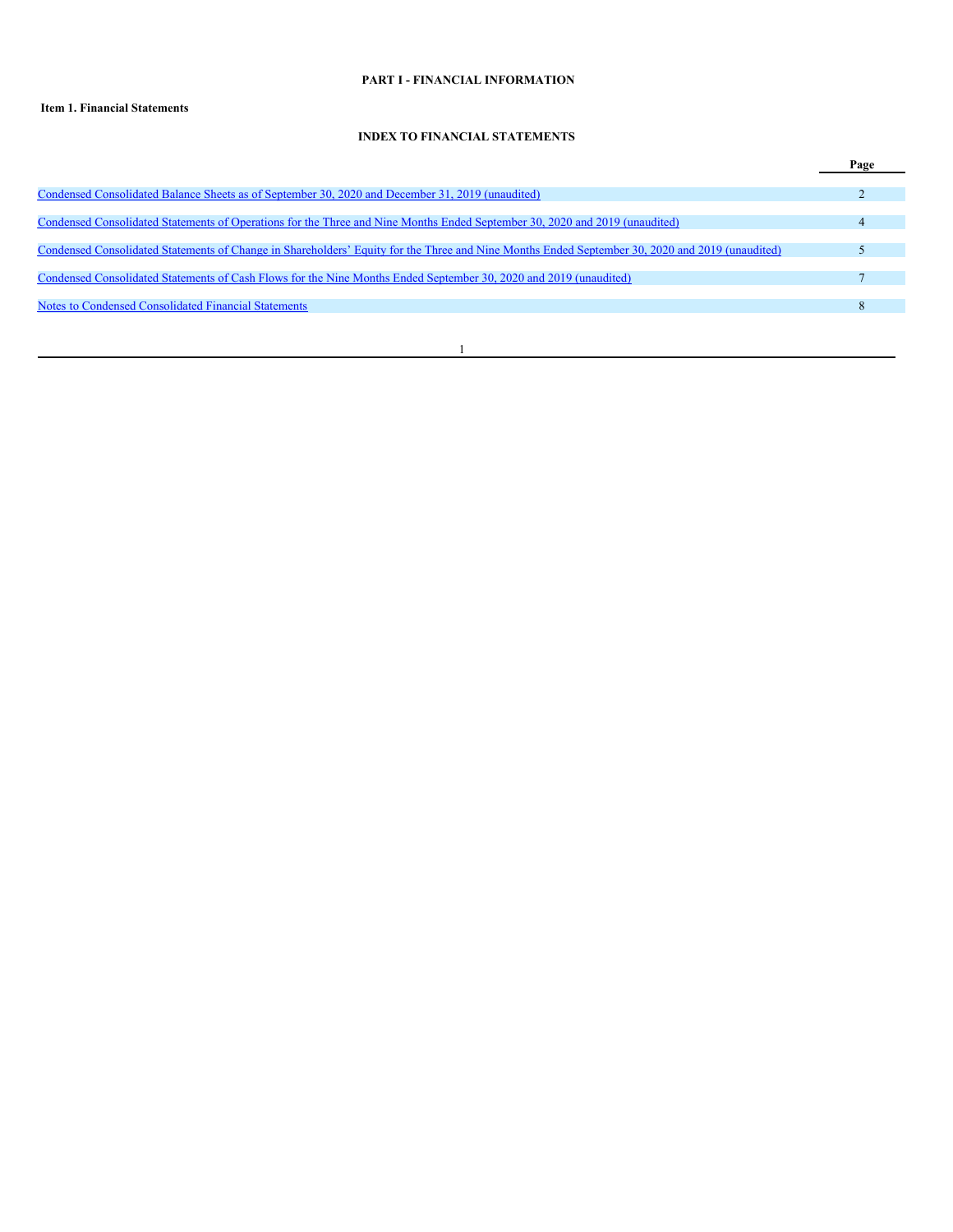### <span id="page-5-0"></span>**BIOMX INC.** (formerly known as Chardan Healthcare Acquisition Corp.) **CONDENSED CONSOLIDATED BALANCE SHEETS** (unaudited) **USD in thousands, except share and per share data**

|                                                  |             | As of                 |                      |  |
|--------------------------------------------------|-------------|-----------------------|----------------------|--|
|                                                  | <b>Note</b> | September 30,<br>2020 | December 31,<br>2019 |  |
| <b>ASSETS</b>                                    |             |                       |                      |  |
| <b>Current assets</b>                            |             |                       |                      |  |
| Cash and cash equivalents                        |             | 53,302                | 72,256               |  |
| Restricted cash                                  |             | 855                   | 154                  |  |
| Short-term deposits                              | 3           | 10,390                | 10,003               |  |
| Related party                                    | 9           |                       | 50                   |  |
| Other current assets                             |             | 755                   | 2,068                |  |
| Total current assets                             |             | 65,302                | 84,531               |  |
| <b>Non-current assets</b>                        |             |                       |                      |  |
| Lease deposit                                    |             |                       | 5                    |  |
| Property and equipment, net                      |             | 2,062                 | 1,881                |  |
| In-process research and development ("R&D"), net | 6           | 3,419                 | 4,556                |  |
| Operating lease right-of-use assets              | 4           | 4,370                 | 1,148                |  |
| Total non-current assets                         |             | 9,851                 | 7,590                |  |
|                                                  |             | 75,153                | 92,121               |  |

**The accompanying notes are an integral part of these condensed consolidated financial statements.**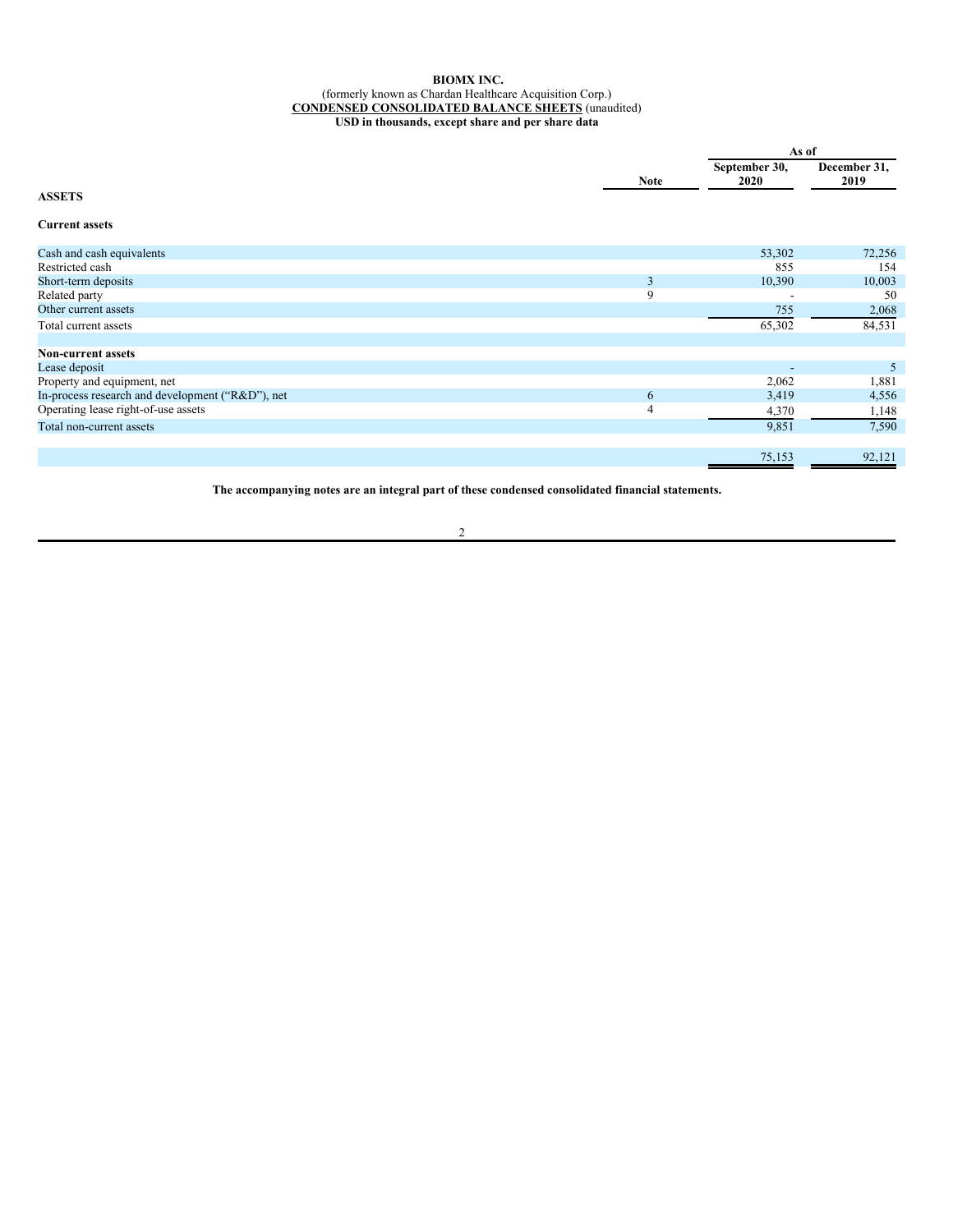# **BIOMX INC.**

#### (formerly known as Chardan Healthcare Acquisition Corp.) **CONDENSED CONSOLIDATED BALANCE SHEETS** (unaudited)

**USD in thousands, except share and per share data**

|                                                                                                                                                                                                                         |                 | As of                 |                      |
|-------------------------------------------------------------------------------------------------------------------------------------------------------------------------------------------------------------------------|-----------------|-----------------------|----------------------|
|                                                                                                                                                                                                                         | <b>Note</b>     | September 30,<br>2020 | December 31,<br>2019 |
| <b>LIABILITIES AND SHAREHOLDERS' EQUITY</b>                                                                                                                                                                             |                 |                       |                      |
| <b>Current liabilities</b>                                                                                                                                                                                              |                 |                       |                      |
| Trade account payables                                                                                                                                                                                                  |                 | 1,301                 | 3,253                |
| Other account payables                                                                                                                                                                                                  |                 | 2,814                 | 2,596                |
| Current portion of lease liabilities                                                                                                                                                                                    | $\overline{4}$  | 594                   | 375                  |
| Total current liabilities                                                                                                                                                                                               |                 | 4,709                 | 6,224                |
| <b>Non-current liabilities</b>                                                                                                                                                                                          |                 |                       |                      |
| Lease liabilities, net of current portion                                                                                                                                                                               | $\overline{4}$  | 3,905                 | 856                  |
| Contingent liabilities                                                                                                                                                                                                  | 5,7             | 701                   | 585                  |
| Total non-current liabilities                                                                                                                                                                                           |                 | 4,606                 | 1,441                |
| <b>Commitments and Contingent Liabilities</b>                                                                                                                                                                           | $7\phantom{.0}$ |                       |                      |
| <b>Shareholders' equity</b>                                                                                                                                                                                             |                 |                       |                      |
| Common stock, \$0.0001 par value ("Common Stock"); Authorized - 60,000,000 shares as of September 30, 2020<br>and December 31, 2019. Issued - 23, 173, 378 as of September 30, 2020 and 22, 862, 835 as of December 31, |                 |                       |                      |
| 2019. Outstanding - 23,167,678 shares as of September 30, 2020 and 22,862,835 as of December 31, 2019                                                                                                                   | 8               | 2                     | 2                    |
| Additional paid in capital                                                                                                                                                                                              |                 | 128,950               | 126,626              |
| Accumulated deficit                                                                                                                                                                                                     |                 | (63, 114)             | (42, 172)            |
| Total shareholders' equity                                                                                                                                                                                              |                 | 65,838                | 84,456               |
|                                                                                                                                                                                                                         |                 | 75,153                | 92,121               |

**The accompanying notes are an integral part of these condensed consolidated financial statements.**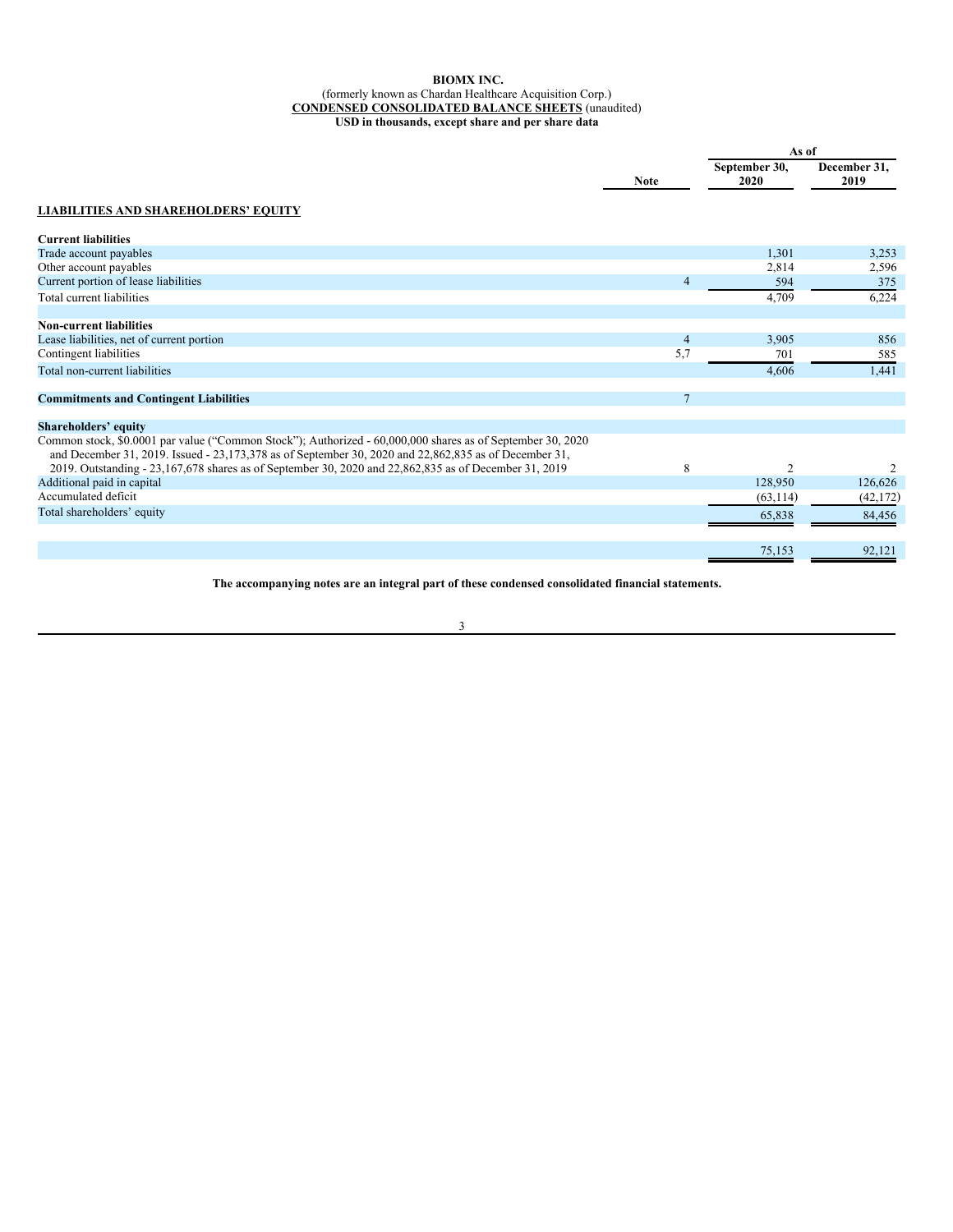### <span id="page-7-0"></span>**BIOMX INC.** (formerly known as Chardan Healthcare Acquisition Corp.) **CONDENSED CONSOLIDATED STATEMENTS OF OPERATIONS** (unaudited) **USD in thousands, except share and per share data**

|                                                                                     | <b>Note</b> | Three months ended<br>September 30, |           | Nine months ended<br>September 30, |           |
|-------------------------------------------------------------------------------------|-------------|-------------------------------------|-----------|------------------------------------|-----------|
|                                                                                     |             | 2020                                | 2019      | 2020                               | 2019      |
| Research and development expenses, net                                              |             | 6,436                               | 2,858     | 14,441                             | 8,458     |
| General and administrative expenses                                                 |             | 2,394                               | 1,797     | 6,749                              | 3,987     |
| Operating loss                                                                      |             | 8,830                               | 4,655     | 21,190                             | 12,445    |
| Financial expenses (income), net                                                    |             |                                     | (395)     | (248)                              | (1,182)   |
| <b>Net Loss</b>                                                                     |             | 8,835                               | 4,260     | 20,942                             | 11,263    |
| Basic and diluted loss per share of Common Stock                                    | 10          | 0.38                                | 2.69      | 0.91                               | 7.37      |
| Weighted average number of shares of Common Stock outstanding,<br>basic and diluted |             | 23.150.253                          | 2.035.625 | 23,013,790                         | 2.015.349 |

**The accompanying notes are an integral part of these condensed consolidated financial statements.**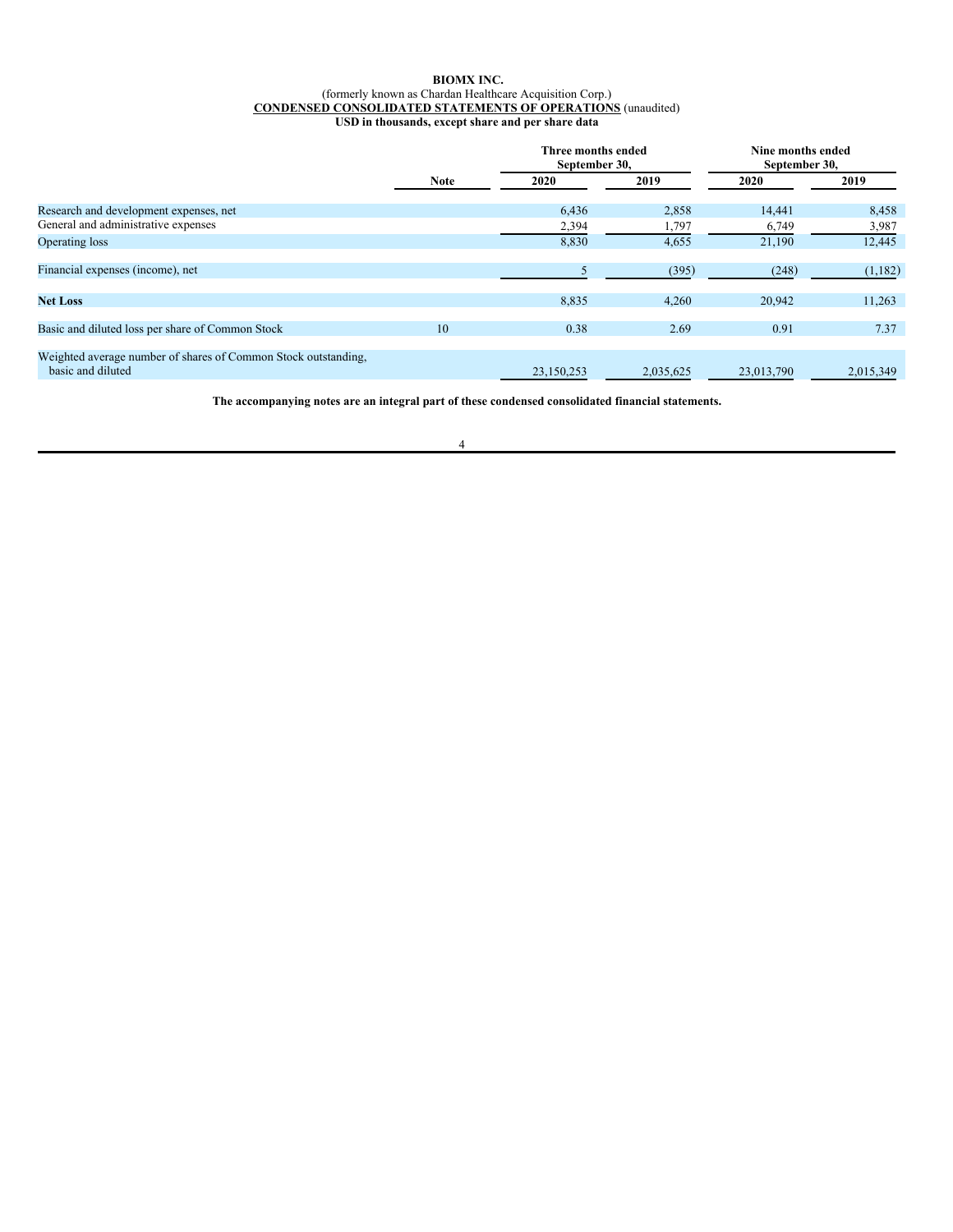### <span id="page-8-0"></span>**BIOMX INC.** (formerly known as Chardan Healthcare Acquisition Corp.) **CONDENSED CONSOLIDATED STATEMENTS OF CHANGES IN SHAREHOLDERS' EQUITY** (unaudited) **USD in thousands, except share and per share data**

|                                  |                          | <b>Common Stock</b>      | <b>Additional paid</b> | Accumulated              | <b>Total</b><br>shareholders' |  |
|----------------------------------|--------------------------|--------------------------|------------------------|--------------------------|-------------------------------|--|
|                                  | <b>Shares</b>            | Amount                   | in capital             | deficit                  | equity                        |  |
| Balance as of December 31, 2019  | 22,862,835               |                          | 126,626                | (42, 172)                | 84,456                        |  |
| Exercise of options              | 57,325                   | $(*)$                    | 106                    | $\overline{\phantom{a}}$ | 106                           |  |
| Share-based payment              |                          |                          | 337                    |                          | 337                           |  |
| Net loss                         |                          |                          |                        | (5,901)                  | (5,901)                       |  |
| Balance as of March 31, 2020     | 22,920,160               |                          | 127,069                | (48,073)                 | 78,998                        |  |
| Exercise of options              | 220,104                  | $(*)$                    | 52                     | ٠                        | 52                            |  |
| Share-based payment              |                          |                          | 677                    | -                        | 677                           |  |
| Net loss                         |                          |                          |                        | (6,206)                  | (6,206)                       |  |
| Balance as of June 30, 2020      | 23,140,264               | 2                        | 127,798                | (54,279)                 | 73,521                        |  |
| Exercise of options              | 27,414                   | $\overline{\phantom{a}}$ | 38                     | $\overline{\phantom{0}}$ | 38                            |  |
| Share-based payment              | $\overline{\phantom{a}}$ | ٠                        | 1,114                  | $\overline{\phantom{a}}$ | 1,114                         |  |
| Net loss                         |                          |                          |                        | (8,835)                  | (8,835)                       |  |
| Balance as of September 30, 2020 | 23, 167, 678             |                          | 128,950                | (63, 114)                | 65,838                        |  |
|                                  |                          |                          |                        |                          |                               |  |

**(\*)** Less than \$1.

**The accompanying notes are an integral part of these condensed consolidated financial statements.**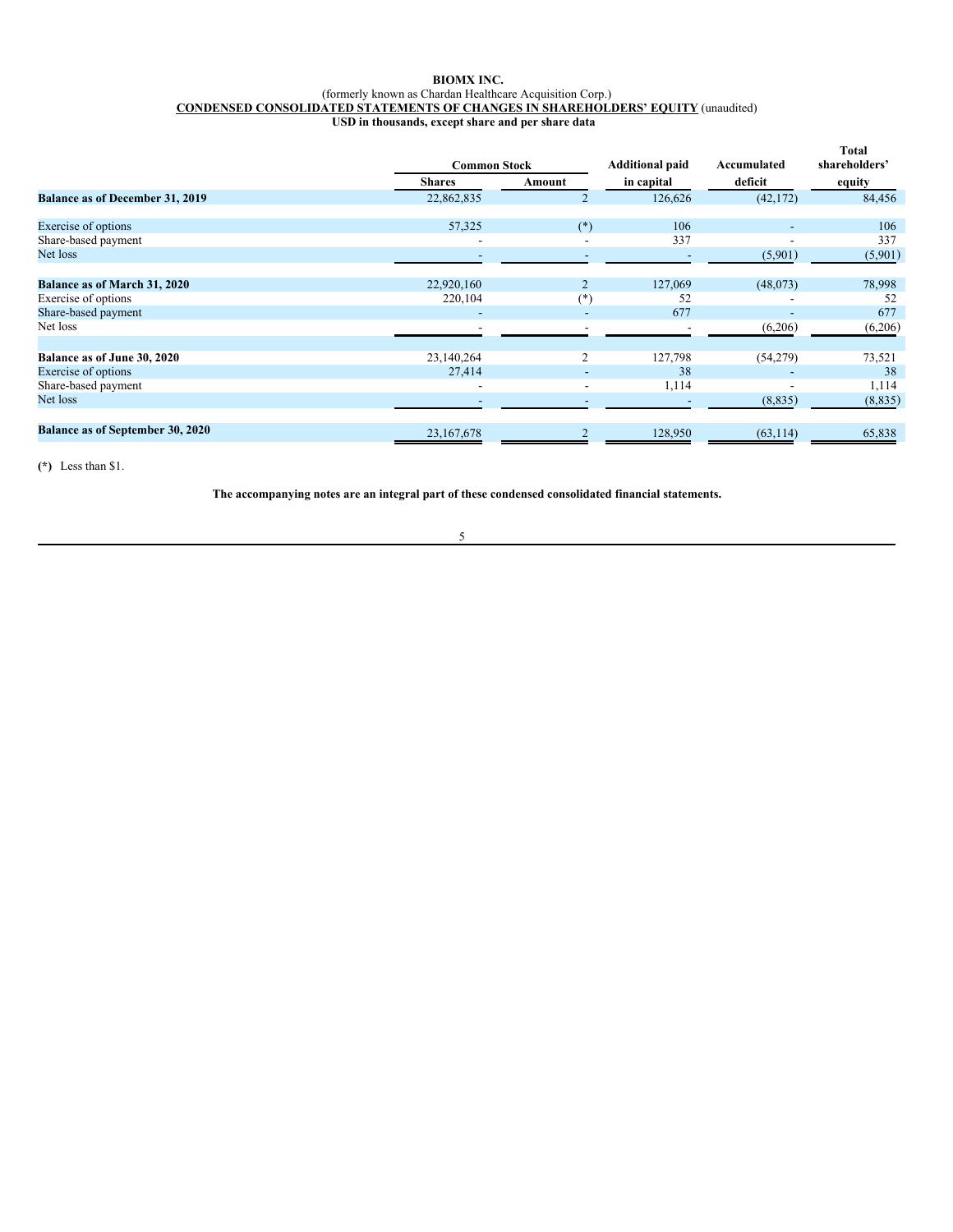### **BIOMX INC.** (formerly known as Chardan Healthcare Acquisition Corp.) **CONDENSED CONSOLIDATED STATEMENTS OF CHANGES IN SHAREHOLDERS' EQUITY** (unaudited) **USD in thousands, except share and per share data**

|                                                | <b>Common Stock</b> |                                   | <b>Preferred A Shares</b><br>(pre-merger-<br>BiomX Ltd.) |                          | <b>Preferred B Shares</b><br>(pre-merger-<br><b>BiomX</b> Ltd.) |                          | <b>Additional</b><br>paid in | Accumulated              | Total<br>shareholders' |
|------------------------------------------------|---------------------|-----------------------------------|----------------------------------------------------------|--------------------------|-----------------------------------------------------------------|--------------------------|------------------------------|--------------------------|------------------------|
|                                                | Shares $(**)$       | Amount                            | Shares $(**)$                                            | Amount                   | Shares $(**)$                                                   | Amount                   | capital                      | deficit                  | equity                 |
| <b>Balance as of December 31,</b><br>2018      | 2,307,871           | $(*)$                             | 7,543,831                                                | $\mathbf{1}$             | 5,170,357                                                       |                          | 64,410                       | (21,609)                 | 42,803                 |
| Issuance of shares<br>Share-based payment      |                     |                                   |                                                          | $\overline{a}$           | 308,628                                                         | $(*)$                    | 1,800<br>304                 |                          | 1,800<br>304           |
| Net loss                                       |                     |                                   |                                                          |                          |                                                                 |                          |                              | (3,225)                  | (3,225)                |
| <b>Balance as of March 31,</b><br>2019         | 2,307,871           | $(*)$                             | 7,543,831                                                | $\mathbf{1}$             | 5,478,985                                                       |                          | 66,514                       | (24, 834)                | 41,682                 |
| Share-based payment<br>Net loss                |                     |                                   |                                                          |                          |                                                                 |                          | 327                          | (3,778)                  | 327<br>(3,778)         |
| Balance as of June 30, 2019                    | 2,307,871           | $(*)$                             | 7,543,831                                                | 1                        | 5,478,985                                                       |                          | 66,841                       | (28,612)                 | 38,231                 |
| Share-based payment<br>Exercise of options     | ۰<br>41,200         | $\overline{\phantom{a}}$<br>$(*)$ | $\blacksquare$                                           | $\overline{\phantom{a}}$ | $\overline{\phantom{a}}$                                        | $\overline{\phantom{a}}$ | 249<br>43                    | $\overline{\phantom{a}}$ | 249<br>43              |
| Net loss<br><b>Balance as of September 30,</b> |                     |                                   |                                                          |                          |                                                                 |                          | $\overline{\phantom{a}}$     | (4,260)                  | (4,260)                |
| 2019                                           | 2,349,071           | $($ *`                            | 7,543,831                                                |                          | 5,478,985                                                       |                          | 67,133                       | (32, 872)                | 34,263                 |

(\*) Less than \$1.

(\*\*) Number of shares has been retroactively adjusted based on the equivalent number of shares received by the accounting acquirer in the Recapitalization Transaction consummated on October 28, 2019 (refer to Note 1).

**The accompanying notes are an integral part of these condensed consolidated financial statements.**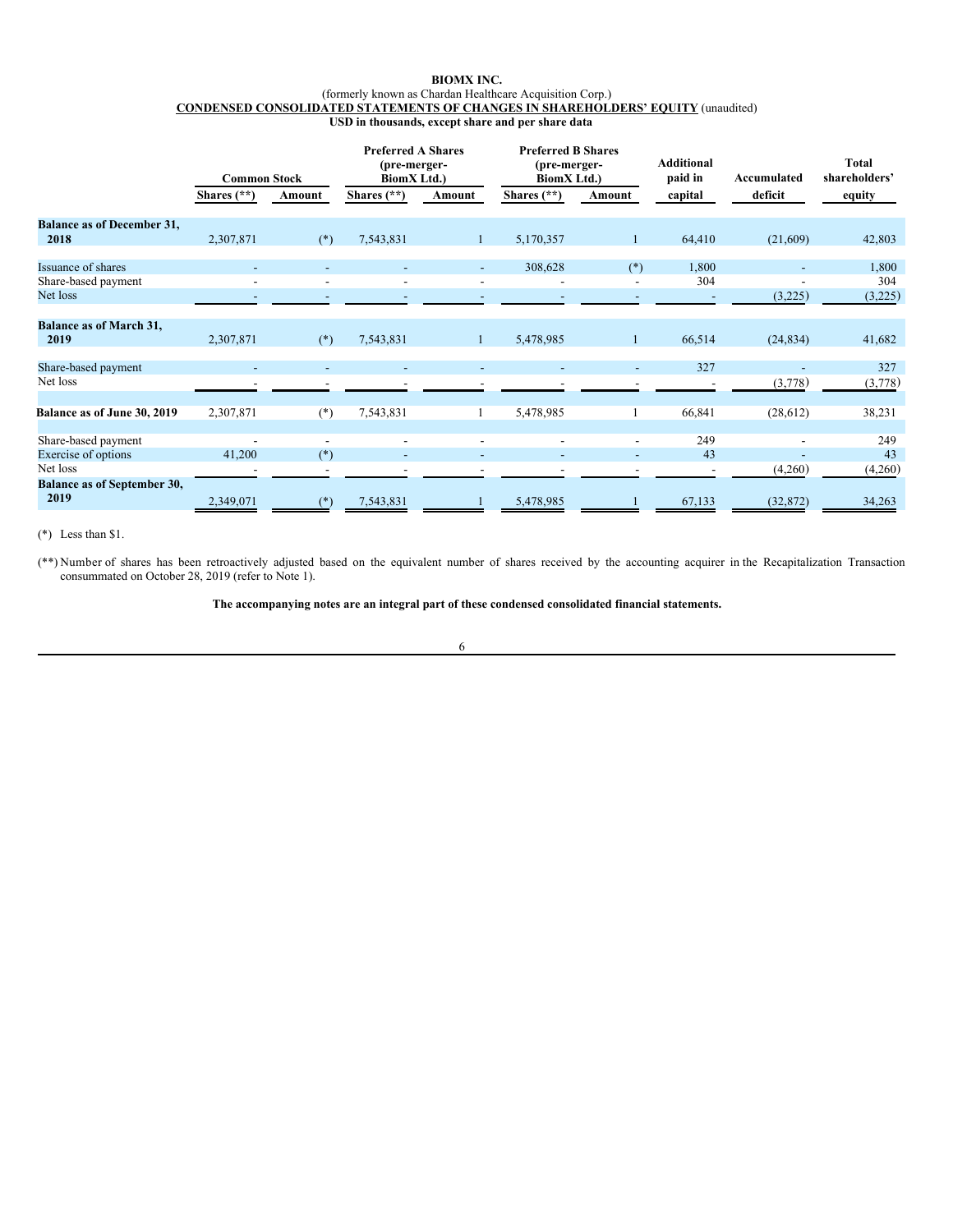#### <span id="page-10-0"></span>**BIOMX INC.** (formerly known as Chardan Healthcare Acquisition Corp.) **CONDENSED CONSOLIDATED STATEMENTS OF CASH FLOWS** (unaudited) **USD in thousands**

|                                                                                                     | For the nine months ended<br>September 30, |           |
|-----------------------------------------------------------------------------------------------------|--------------------------------------------|-----------|
|                                                                                                     | 2020                                       | 2019      |
| <b>CASH FLOWS - OPERATING ACTIVITIES</b>                                                            |                                            |           |
| Net loss                                                                                            | (20, 942)                                  | (11,263)  |
| Adjustments required to reconcile cash flows used in operating activities                           |                                            |           |
| Depreciation and amortization                                                                       | 1.618                                      | 259       |
| Share-based compensation                                                                            | 2,128                                      | 880       |
| Revaluation of contingent liabilities                                                               | 116                                        | 20        |
| Changes in operating assets and liabilities:                                                        |                                            |           |
| Other receivables                                                                                   | 1,318                                      | 21        |
| Trade account payables                                                                              | (1, 877)                                   | (119)     |
| Other account payables                                                                              | 218                                        | (151)     |
| Operating lease liabilities                                                                         | 46                                         |           |
| Related party                                                                                       | 50                                         | (150)     |
| Net cash used in operating activities                                                               | (17, 325)                                  | (10, 503) |
| <b>CASH FLOWS - INVESTING ACTIVITIES</b>                                                            |                                            |           |
| Decrease (Increase) in short-term deposits                                                          | (387)                                      | 12,618    |
| Purchase of property and equipment                                                                  | (662)                                      | (987)     |
| Net cash provided by (used in) investing activities                                                 | (1,049)                                    | 11.631    |
| <b>CASH FLOWS - FINANCING ACTIVITIES</b>                                                            |                                            |           |
| Issuance of preferred shares, net                                                                   |                                            | 1,800     |
| Outflows in connection with current assets and liabilities acquired in Recapitalization Transaction | (75)                                       |           |
| Exercise of stock options                                                                           | 196                                        | 43        |
| Net cash provided by financing activities                                                           | 121                                        | 1.843     |
| Increase (decrease) in cash and cash equivalents and restricted cash                                | (18, 253)                                  | 2,971     |
| Cash and cash equivalents and restricted cash at the beginning of the period                        | 72,410                                     | 8,693     |
| Cash and cash equivalents and restricted cash at the end of the period                              | 54,157                                     | 11,664    |
| <b>Supplemental non-cash transactions:</b>                                                          |                                            |           |
| Recognition of right-of-use asset and lease liability upon adoption of ASU 2016-02                  |                                            | 645       |
| Assets acquired under operating leases                                                              | 3,551                                      | 599       |

**The accompanying notes are an integral part of these condensed consolidated financial statements.**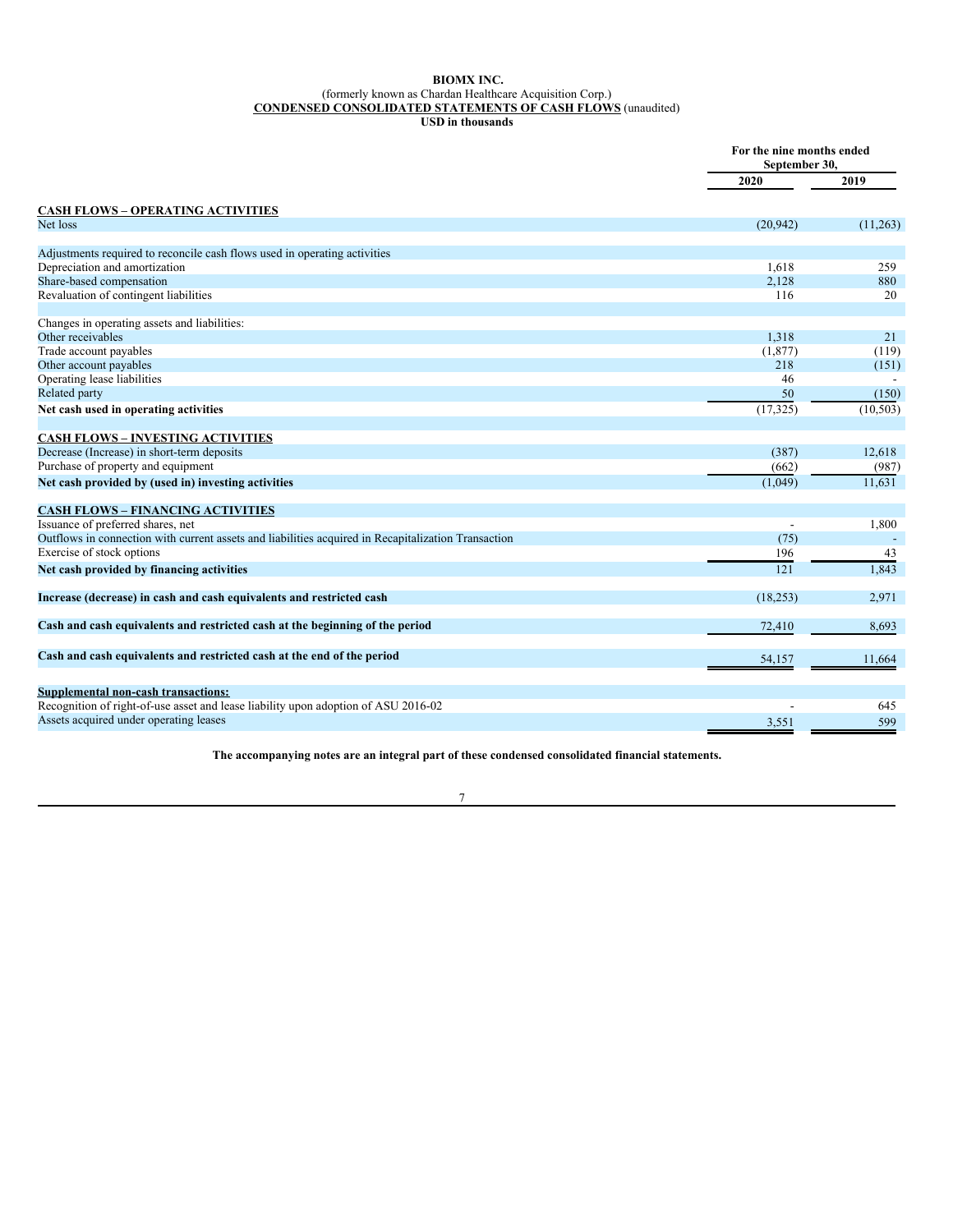### **NOTE 1 – GENERAL**

# **A. General information:**

<span id="page-11-0"></span>BiomX Inc. (formerly known as Chardan Healthcare Acquisition Corp., individually prior to the Recapitalization Transaction (as defined below), and together with its subsidiaries, BiomX Ltd. and RondinX Ltd. after the Recapitalization Transaction, the "Company" or "BiomX") was incorporated as a blank check company on November 1, 2017, under the laws of the state of Delaware, for the purpose of entering into a merger, share exchange, asset acquisition, stock purchase, recapitalization, reorganization or similar business combination with one or more businesses or entities.

On July 16, 2019, the Company entered into a merger agreement with BiomX Ltd. ("BiomX Israel"), a company incorporated under the laws of Israel, CHAC Merger Sub Ltd. ("Merger Sub") and Shareholder Representative Services LLC ("SRS"), as amended on October 11, 2019, pursuant to which, among other things, BiomX Israel merged with Merger Sub, with BiomX Israel being the surviving entity in accordance with the Israeli Companies Law, 5759-1999, as a wholly owned direct subsidiary of BiomX Inc.

On October 28, 2019, the Company consummated the acquisition of 100% of the outstanding shares of BiomX Israel (the "Recapitalization Transaction"). Pursuant to the aforementioned merger agreement, in exchange for all of the outstanding shares of BiomX Israel, the Company issued to the shareholders of BiomX Israel a total of 15,069,058 shares of the Company's Common Stock representing approximately 65% of the total shares issued and outstanding after giving effect to the Recapitalization Transaction. As a result of the Recapitalization Transaction, BiomX Israel became a wholly owned subsidiary of the Company. As the shareholders of BiomX Israel received the largest ownership interest in the Company, BiomX Israel was determined to be the "accounting acquirer" in the Recapitalization Transaction. As a result, the historical financial statements of the Company were replaced with the financial statements of BiomX Israel for all periods presented.

Following the Recapitalization Transaction, the Company retained \$60.1 thousand held in a trust account, after redemptions of a portion of shares of Common Stock issued in the initial public offering of the Company and held by certain shareholders.

The numbers of shares and instruments convertible into shares included within these financial statements have been retroactively adjusted based on the equivalent number of shares received by the accounting acquirer in the Recapitalization Transaction.

On October 28, 2019, the Company was renamed BiomX Inc. and the Company's shares of Common Stock, units, and warrants began trading in NYSE American under the symbols PHGE, PHGE.U, and PHGE.WS, respectively.

On February 6, 2020, the Company's Common Stock also began trading on the Tel Aviv Stock Exchange.

#### **B. Risk factors:**

To date, the Company has not generated revenue from its operations. As of September 30, 2020, the Company had a cash and cash equivalents and restricted cash balance of approximately \$54 thousand and short-term deposits of approximately \$10 thousand, which management believes is sufficient to fund its operations for more than 12 months from the date of issuance of these condensed consolidated financial statements and sufficient to fund its operations necessary to continue development activities of its current proposed products.

Consistent with its continuing R&D activities, the Company expects to continue to incur additional losses for the foreseeable future. The Company plans to continue to fund its current operations, as well as other development activities relating to additional product candidates, through future issuances of debt and/or equity securities and possibly additional grants from the Israel Innovation Authority ("IIA") or other government or non-for-profit institutions. The Company's ability to raise additional capital in the equity and debt markets is dependent on a number of factors including, but not limited to, the market demand for the Company's Common Stock, which itself is subject to a number of development and business risks and uncertainties, as well as the uncertainty that the Company would be able to raise such additional capital at a price or on terms that are favorable to it.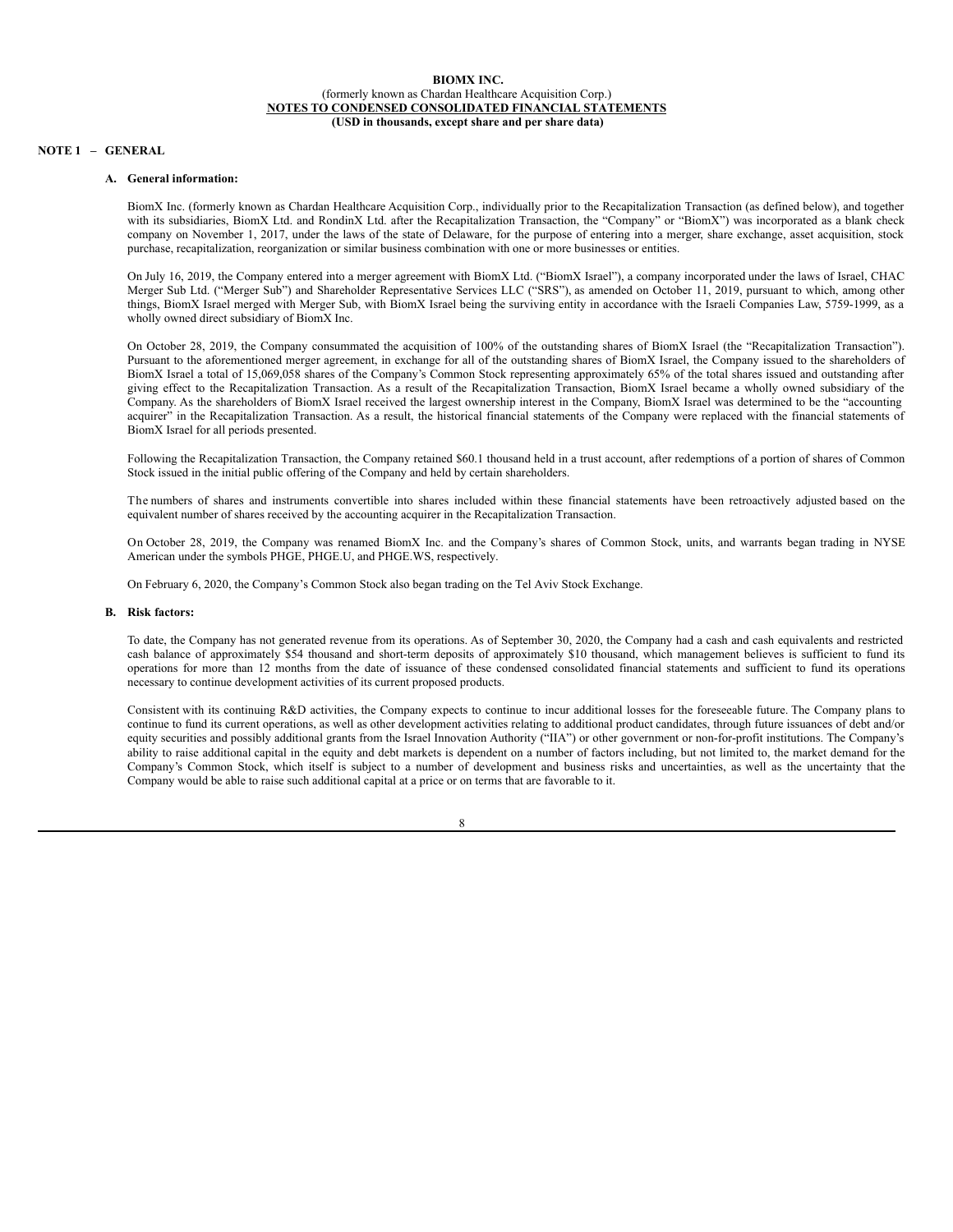### **NOTE 2 – SUMMARY OF SIGNIFICANT ACCOUNTING POLICIES**

### **A. Unaudited Condensed Financial Statements**

The accompanying unaudited condensed consolidated financial statements have been prepared in accordance with U.S. generally accepted accounting principles ("GAAP") for condensed financial information and with the instructions to Form 10-Q and Article 10 of Regulation S-X. Accordingly, they do not include all the information and footnotes required by GAAP for complete financial statements. In the opinion of management, all adjustments considered necessary for a fair presentation have been included (consisting only of normal recurring adjustments except as otherwise discussed).

The financial information contained in this report should be read in conjunction with the Company's Annual Report on Form 10-K for the fiscal year ended December 31, 2019, that the Company filed with the U.S. Securities and Exchange Committee (the "SEC") on March 26, 2020.

#### **B. Use of estimates in the preparation of financial statements**

The preparation of financial statements in conformity with GAAP requires management to make estimates and assumptions that affect the reported amounts of assets and liabilities and disclosure of contingent assets and liabilities in the financial statements and the amounts of expenses during the reported years. Actual results could differ from those estimates.

### **C. Reclassification**

Certain prior year amounts have been reclassified to conform to the current year presentation.

#### **D. Significant Accounting Policies**

The significant accounting policies followed in the preparation of these unaudited condensed consolidated financial statements are identical to those applied in the preparation of the latest annual audited financial statements with the exception of the following:

In August 2018, the Financial Accounting Standards Board ("FASB") issued Accounting Standards Update ("ASU") No. 2018-13, "Changes to Disclosure Requirements for Fair Value Measurements," which will improve the effectiveness of disclosure requirements for recurring and nonrecurring fair value measurements. The standard removes, modifies, and adds certain disclosure requirements and is effective for the Company beginning on January 1, 2020. This standard did not have a material impact on the Company's condensed consolidated financial statements and related disclosures.

In November 2018, the FASB issued ASU No. 2018-18, "Collaborative Arrangements (Topic 808)," which clarifies the interaction between Topic 808 and Topic 606, "Revenue from Contracts with Customers". The Company adopted this standard in the first quarter of fiscal year 2020. This standard did not have a material impact on the Company's condensed consolidated financial statements and related disclosures.

#### **E. Recent Accounting Standards:**

In June 2016, FASB issued ASU No. 2016-13, "Financial Instruments – Credit Losses", to improve information on credit losses for financial assets and net investment in leases that are not accounted for at fair value through net income. The ASU replaces the current incurred loss impairment methodology with a methodology that reflects expected credit losses. This guidance is effective for the Company beginning on January 1, 2023, with early adoption permitted. The Company does not expect that the adoption of this standard will have a significant impact on its condensed consolidated financial statements and related disclosures.

In December 2019, the FASB issued ASU No. 2019-12, "Income Taxes (Topic 740): Simplifying the Accounting for Income Taxes" ("ASU 2019-12"), which is intended to simplify various aspects related to accounting for income taxes. ASU 2019-12 removes certain exceptions to the general principles in Topic 740 and also clarifies and amends existing guidance to improve consistent application. This guidance is effective for the Company beginning on January 1, 2021, with early adoption permitted. The Company does not expect that the adoption of this standard will have a significant impact on its condensed consolidated financial statements and related disclosures.

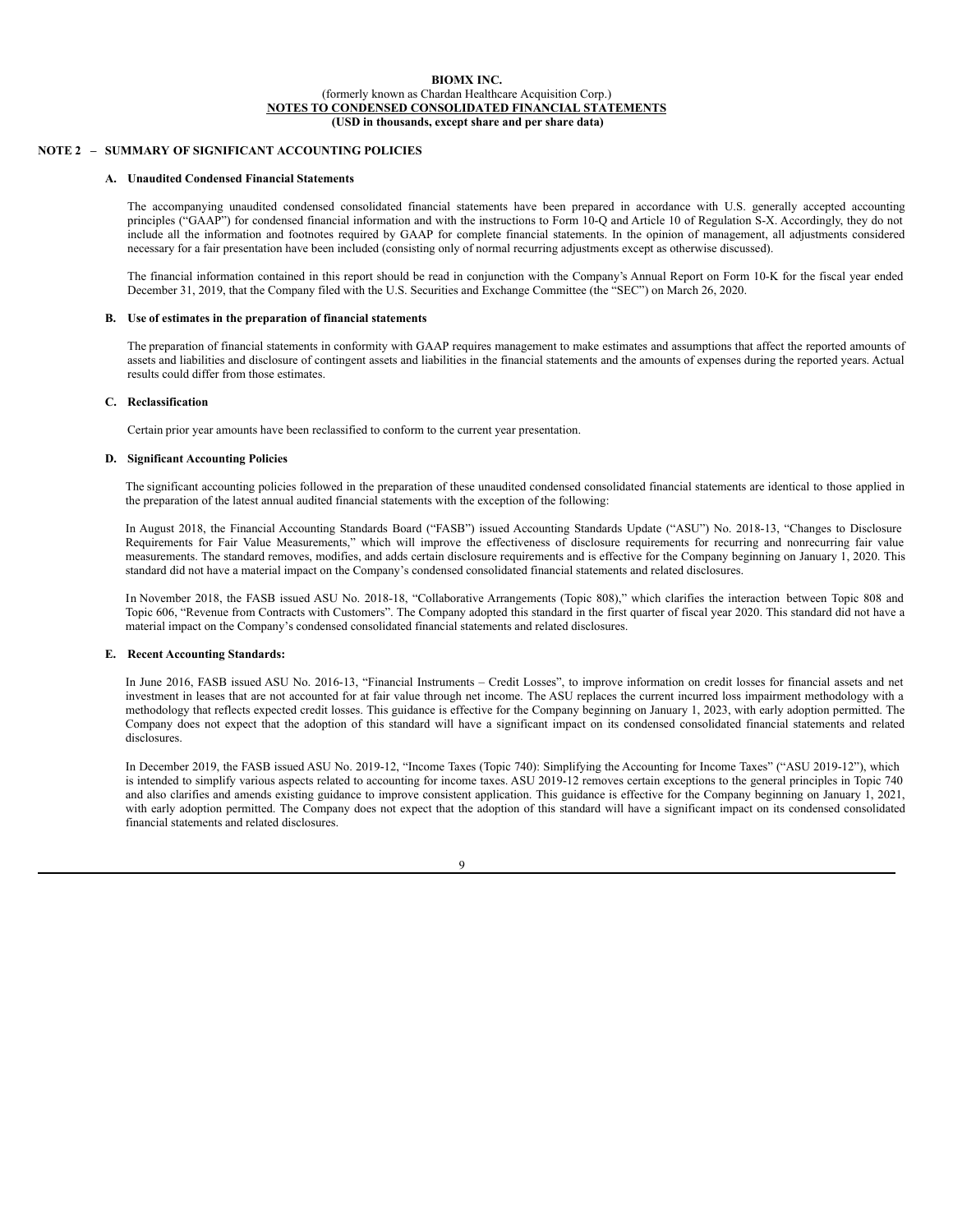### **F. Foreign exchange risk management**

The Company uses foreign exchange contracts (mainly option and forward contracts) to hedge cash flows from currency exposure. These foreign exchange contracts are not designated as hedging instruments for accounting purposes. In connection with these foreign exchange contracts, the Company recognizes gains or losses that offset the revaluation of the cash flows also recorded under financial expenses (income), net in the condensed consolidated statements of operations. As of September 30, 2020, the Company had outstanding foreign exchange contracts in the amount of approximately \$3.5 thousand. As of September 30, 2019, the Company had no outstanding foreign exchange contracts.

### **I. Fair value of financial instruments:**

The Company accounts for financial instruments in accordance with ASC 820, "Fair Value Measurements and Disclosures" ("ASC 820"). ASC 820 establishes a fair value hierarchy that prioritizes the inputs to valuation techniques used to measure fair value. The hierarchy gives the highest priority to unadjusted quoted prices in active markets for identical assets or liabilities (Level 1 measurements) and the lowest priority to unobservable inputs (Level 3 measurements). The three levels of the fair value hierarchy under ASC 820 are described below:

Level 1 – Unadjusted quoted prices in active markets that are accessible at the measurement date for identical, unrestricted assets or liabilities.

Level 2 – Quoted prices in non-active markets or in active markets for similar assets or liabilities, observable inputs other than quoted prices, and inputs that are not directly observable but are corroborated by observable market data.

Level 3 – Prices or valuations that require inputs that are both significant to the fair value measurement and unobservable.

There were no changes in the fair value hierarchy levelling during the period ended September 30, 2020 and year ended December 31, 2019.

The following table summarizes the fair value of our financial assets and liabilities that were accounted for at fair value on a recurring basis, by level within the fair value hierarchy:

|                        |         | September 30, 2020 |         |                   |  |
|------------------------|---------|--------------------|---------|-------------------|--|
|                        | Level 1 | Level 2            | Level 3 | <b>Fair Value</b> |  |
| Assets:                |         |                    |         |                   |  |
| Cash equivalents:      |         |                    |         |                   |  |
| Money market funds     | 30,000  |                    |         | 30,000            |  |
|                        | 30,000  |                    |         | 30,000            |  |
| Liabilities:           |         |                    |         |                   |  |
| Contingent liabilities |         |                    | 701     | 701               |  |
|                        |         |                    | 701     | 701               |  |
|                        |         | December 31, 2019  |         |                   |  |
|                        | Level 1 | Level 2            | Level 3 | <b>Fair Value</b> |  |
| Assets:                |         |                    |         |                   |  |
| Cash equivalents:      |         |                    |         |                   |  |
| Money market funds     |         |                    |         |                   |  |
|                        |         |                    |         |                   |  |
| Liabilities:           |         |                    |         |                   |  |
| Contingent liabilities |         |                    | 585     | 585               |  |
|                        |         |                    | 585     | 585               |  |

Financial instruments with carrying values approximating fair value include cash and cash equivalents, restricted cash, short-term deposits, other current assets, trade accounts payable and other current liabilities, due to their short-term nature.

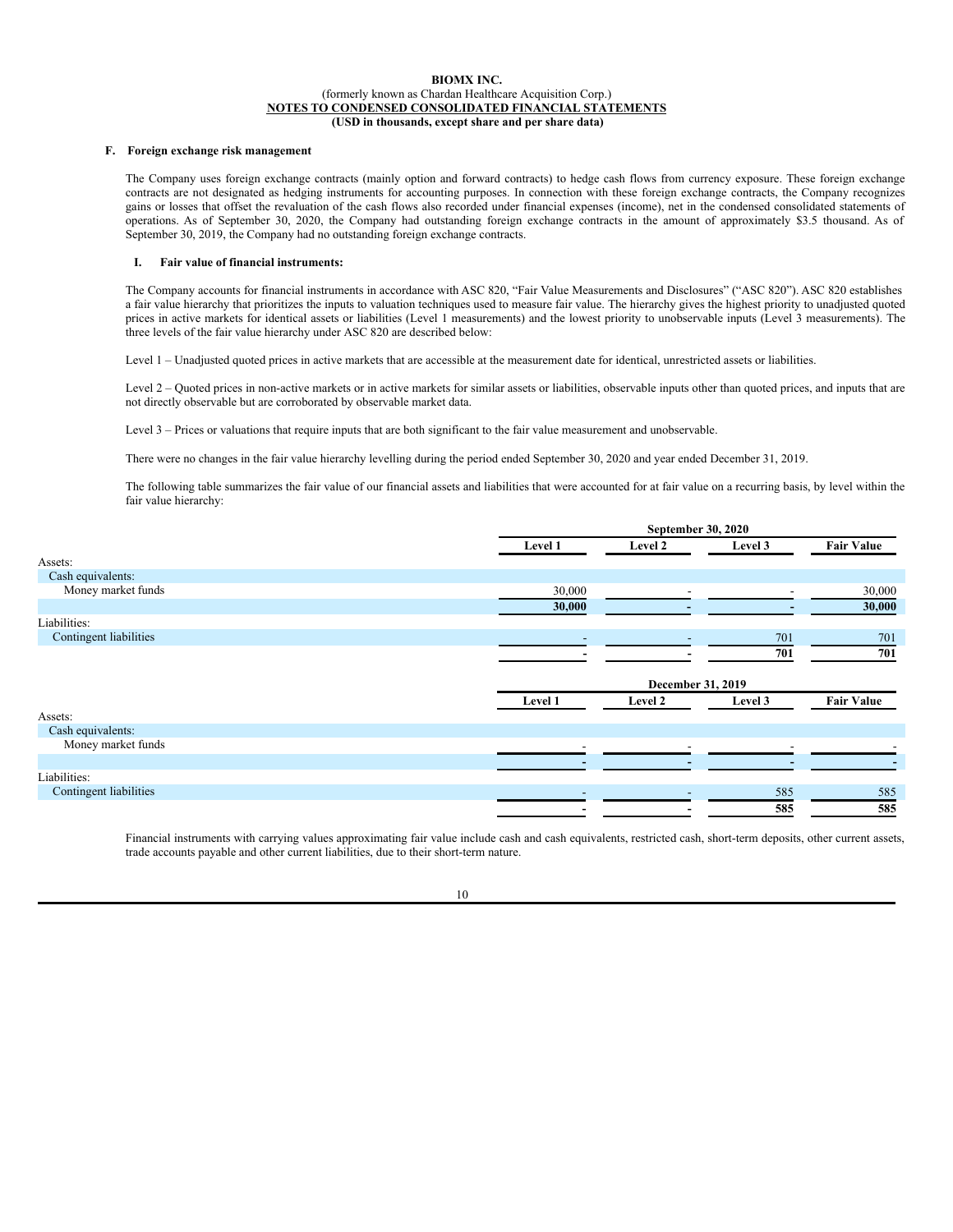# **NOTE 3** – **SHORT-TERM DEPOSITS**

Short-term deposits represent time deposits placed with banks with original maturities of greater than three months but less than one year. Interest earned is recorded as financial income in the condensed consolidated statements of operations during the periods for which the Company held short-term deposits.

As of September 30, 2020, the Company had deposits dominated in New Israeli Shekels ("NIS") and in USD at Leumi Bank (Israel) and BHI USA with various fixed annual interest rates in the range of 0.5% - 1.58% per year. As of September 30, 2019, the Company had deposits at Leumi Bank (Israel) and BHI USA with various fixed annual interest rates in the range of 2.4% - 3.6% per year.

### **NOTE 4** – **LEASES**

On January 1, 2019, the Company adopted ASU No. 2016-02, "Leases (Topic 842)" using the modified retrospective approach for all lease arrangements at the beginning period of adoption. The Company leases office space under operating leases. As of September 30, 2020, the Company's right-of-use assets and lease liabilities for operating leases totaled \$4,370 and \$4,499, respectively.

In May 2017, BiomX Israel entered into a lease agreement for office space in Ness Ziona, Israel for five years, beginning on June 1, 2017, with an option to extend for an additional five years. Monthly lease payments under the agreement are approximately \$18. As part of the agreement, the Company has obtained a bank guarantee in favor of the property owner in the amount of approximately \$95, representing four monthly lease and related payments. Lease expenses recorded in the condensed consolidated statements of operations were \$55 and \$163 for the three and nine months ended September 30, 2020, respectively. Lease expenses recorded in the condensed consolidated statements of operations were \$48 and \$96 for the three and nine months ended September 30, 2019, respectively.

In September 2019, BiomX Israel entered into a lease agreement for office space in Ness Ziona, Israel for five years beginning on September 8, 2019, with an option to extend for an additional period until July 14, 2027. Monthly lease payments under the agreement are approximately \$12. As part of the agreement, BiomX Israel obtained a bank guarantee in favor of the property owner in the amount of approximately \$59, representing four monthly lease and related payments. Lease expenses recorded in the condensed consolidated statements of operations were \$35 and \$105 for the three and nine months ended September 30, 2020, respectively. Lease expenses recorded in the condensed consolidated statements of operations were \$8 for the three and nine months ended September 30, 2019, respectively.

In September 2020, BiomX Israel entered into a lease agreement for office space in Ness Ziona, Israel for five years beginning on September 1, 2020, with an option to extend for an additional period until November 30, 2030. This agreement supersedes the above-mentioned May 2017 and September 2019 lease agreements and sets the prior lease agreements' end date to March 31, 2021. Monthly lease payments under the new lease agreement are approximately \$50. As part of the agreement, BiomX Israel is exempt from monthly payments under the new agreement until January 15, 2021. BiomX Israel undertook to obtain a bank guarantee in favor of the property owner in the amount of approximately \$208, representing four monthly lease and related payments.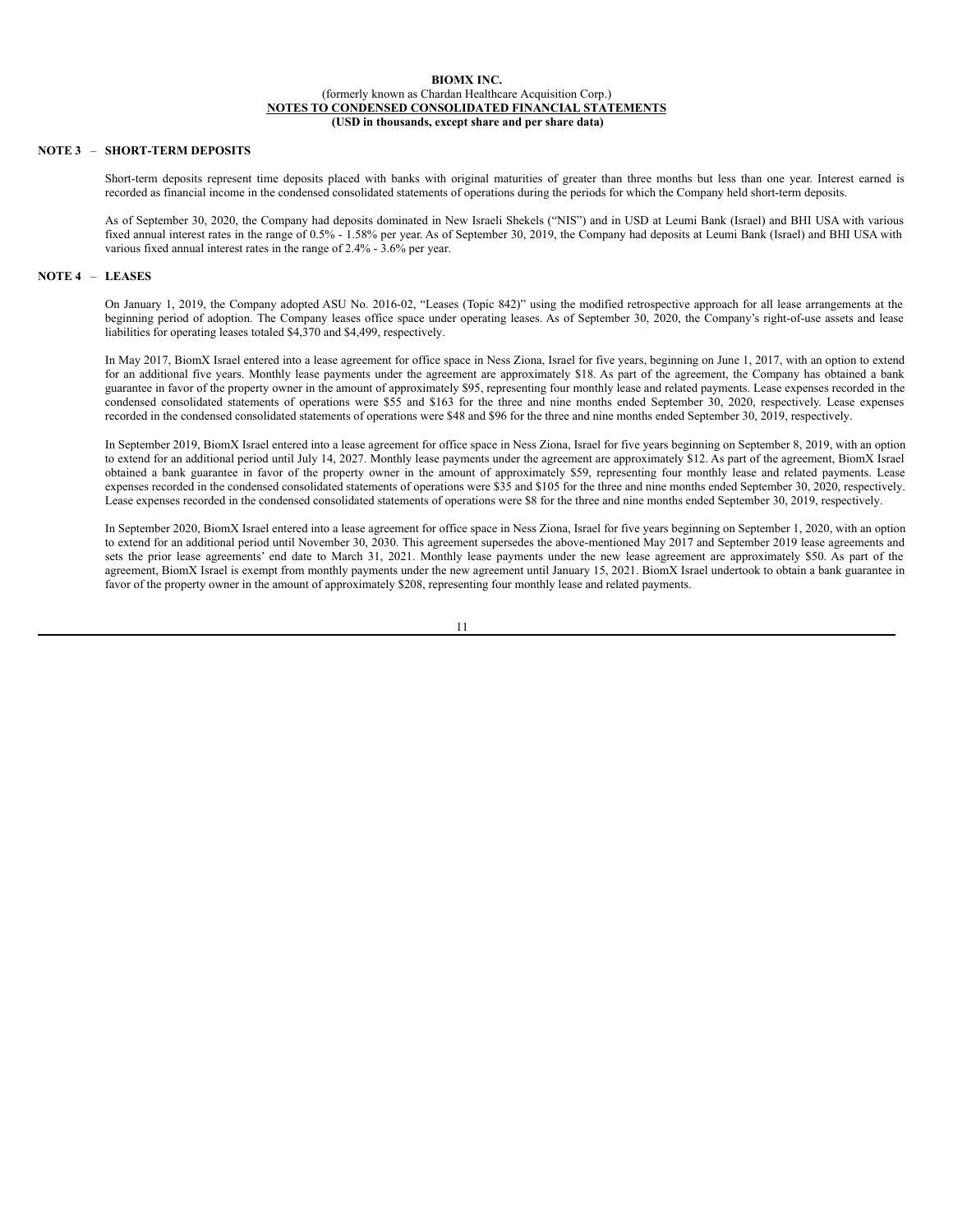# **NOTE 4** – **LEASES (Cont.)**

Supplemental cash flow information related to operating leases was as follows:

|                                    | Three months<br>ended<br>September 30,<br>2020 | Nine months<br>ended<br>September 30,<br>2020 |
|------------------------------------|------------------------------------------------|-----------------------------------------------|
| Cash payments for operating leases | 90                                             | 268                                           |

As of September 30, 2020, the Company's operating leases had a weighted average remaining lease term of 10. 2 years and a weighted average discount rate of 6%. Future lease payments under operating leases as of September 30, 2020 were as follows:

|                               |    | Operating<br>Leases |
|-------------------------------|----|---------------------|
| Remainder of 2020             |    | 95                  |
| 2021                          |    | 651                 |
| 2022                          | .n | 580                 |
| 2023                          |    | 580                 |
| 2024                          |    | 580                 |
| 2025                          |    | 580                 |
| 2026                          |    | 580                 |
| 2027                          |    | 580                 |
| 2028                          |    | 580                 |
| 2029                          |    | 580                 |
| 2030                          |    | 532                 |
| Total future lease payments   |    | 5,918               |
| Less imputed interest         |    | (1, 419)            |
| Total lease liability balance |    | 4,499               |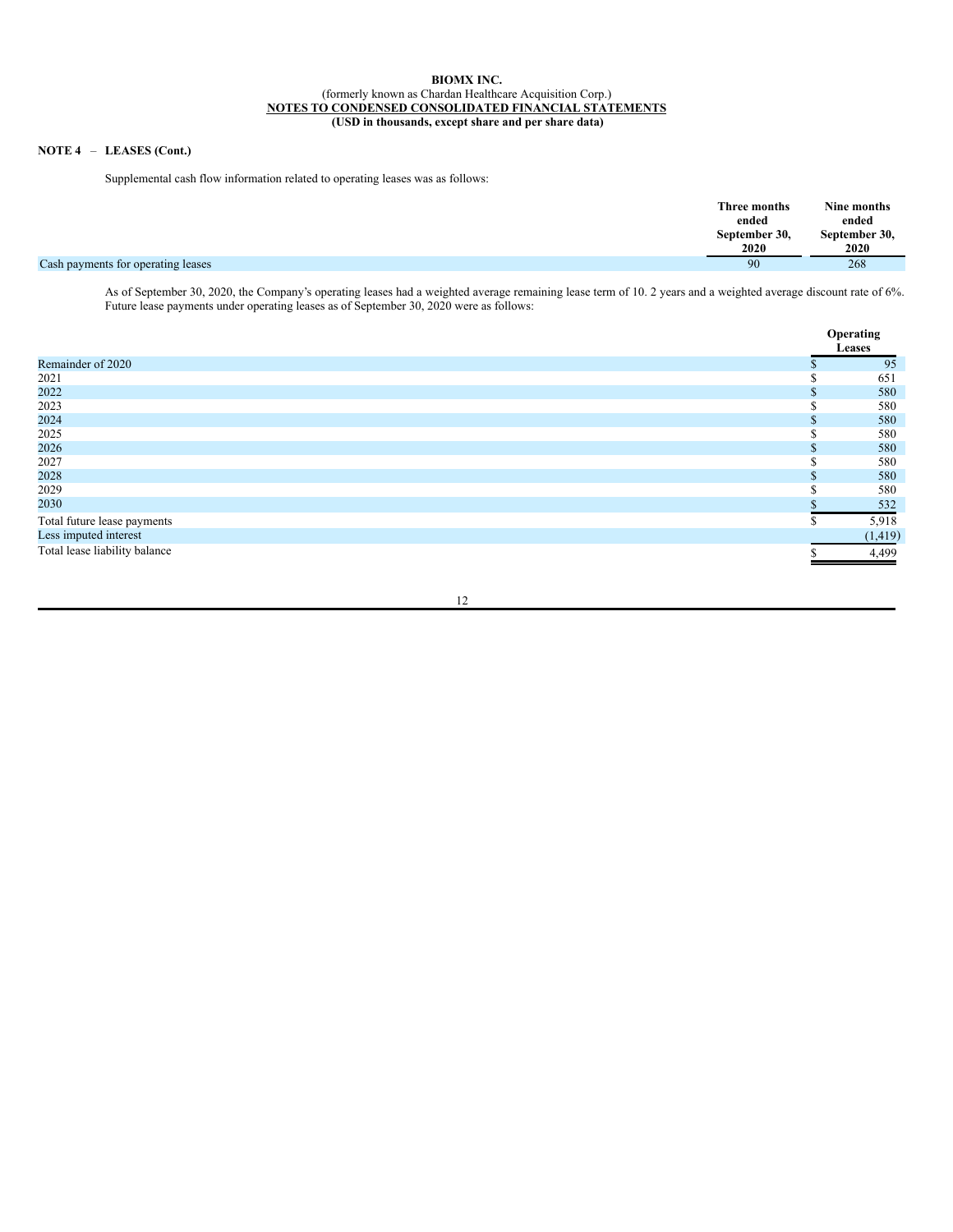# **NOTE 5** – **ACQUISITION OF SUBSIDIARY**

In November 2017, BiomX Israel signed a share purchase agreement with the shareholders of RondinX Ltd. In accordance with the share purchase agreement, BiomX Israel acquired 100% control and ownership of RondinX Ltd. for consideration valued at \$4.5 thousand. The consideration included the issuance of 250,023 Preferred A Shares, the issuance of warrants to purchase an aggregate of 4,380 Series A-1 preferred shares and additional contingent consideration. The contingent consideration is based on the attainment of future clinical, developmental, regulatory, commercial and strategic milestones relating to product candidates for the treatment of primary sclerosing cholangitis or entry into qualifying collaboration agreements with certain third parties. The contingent consideration may require the Company to issue 567,729 shares of Common Stock upon the attainment of certain milestones, as well as make future cash payments and/or issue additional shares of the most senior class of the Company's shares authorized or outstanding as of the time the payment is due, or a combination of both of up to \$32 thousand within ten years from the closing of the share purchase agreement. The contingent consideration may also require the Company to pay a qualifying up-front fee upon entering of agreements with certain third parties or their affiliates within three years from the closing of the share purchase agreement. The Company has the discretion of determining whether milestone payments will be made in cash or by issuance of shares.

There were no changes in the fair value hierarchy leveling during the nine months ended September 30, 2020 or 2019.

The change in the fair value of the contingent consideration as of September 30, 2020 and 2019 was as follows:

|                                         | Contingent<br>consideration |
|-----------------------------------------|-----------------------------|
| As of December 31, 2019                 | 585                         |
| Revaluation of contingent consideration | 116                         |
| As of September 30, 2020                | 701                         |
|                                         | Contingent<br>consideration |
| As of December 31, 2018                 | 889                         |
| Revaluation of contingent consideration | 20                          |
| As of September 30, 2019                | 909                         |

# **NOTE 6** – **IN-PROCESS RESEARCH AND DEVELOPMENT**

Intangible assets acquired in the RondinX Ltd. acquisition (see Note 5) were determined to be in-process R&D. In accordance with ASC 350-30-35-17A ("Intangible assets with indefinite lives"), R&D assets acquired in a business combination are considered an indefinite-lived intangible asset until completion or abandonment of the associated R&D efforts. On January 1, 2020, the in-process R&D efforts were completed. The Company had determined the useful life of the R&D assets for three years and began amortizing these assets accordingly in the financial statements. Amortization expenses recorded in the condensed consolidated statements of operations were \$379 and \$1,137 for the three and nine months ended September 30, 2020, respectively. Based on management's analysis, there was no impairment for the three and nine months ended September 30, 2020 and 2019.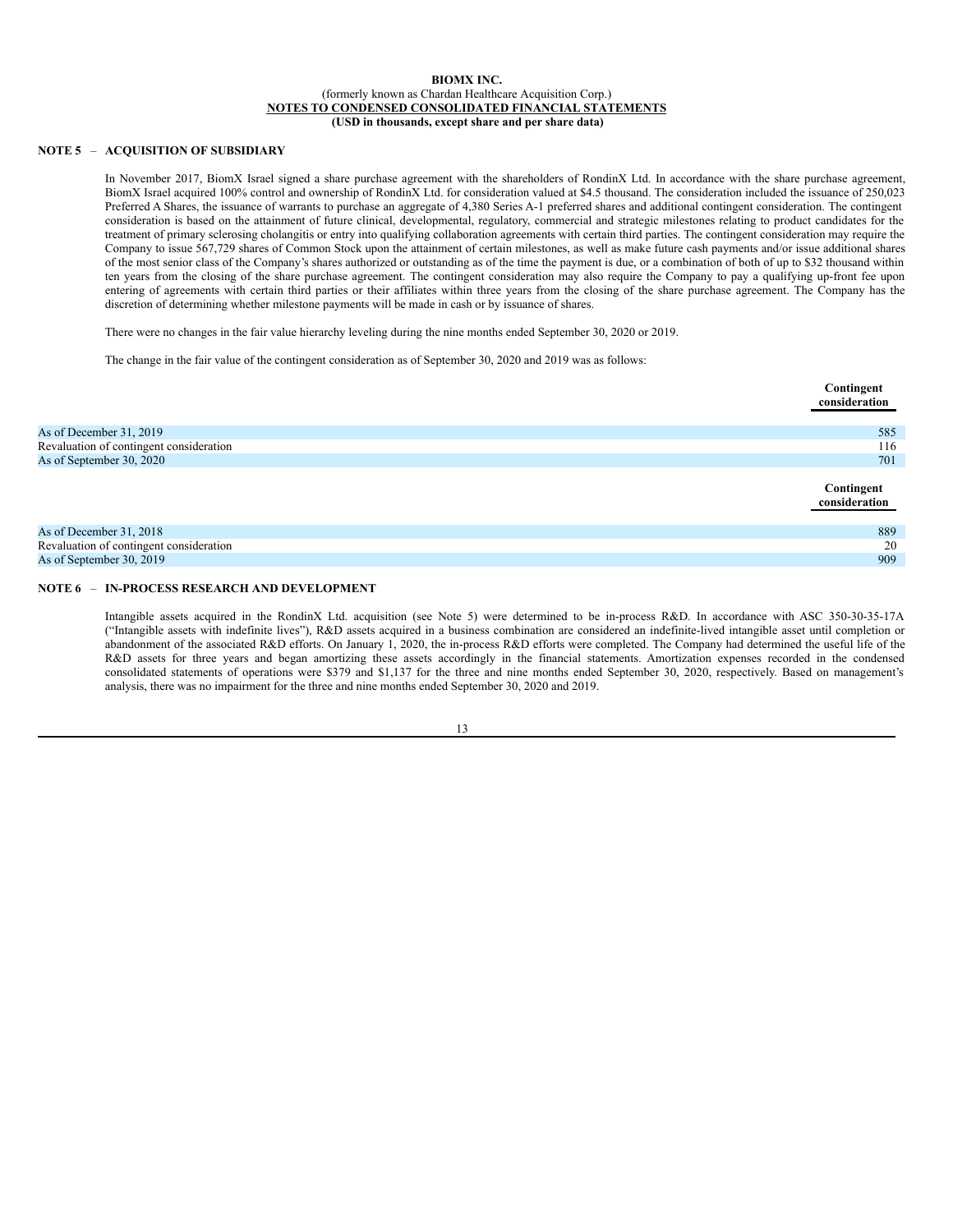### **NOTE 7 – COMMITMENTS AND CONTINGENT LIABILITIES**

**A.** During 2015, 2016 and 2017, BiomX Israel submitted three applications to the IIA for an R&D project for the technological incubators program. The approved annual budget per application was NIS 2.7 thousand (approximately \$726). According to the IIA directives, the IIA transferred to the Company 85% of the approved budget while the remainder of the budget was funded by certain shareholders.

In December 2019, the IIA approved a new application for a total budget of NIS 10.8 thousand (approximately \$3.1 thousand). IIA committed to funding 30% of the approved budget. The program is for the period beginning July 2019 through December 2019. BiomX Israel has not yet submitted the final report to the IIA for this program.

During April 2020, the IIA approved a new application for a total budget of NIS 15.6 thousand (approximately \$4.4 thousand). The IIA committed to funding 30% of the approved budget. The program is for the period beginning January 2020 through December 2020. As of September 30, 2020, the Company received NIS 1.6 thousand (approximately \$0.5 thousand) from the IIA with respect to this program.

According to the agreement with the IIA, BiomX Israel will pay royalties of 3% to 3.5% of future sales up to an amount equal to the accumulated grant received, including annual interest of LIBOR linked to the USD. BiomX Israel may be required to pay additional royalties upon the occurrence of certain events as determined by the IIA, that are within the control of the Company. No such events have occurred or were probable of occurrence as of the balance sheet date with respect to these royalties. Repayment of the grant is contingent upon the successful completion of the Company's R&D programs and generating sales. The Company has no obligation to repay these grants if the R&D program fails, is unsuccessful or aborted or if no sales are generated. The Company had not yet generated sales as of September 30, 2020, therefore, no liability was recorded in these condensed consolidated financial statements.

As of September 30, 2020, the Company had a contingent liability to the IIA in the amount of approximately \$2.3 thousand including annual interest of LIBOR linked to the USD.

- **B.** In June 2015, BiomX Israel entered into a Research and License Agreement (the "2015 License Agreement") as amended with Yeda Research and Development Company Limited ("Yeda"), according to which Yeda undertakes to procure the performance of certain research, including proof-of-concept studies testing in-vivo phage eradication against a model bacteria in germ free mice, development of an inflammatory bowel disease ("IBD") model in animals under germ-free conditions and establishing an in-vivo method for measuring immune induction capability (Th1) of bacteria, followed by testing several candidate IBD inducing bacterial strains during the research period, as defined in the 2015 License Agreement and subject to the terms and conditions specified in the 2015 License Agreement. BiomX Israel contributed an aggregate of approximately \$1.8 thousand to the research budget agreed upon in the 2015 License Agreement. In addition, Yeda granted BiomX Israel an exclusive worldwide license for the development, production and sale of the products, as defined and subject to the terms and conditions specified in the 2015 License Agreement. In return, BiomX Israel will pay Yeda annual license fees of approximately \$10 and royalties on revenues as defined in the 2015 License Agreement. In addition, in the event of certain mergers and acquisitions by the Company, Yeda will be entitled to an amount equivalent to 1% of the consideration received under such transaction (the "Exit Fee"), as adjusted per the terms of the 2015 License Agreement. In July 2019, the Company and Yeda amended the 2015 License Agreement and the 2017 License Agreement (as defined below) with Yeda (the "Yeda Amendment"). See Note 7H regarding the Yeda Amendment. As the Company has not yet generated revenue from operations, no provision was included in the condensed consolidated financial statements as of September 30, 2020 and December 31, 2019 with respect to the 2015 License Agreement.
- **C**. In May 2017, BiomX Israel signed an additional agreement with Yeda (the "2017 License Agreement"), according to which Yeda provided a license to the Company. As consideration for the license, the Company will pay \$10 over the term of the 2017 License Agreement, unless earlier terminated by either party, and granted Yeda 591,382 warrants to purchase shares of Common Stock. Refer to Note 8 below for the terms of the warrants granted. In addition, the 2017 License Agreement includes additional consideration contingent upon future sales or sublicensing revenue. As the Company has not yet generated revenue from operations, no provision was included in the condensed consolidated financial statements with respect to the 2017 License Agreement as of September 30, 2020 and December 31, 2019.

In July 2019, the Company and Yeda amended the 2015 License Agreement and the 2017 License Agreement with Yeda. See Note 7H regarding the Yeda Amendment.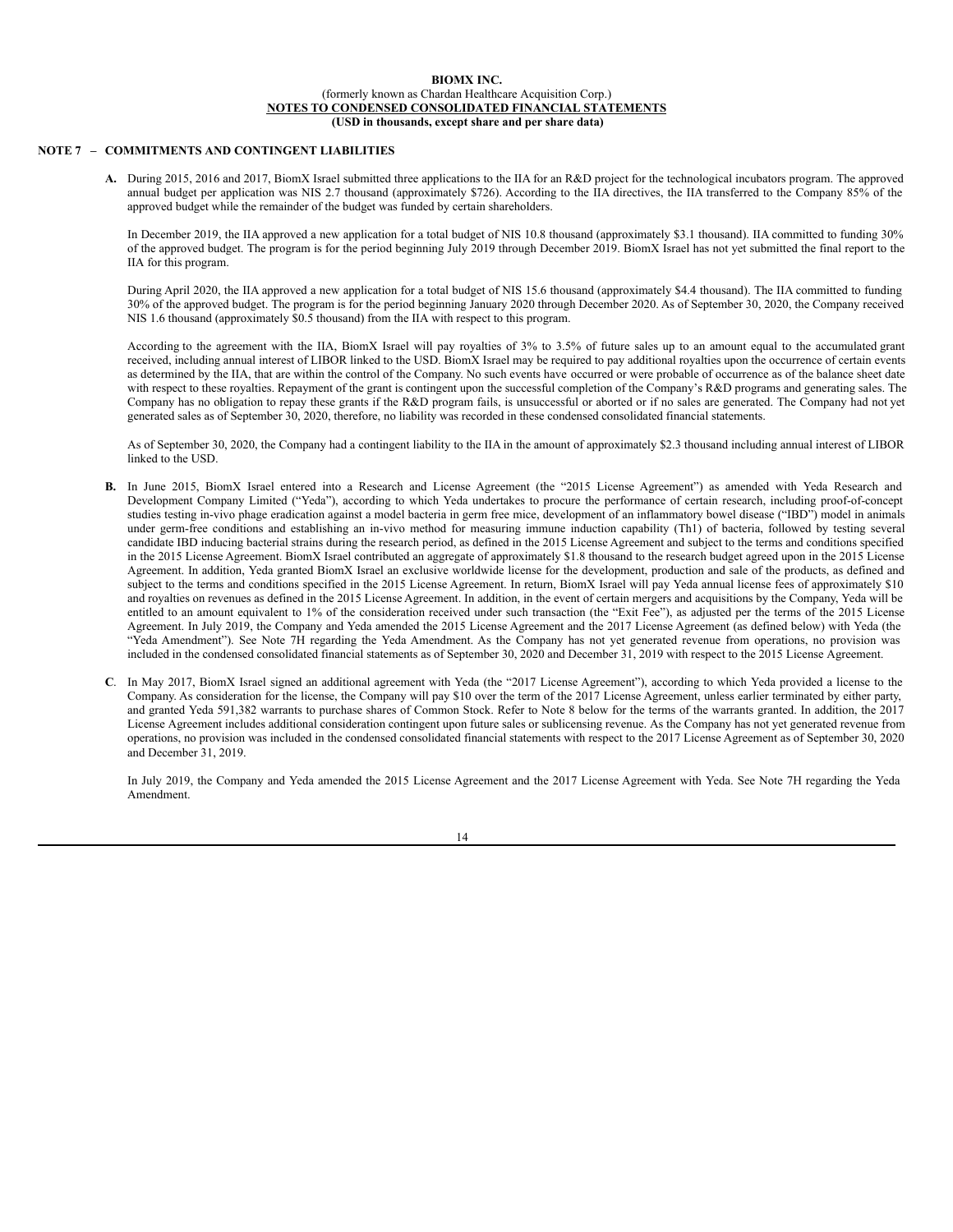### **NOTE 7 – COMMITMENTS AND CONTINGENT LIABILITIES (Cont.)**

**D**. In April 2017, BiomX Israel signed an exclusive patent license agreement (the "2017 Patent License Agreement") with the Massachusetts Institute of Technology ("MIT") covering methods to synthetically engineer phage. According to the agreement, BiomX Israel received an exclusive, royalty-bearing license to certain patents held by MIT. In return, BiomX Israel paid an initial license fee of \$25 during the year ended December 31, 2017 and is required to pay certain license maintenance fees of up to \$250 in each subsequent year and following the commercial sale of licensed products. BiomX Israel is also required to make payments to MIT upon the satisfaction of development and commercialization milestones totaling up to \$2.4 thousand in aggregate as well as royalty payments on future revenues. The condensed consolidated financial statements as of September 30, 2020 and December 31, 2019 include a liability with respect to this agreement in the amount of \$240 and \$108, respectively.

In October 2020, the Company and MIT amended the 2017 Patent License Agreement (the "MIT Amendment"). See note 11B regarding the MIT Amendment.

- **E.** As successor in interest to RondinX Ltd., BiomX Israel is a party to a license agreement dated March 20, 2016 with Yeda, pursuant to which BiomX Israel has a worldwide exclusive license to Yeda's know-how, information and patents related to the Company's meta-genomics target discovery platform. As consideration for the license, BiomX Israel will pay license fees of \$10 subject to the terms and conditions of the agreement. Either party has the option to terminate the agreement at any time by way of notice to the other party as outlined in the agreement. In addition, the Company will pay a royalty in the low single digits on revenue of products. The condensed consolidated financial statements as of September 30, 2020 and December 31, 2019 include a liability with respect to this agreement in the amount of \$83 and \$260, respectively.
- **F.** In December 2017, BiomX Israel signed a patent license agreement with Keio University and JSR Corporation in Japan. According to the agreement, BiomX Israel received an exclusive patent license to certain patent rights related to the Company's IBD program. In return, the Company will pay an annual license fee of between \$15 and \$25 subject to the terms and conditions specified in the agreement. Additionally, the Company is obligated to make additional payments based upon the achievement of clinical and regulatory milestones up to an aggregate of \$3.2 thousand and royalty payments based on future revenue. As the Company has not yet generated revenue from operations and the achievement of certain milestones is not probable, no provision was included in the condensed consolidated financial statements as of September 30, 2020 and December 31, 2019 with respect to the agreement.

In April 2019, BiomX Israel signed an additional patent license agreement with Keio University and JSR Corporation in Japan. According to the agreement, BiomX Israel received an exclusive sublicense by JSR to certain patent rights related to the Company's Primary Sclerosing Cholangitis program. In return, the Company is required (i) to pay a license issue fee of \$20 and annual license fees ranging from \$15 to \$25 and (ii) make additional payments based upon the achievement of clinical and regulatory milestones up to an aggregate of \$3.2 thousand and (iii) make tiered royalty payments, in the low single digits based on future revenue. The condensed consolidated financial statements include liabilities with respect to this agreement in the amount of \$378 and \$217 as of September 30, 2020 and December 31, 2019, respectively.

- **G.** BiomX Israel entered into loan agreements with certain shareholders who were subject to taxation in Israel in connection with the Recapitalization Transaction. The loans are for a period of up to two years from the time of the grant, are non-recourse, and are secured by shares of Common Stock issued to them with a value that equals three times the loan amount at the time of the grant. If any of such shareholders defaults on such loan, the Company will have the right to forfeit or sell such number of shares with a value equal to the amount of the loan not timely repaid (plus interest accrued thereon), based on their market price at the time of such forfeiture or sale. As of September 30, 2020, one loan was granted in the amount of \$19, and the aggregate amount of the remaining potential commitment as of September 30, 2020 is \$89. All other shareholders waived their right to the loans. The number of shares of Common Stock in respect of which the \$19 loan was granted was 5,700. The granting of the loan and the restrictions imposed on the related Common Stock until repayment of the loan were accounted as an acquisition of treasury stock by the Company at an amount equal to the loan.
- **H.** In July 2019, the Company and Yeda amended the 2015 License Agreement and the 2017 License Agreement with Yeda. Pursuant to the Yeda Amendment, following the closing of the Recapitalization Transaction, the provisions of the Yeda license agreements related to the exit fee were amended so that the Company is obligated to pay Yeda a one-time payment as described in the Yeda Amendment which will not exceed 1% of the consideration received in the event of any merger or acquisition involving the Company instead of the Exit Fee, with respect to each license agreement.
- **I.** On September 1, 2020 ("Effective Date"), BiomX Israel entered into a research collaboration agreement with Boehringer Ingelheim International GmbH ("BI") for a collaboration on biomarker discovery for IBD. Under the agreement, BiomX Israel is eligible to receive fees totaling \$439 in installments of \$50 within 60 days of the Effective date, \$100 upon receipt of the BI materials, \$150 upon the completion of data processing and \$139 upon delivery of the Final Report of observations and Results of the Project (as such terms are defined within the agreement). Unless terminated earlier, this agreement will remain in effect, until one year after the Effective Date or completion of the Project Plan (as defined in the agreement) and submission and approval of the Final Report. The research period started during September 2020.

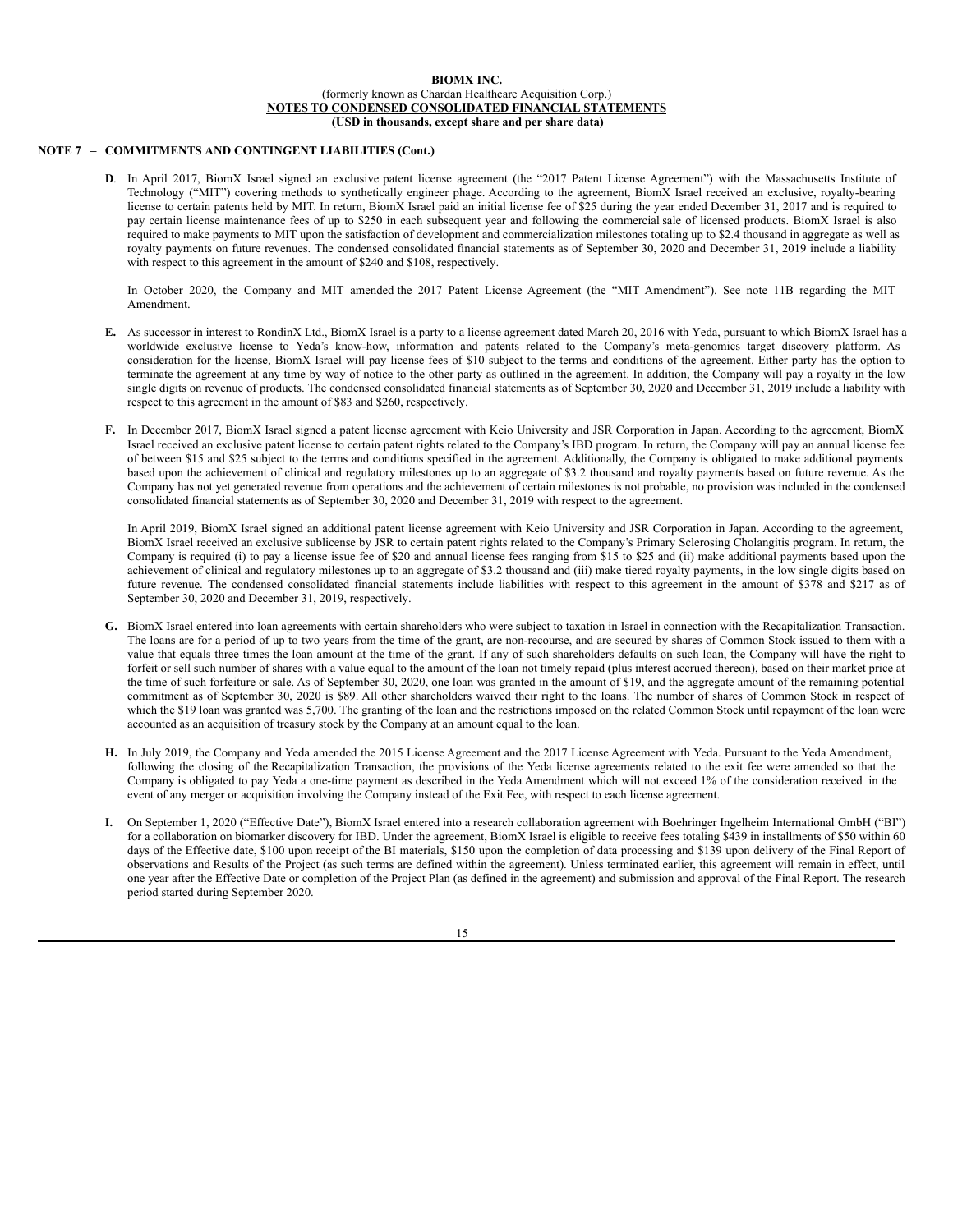### **NOTE 8 – SHAREHOLDERS EQUITY**

### **A. Share Capital:**

#### **Common Stock:**

The Company is authorized to issue 60,000,000 shares of Common Stock. Holders of the Company's Common Stock are entitled to one vote for each share. As of September 30, 2020, the Company had 23,173,378 issued shares and 23,167,678 outstanding shares of Common Stock.

#### **Share Exchange:**

As detailed in Note 1, as part of the Recapitalization Transaction on October 28, 2019, the Company issued 15,069,058 shares of Common Stock in exchange for approximately 65% of the issued and outstanding ordinary shares and all the preferred shares of BiomX Israel. The number of shares prior to the Recapitalization Transaction has been retroactively adjusted based on the equivalent number of shares received by the accounting acquirer in the Recapitalization Transaction.

In addition, the Company also agreed to issue the following number of additional shares of Common Stock, in the aggregate, to Chardan Healthcare Acquisition Corp. shareholders on a pro rata basis, subject to the Company's achievement of the conditions specified below following the Recapitalization Transaction (all with respect to the Company's shares of Common Stock traded on NYSE American):

- A. 2,000,000 additional shares of the Company's Common Stock if the daily volume weighted average price of the Company's Common Stock in any 20 trading days within a 30-trading day period prior to January 1, 2022 is greater than or equal to \$16.50 per share.
- B. 2,000,000 additional shares of the Company's Common Stock if the daily volume weighted average price of the Company's Common Stock in any 20 trading days within a 30-trading day period prior to January 1, 2024 is greater than or equal to \$22.75 per share.
- C. 2,000,000 additional shares of the Company's Common Stock if the daily volume weighted average price of the Company's Common Stock in any 20 trading days within a 30-trading day period prior to January 1, 2026 is greater than or equal to \$29.00 per share.

#### **Preferred Stock:**

The Company is authorized to issue 1,000,000 shares of preferred stock with a par value of \$0.0001 per share with such designation, rights and preferences as may be determined from time to time by the Company's Board of Directors.

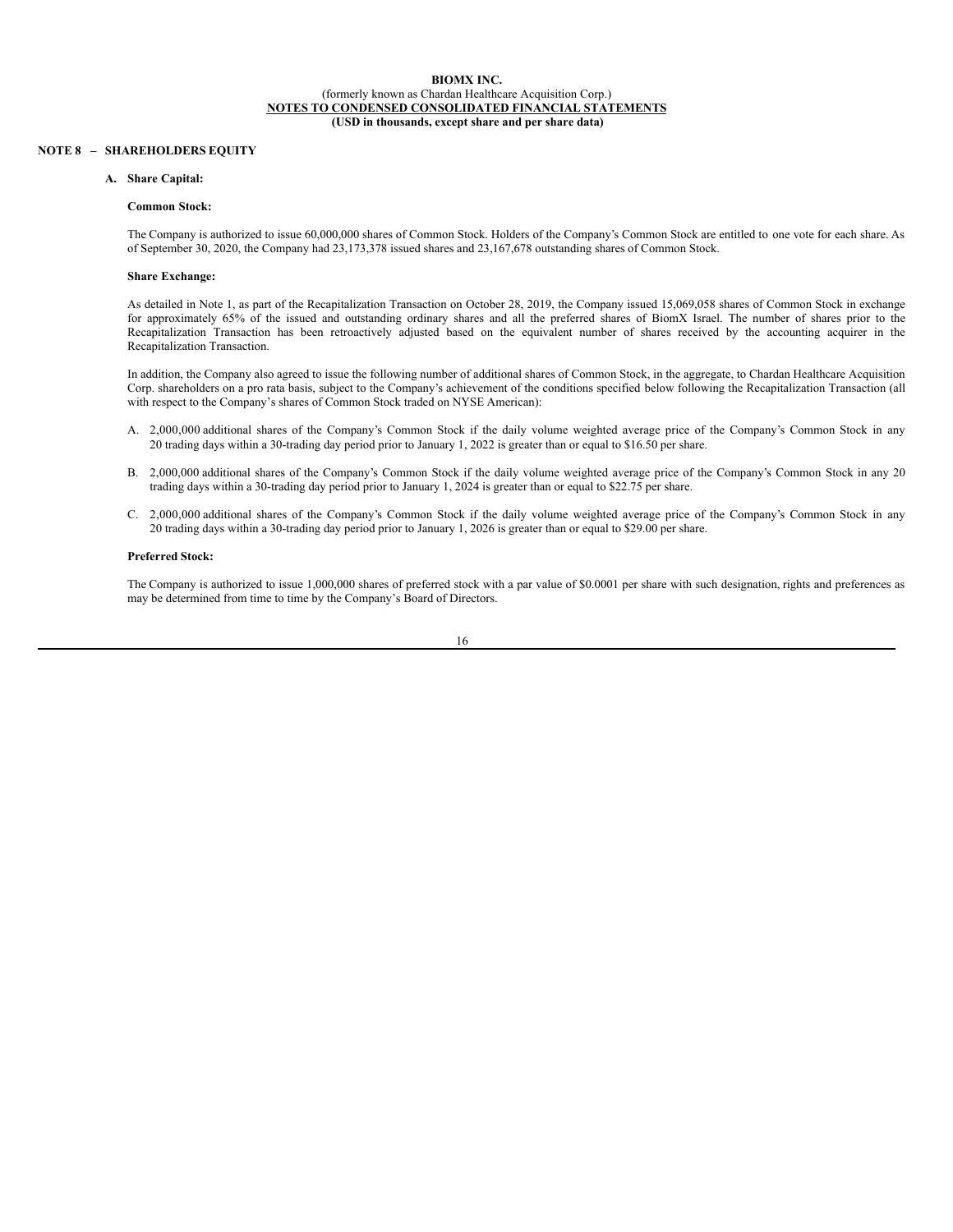### **NOTE 8 – SHAREHOLDERS EQUITY (Cont.)**

### **B. Share-based compensation:**

In 2015, the Board of Directors of BiomX Israel approved a plan for the allocation of options to employees, service providers and officers (the "2015 Plan"). The options represented a right to purchase one ordinary share of BiomX Israel in consideration of the payment of an exercise price. The options were granted in accordance with the "capital gains route" under section 102 and section 3(i) of the Israeli Income Tax Ordinance and section 409A of the Israeli Internal Revenue Code.

The original 2015 Plan was adjusted following the Recapitalization Transaction on October 28, 2019 such that each outstanding option entitles its holder to purchase one share of Common Stock of the Company. As a result, the number of options and exercise price per share were adjusted in a technical manner such that there was no change in the fair value of the awards under the adjusted 2015 Plan. The number of outstanding options and exercise prices in this Note have been restated to reflect the adjusted 2015 Plan. As of September 30, 2020, there are no shares remaining for issuance under the 2015 Plan.

During 2019, the Board approved the grant of 704,669 options to 22 employees and 79,630 options to two consultants, without consideration. 527,716 of the options granted are to the executive officers of the Company. These options were granted under the 2015 Plan.

During 2019, 74,581 options were exercised to purchase shares of Common Stock at an average exercise price of \$1.34 per share.

Certain senior employees and directors are entitled to full acceleration of their unvested options upon the occurrence of both a change in control of the Company and the end of their engagement with the Company.

In 2019, the Company adopted a new incentive plan (the "2019 Plan") to grant 1,000 options, exercisable for Common Stock.

The aggregate number of shares of Common Stock that may be delivered pursuant to the 2019 Plan will automatically increase on January 1 of each year, commencing on January 1, 2020 and ending on (and including) January 1, 2029, in an amount equal to four percent (4%) of the total number of shares of Common Stock outstanding on December 31 of the preceding calendar year. Notwithstanding the foregoing, the Board of Directors may act prior to January 1 of a given year to provide that there will be no January 1 increase for such year or that the increase for such year will be a lesser number of Common Stock than provided herein. On January 1, 2020, the number of shares of Common Stock available to grant under the 2019 Plan was increased by 914,741.

On March 25, 2020, the Board of Directors approved the grant of 814,700 options without consideration to 65 employees, one consultant, four senior officers (one of whom is a consultant), and six directors under the 2019 Plan. These options were granted at an exercise price of \$6.21 per share with vesting periods ranging from three to four years. Directors and senior officers are entitled to full acceleration of their unvested options upon the occurrence of both a change in control of the Company and the end of their engagement with the Company.

On May 5, 2020, the Board of Directors approved the grant of 79,000 options without consideration to four employees, under the 2019 Plan. These options were granted at an exercise price of \$5.59 per share with a vesting period of four years.

As of September 30, 2020, there were 48,041 shares available for issuance under the 2019 Plan. Refer to Note 11A for options granted on October 2, 2020.

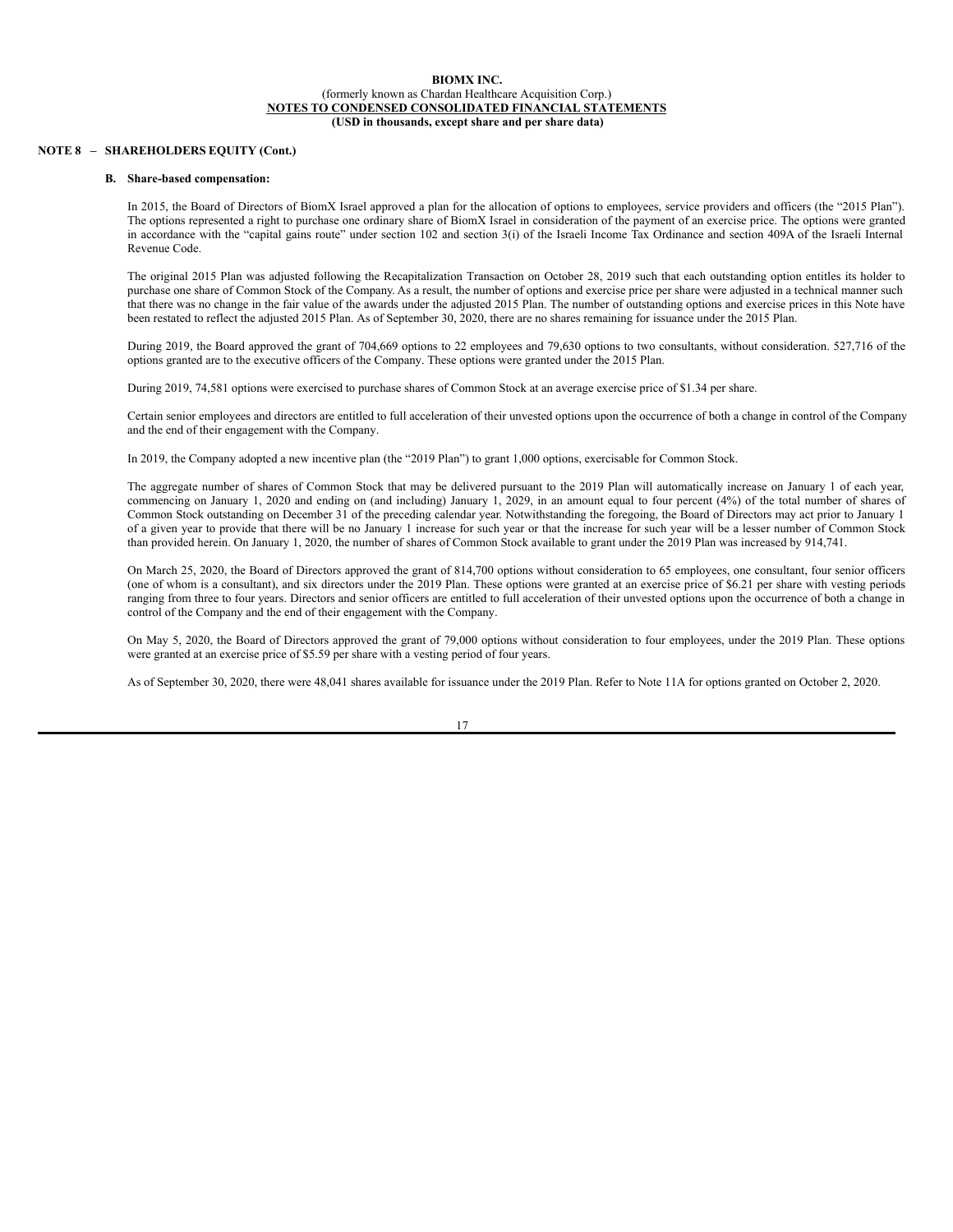# **NOTE 8 – SHAREHOLDERS EQUITY (Cont.)**

# **B. Share-based compensation: (Cont.)**

The fair value of each option was estimated as of the date of grant or reporting period using the Black-Scholes option-pricing model, using the following assumptions:

|                                                |               | Nine months ended<br>September 30, |  |
|------------------------------------------------|---------------|------------------------------------|--|
|                                                | 2020          | 2019                               |  |
| Underlying value of share of Common Stock (\$) | 5.59-6.21     | 2.03                               |  |
| Exercise price (\$)                            | 5.59-6.21     | 2.03                               |  |
| Expected volatility $(\%)$                     | 85.0          | 93.1                               |  |
| Term of the option (years)                     | 6.25          | 6.25                               |  |
| Risk-free interest rate $(\%)$                 | $0.37 - 0.52$ | 2.23                               |  |

The cost of the benefit embodied in the options granted during the nine months ended September 30, 2020, based on their fair value at the grant date, is estimated to be \$3.8 thousand. These amounts will be recognized in the condensed consolidated statements of operations over the vesting period.

(1) A summary of options granted to purchase the Company's Common Stock under the Company's share option plans is as follows:

|                                                                              |                             | For the nine months ended<br>September 30,<br>2020                    |                            |
|------------------------------------------------------------------------------|-----------------------------|-----------------------------------------------------------------------|----------------------------|
|                                                                              | Number of<br><b>Options</b> | Weighted<br>average exercise<br>Aggregate<br>intrinsic value<br>price |                            |
|                                                                              |                             | <b>USD</b>                                                            | <b>USD</b> in<br>thousands |
| Outstanding at the beginning of period                                       | 3,143,802                   | 1.09                                                                  | 25,733                     |
| Granted                                                                      | 893,700                     | 6.16                                                                  |                            |
| Forfeited                                                                    | (61, 110)                   | 3.47                                                                  |                            |
| Exercised                                                                    | (304, 843)                  | 0.70                                                                  |                            |
| Outstanding at the end of period                                             | 3,671,549                   | 3.08                                                                  | 12,665                     |
| Vested at end of period                                                      | 1,738,957                   |                                                                       |                            |
| Weighted average remaining contractual life – years as of September 30, 2020 | 7.82                        |                                                                       |                            |

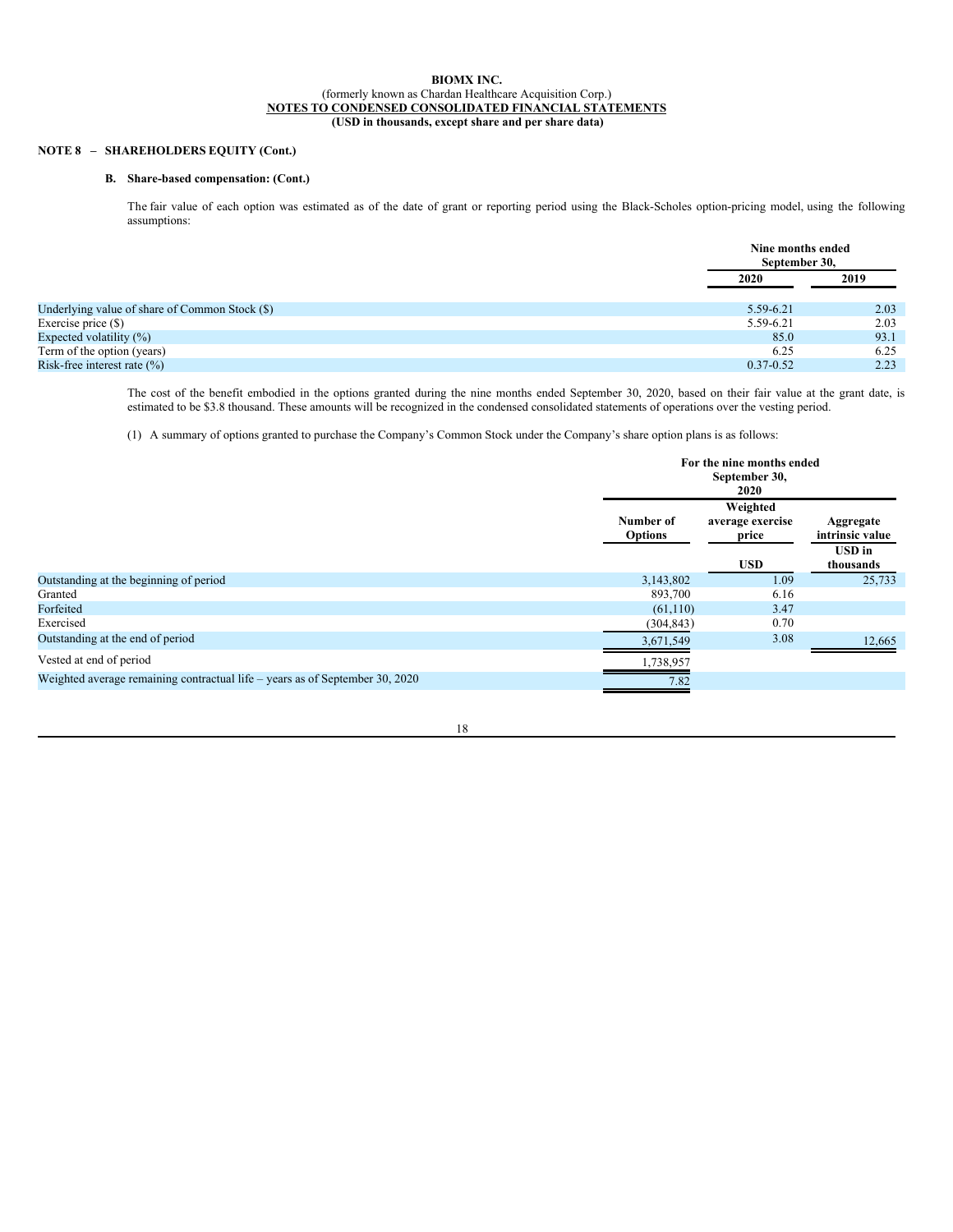# **NOTE 8 – SHAREHOLDERS EQUITY (Cont.)**

# **B. Share-based compensation: (Cont.)**

### **Warrants:**

As of September 30, 2020 and December 31, 2019, the Company had the following outstanding warrants to purchase Common Stock as follows:

| Warrant                                           | <b>Issuance Date</b> | <b>Expiration Date</b> | <b>Exercise Price</b><br>Per Share<br>(USD) | Number of<br><b>Shares</b> of<br>Common Stock<br>Underlying<br>Warrants |
|---------------------------------------------------|----------------------|------------------------|---------------------------------------------|-------------------------------------------------------------------------|
| Private Warrants issued to Yeda (see 1 below)     | May 11, 2017         | May 11, 2025           | (*)                                         | 591,382                                                                 |
| Private Warrants issued to founders (see 2 below) | November 27, 2017    |                        | -                                           | 10,589                                                                  |
| Private Placement Warrants (see 3 below)          | <b>IPO</b>           |                        |                                             |                                                                         |
|                                                   | (December 13, 2018)  | December 13, 2023      | 11.50                                       | 2,900,000                                                               |
| Public Warrants (see 4 below)                     | IPO                  |                        |                                             |                                                                         |
|                                                   | (December 13, 2018)  | October 28, 2024       | 11.50                                       | 3,500,000                                                               |
|                                                   |                      |                        |                                             | 7.001.971                                                               |

(\*) less than \$0.001.

**1.** In May 2017, in accordance with the 2017 License Agreement (see also Note 7C), BiomX Israel issued 591,382 warrants to Yeda to purchase Common Stock at \$0.0001 nominal value, for nominal consideration. No expenses or income were recorded in R&D expenses, net in the condensed consolidated statements of comprehensive loss for the nine months ended September 30, 2020 and 2019.

236,552 warrants were fully vested and exercisable on the date of their issuance. The remainder of the warrants will vest and become exercisable subject to achievement of certain milestones specified in the agreement as follows:

- a. 177,414 upon the filing of a patent application covering any Discovered Target or a Product (both as defined in the 2017 License Agreement).
- b. 118,277 upon achievement of the earlier of the following milestones by the Company:
	- (i) execution of an agreement with a pharmaceutical company with respect to the commercialization of any of the Company's licensed technology or the Consulting IP or a Product (both defined in the 2017 License Agreement); or
	- (ii) the filing of a patent application covering any Discovered Target (as defined in the 2017 License Agreement) or a Product.
- c. 59,139 upon completion of a Phase 1 clinical trial in respect of a Product (as defined in the 2017 License Agreement).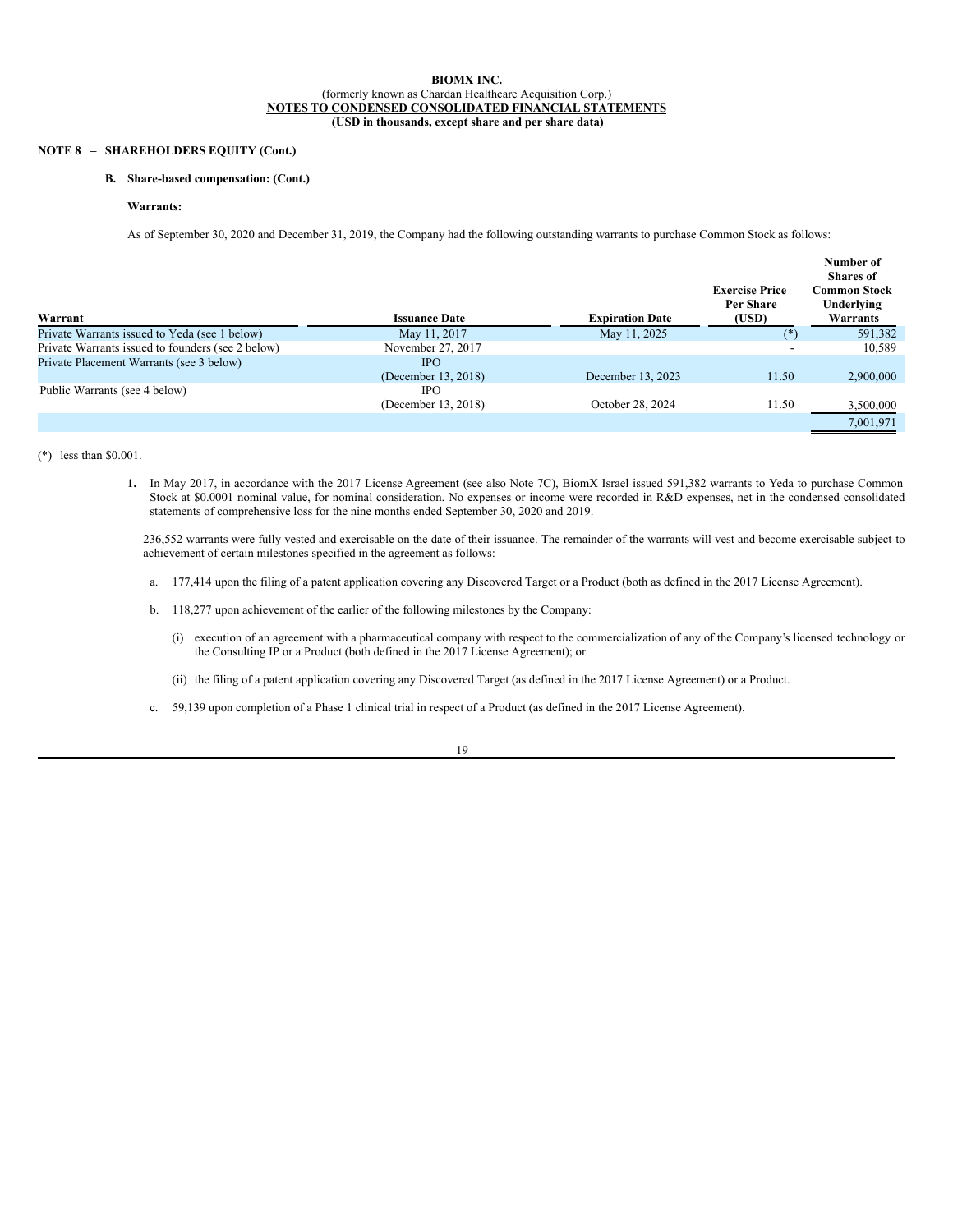### **NOTE 8 – SHAREHOLDERS EQUITY (Cont.)**

# **B. Share-based compensation: (Cont.)**

- **2.** In November 2017, BiomX Israel issued 7,615 warrants to Yeda and 2,974 warrants to its founders. All the warrants were fully vested at their grant date and will expire immediately prior to a consummation of an M&A transaction. The warrants did not expire as a result of the Recapitalization Transaction and have no exercise price.
- **3.** The Private Placement Warrants are identical to the Public Warrants underlying the Units sold in the Company initial public offering, except that the Private Placement Warrants are exercisable for cash (even if a registration statement covering the shares of Common Stock issuable upon exercise of such warrants is not effective) or on a cashless basis, at the holder's option, and will not be redeemable by the Company, in each case, so long as they are held by the initial purchasers or their permitted transferees. If the Private Placement Warrants are held by someone other than the initial purchasers or their permitted transferees, the Private Placement Warrants will be redeemable by the Company and exercisable by such holders on the same basis as the Public Warrants. The Company filed a Registration Statement on Form S-1 for the resale of shares underlying the warrants on December 13, 2019, which was declared effective on January 3, 2020.
- **4.** The Public Warrants became exercisable upon the closing of the Recapitalization Transaction. No fractional shares will be issued upon exercise of the Public Warrants. Therefore, Public Warrants must be exercised in multiples of two warrants. The Public Warrants will expire five years after the completion of the Recapitalization Transaction or earlier upon redemption or liquidation. The Company filed a Registration Statement on Form S-1 for the resale of shares underlying the warrants on December 13, 2019, which was declared effective on January 3, 2020.

The Company may redeem the Public Warrants:

- in whole and not in part;
- at a price of \$0.01 per warrant;
- at any time during the exercise period;
- upon a minimum of 30 days' prior written notice of redemption;
- if, and only if, the last sale price of the Company's Common Stock equals or exceeds \$16.00 per share for any 20 trading days within a 30-trading day period ending on the third business day prior to the date on which the Company sends the notice of redemption to the warrant holders; and
- if, and only if, there is a current registration statement in effect with respect to the shares of Common Stock underlying such warrants at the time of redemption and for the entire 30-day trading period referred to above and continuing each day thereafter until the date of redemption.

If the Company calls the Public Warrants for redemption, management will have the option to require all holders that wish to exercise the Public Warrants to do so on a "cashless basis," as described in the warrant agreement. The exercise price and number of shares of Common Stock issuable upon exercise of the warrants may be adjusted in certain circumstances including in the event of a stock dividend, recapitalization, reorganization, merger or consolidation. However, the warrants will not be adjusted for issuance of Common Stock at a price below its exercise price. Additionally, in no event will the Company be required to net cash settle the warrants.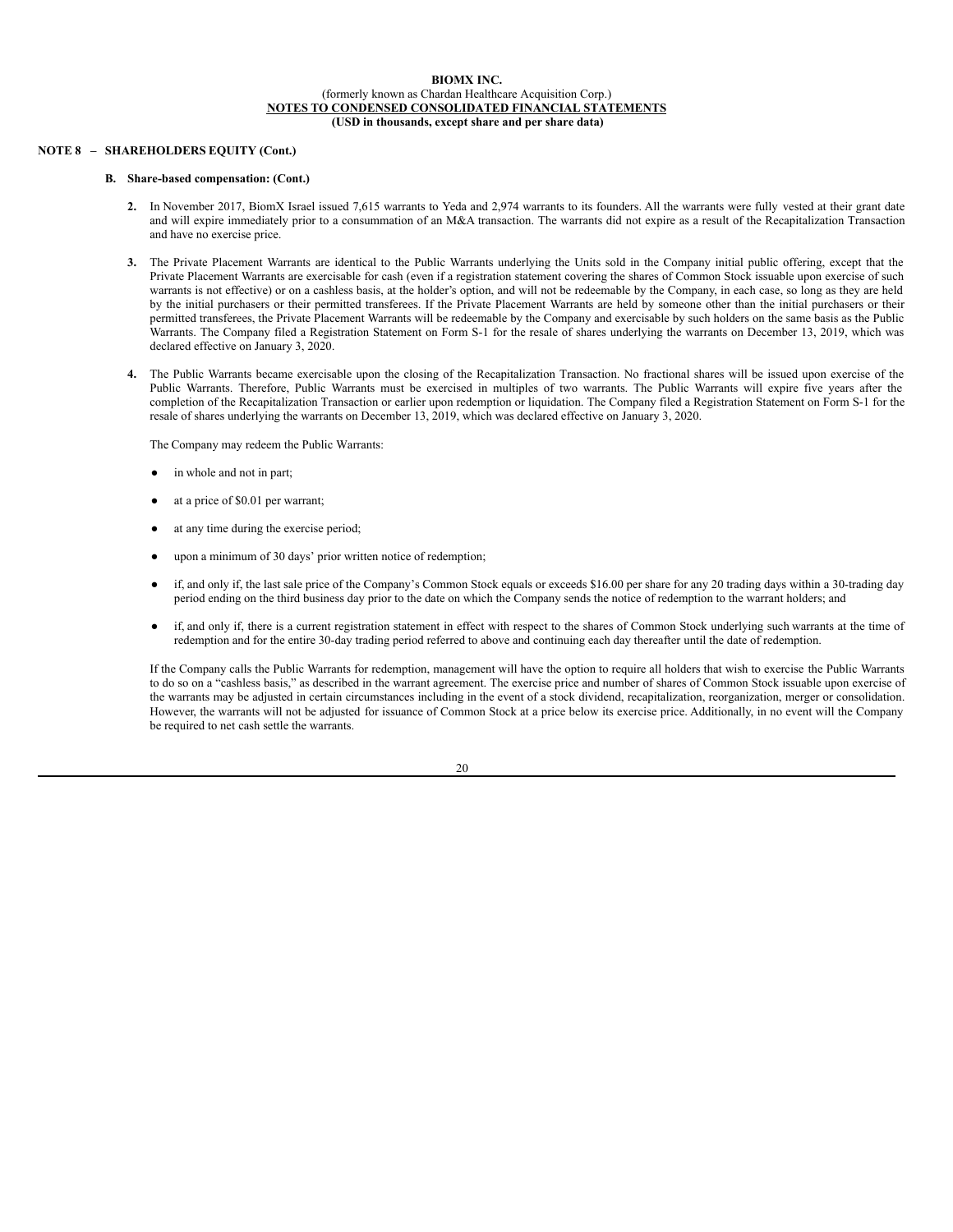# **NOTE 8 – SHAREHOLDERS EQUITY (Cont.)**

**(2)** The following table sets forth the total share-based payment expenses resulting from options granted, included in the condensed consolidated statements of operations:

|                                        | Nine months ended<br>September 30,  |      |
|----------------------------------------|-------------------------------------|------|
|                                        | 2020                                | 2019 |
| Research and development expenses, net | 1,345                               | 520  |
| General and administrative             | 783                                 | 360  |
|                                        | 2,128                               | 880  |
|                                        | Three months ended<br>September 30, |      |
|                                        | 2020                                | 2019 |
| Research and development expenses, net | 843                                 | 153  |
| General and administrative             | 271                                 | 96   |
|                                        | 1,114                               | 249  |

# **NOTE 9 – RELATED PARTIES**

On October 31, 2018, BiomX Israel entered into a research collaboration agreement with Janssen Research & Development, LLC ("Janssen"), an affiliate of shareholder Johnson & Johnson Development Corporation, for a collaboration on biomarker discovery for IBD. Under the agreement, BiomX Israel was eligible to receive fees totaling \$167 in installments of \$50 within 60 days of signing of the agreement, \$17 upon completion of data processing and two installments of \$50 each upon delivery of Signature Phase I of the Final Study Report (both terms defined within the agreement). This agreement was in effect until 30 days after the parties completed the research program and BiomX Israel provided Janssen with a final study report. The research period started during March 2019 and ended in September 2019. The final report was provided to Janssen in December 2019.

21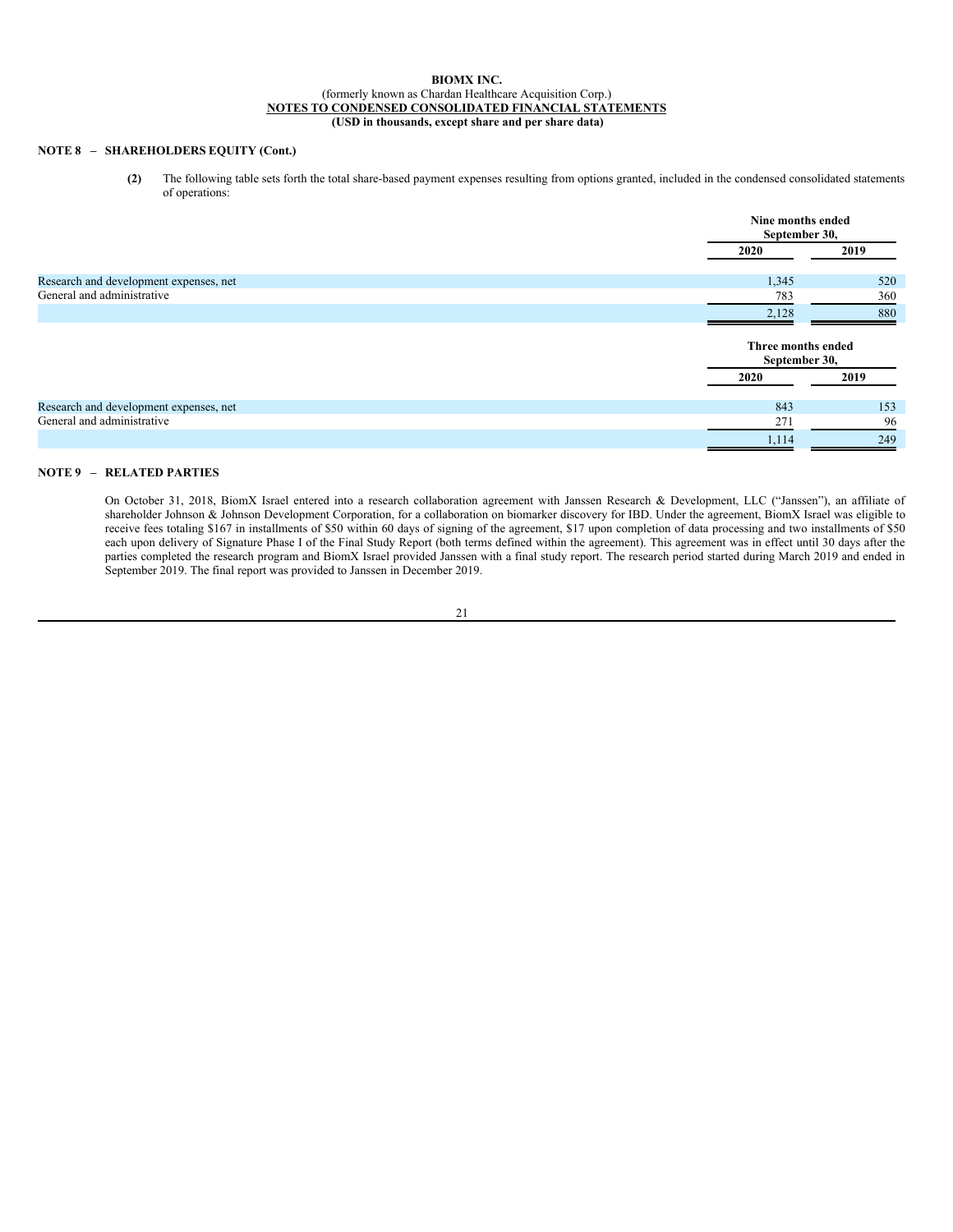# **NOTE 10 – BASIC LOSS PER SHARE**

The basic and diluted net loss per share and weighted average number of shares of Common Stock used in the calculation of basic and diluted net loss per share are as follows:

|                                                                  |                                     | Nine months ended<br>September 30, |  |
|------------------------------------------------------------------|-------------------------------------|------------------------------------|--|
|                                                                  | 2020                                | 2019                               |  |
| Net loss                                                         | 20,942                              | 11,263                             |  |
| Interest accrued on preferred shares (pre-merger – BiomX Israel) |                                     | 3,594                              |  |
| Net loss used in the calculation of basic net loss per share     | 20,942                              | 14,857                             |  |
| Net loss per share                                               | 0.91                                | 7.37                               |  |
| Weighted average number of shares of Common Stock                |                                     | 2,015,349                          |  |
|                                                                  | 23,013,790                          |                                    |  |
|                                                                  | Three months ended<br>September 30, |                                    |  |
|                                                                  | 2020                                | 2019                               |  |
| Net loss                                                         | 8,835                               | 4,260                              |  |
| Interest accrued on preferred shares (pre-merger – BiomX Israel) |                                     | 1,212                              |  |
| Net loss used in the calculation of basic net loss per share     | 8,835                               | 5,472                              |  |
| Net loss per share                                               | 0.38                                | 2.69                               |  |

### **NOTE 11 – SUBSEQUENT EVENTS**

- A. On October 2, 2020, the Company's Board of Directors approved the grant of 32,000 options without consideration to two directors under the 2019 Plan. These options were granted at an exercise price of \$6.44 per share with a vesting period of four years. Directors are entitled to full acceleration of their unvested options upon the occurrence of both a change in control of the Company and the end of their engagement with the Company.
- B. In October 2020, the Company and MIT amended the 2017 Patent License Agreement. Pursuant to the MIT Amendment, BiomX Israel will continue to receive an exclusive, royalty-bearing license to certain patents held by MIT. In return, BiomX Israel is required to pay certain license maintenance fees of up to \$250 in each subsequent year and following the commercial sale of licensed products. BiomX Israel is also required to make payments to MIT upon the satisfaction of development and commercialization milestones totaling up to \$4.7 thousand in aggregate, as well as royalty payments on future revenues.
- C. On October 1, 2020, the Company entered into a lease agreement for office space in Branford, Connecticut for 25 months beginning on October 5, 2020. Monthly lease payments under the agreement are approximately \$4. As part of the agreement, the Company is required to deposit \$8 as a security, representing two monthly lease and related payments.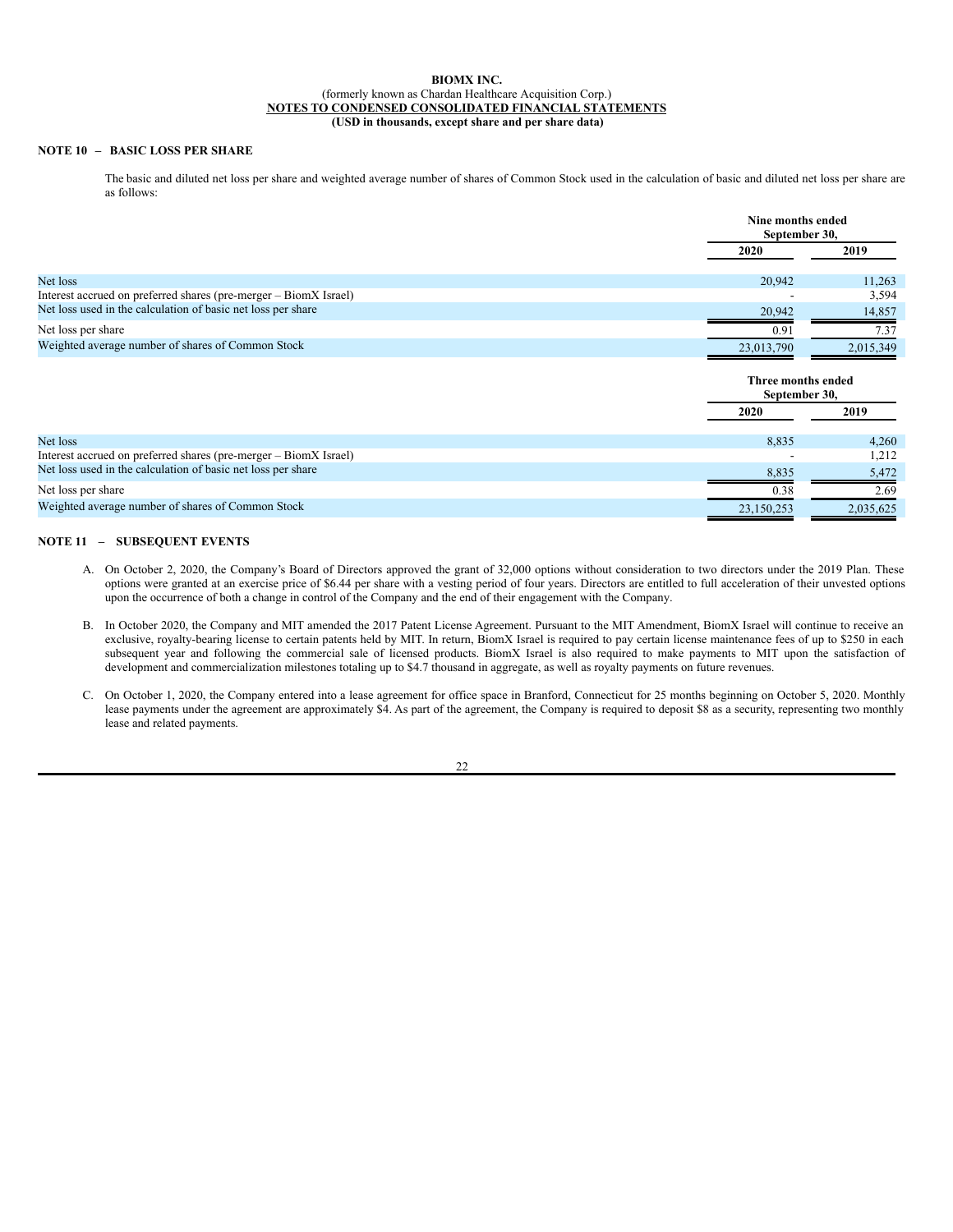#### <span id="page-26-0"></span>**Item 2. Management's Discussion and Analysis of Financial Condition and Results of Operations**

References in this Quarterly Report to "we," "us," the "Company" or similar words refer to the combined company, BiomX Inc. When this Quarterly Report references "BiomX" and describes the business of BiomX, it refers to the business of BiomX Ltd., an Israeli company and wholly-owned subsidiary of the Company, and RondinX Ltd., an Israeli company and wholly-owned subsidiary of BiomX Ltd. The financial statements included in this Quarterly Report show the condensed consolidated balances and transactions of the Company and BiomX and show comparative financial information of BiomX (the acquirer in a reverse merger for accounting purposes). The following discussion and analysis of the Company's financial condition and results of operations should be read in conjunction with the financial statements and the notes thereto contained elsewhere in this Quarterly Report. Certain information contained in the discussion and analysis set forth below includes forward-looking statements that involve risks and uncertainties.

Pursuant to a merger agreement dated as of July 16, 2019 and amended as of October 11, 2019, among other things, CHAC Merger Sub Ltd., an Israeli company and wholly owned subsidiary of the Company, merged with and into BiomX, with BiomX continuing as the surviving entity and a wholly-owned subsidiary of the Company (the "Recapitalization Transaction"). The Recapitalization Transaction was treated as a "reverse merger" in accordance with GAAP. For accounting purposes, BiomX was considered to have acquired the Company. Therefore, for accounting purposes, the Recapitalization Transaction was treated as the equivalent of a capital transaction in which BiomX issued stock for the net assets of the Company. The net assets of the Company were stated at historical cost with no goodwill or other intangible assets recorded. The post-acquisition financial statements of the Company show the consolidated balances and transactions of the Company and BiomX as well as comparative financial information of BiomX (the acquirer for accounting purposes).

### **General**

We are a clinical company developing products using both natural and engineered phage technologies designed to target and destroy bacteria that affect the appearance of skin, as well as harmful bacteria in chronic diseases, such as inflammatory bowel disease ("IBD"), Cystic Fibrosis ("CF"), Atopic Dermatitis ("AD"), primary sclerosing cholangitis ("PSC") and colorectal cancer ("CRC"). Bacteriophage or phage are viruses that target bacteria and are considered inert to mammalian cells. By developing proprietary combinations of naturally occurring phage and by creating novel phage using synthetic biology, we develop phage-based therapies intended to address large-market and orphan diseases.

Since inception in 2015, we have devoted substantially all our resources to organizing and staffing the company, raising capital, acquiring rights to or discovering product candidates, developing our technology platforms, securing related intellectual property rights, and conducting discovery, research and development activities for our product candidates. We do not have any products approved for sale, our products are still in the preclinical and clinical development stages, and we have not generated any revenue from product sales. As we move our product candidates from preclinical to clinical stage and continue with clinical trials, we expect our expenses to increase.

On November 12, 2020, we announced our new BOLT ("BacteriOphage Lead to Treatment") research and development platform. The BOLT platform will enable us to rapidly develop, manufacture and formulate phage therapy candidates targeting particular pathogenic bacteria and incorporates our experience over the past five years with process refinement and implementation of technological advancements. The BOLT platform is unique, employing cutting edge capabilities across disciplines including computational biology, microbiology, phage synthetic engineering, unique assay development, manufacturing and formulation, to allow agile and efficient development of phage therapies. For a given indication, the platform will allow for the completion of a clinical proof of concept study in patients, meaning Phase 2 results, within approximately 12-18 months from project initiation (in certain indications the length of clinical proof of concept may be longer depending on the indication, identity of target bacteria, recruitment rate, cohort size and other factors). The ability to move quickly into clinical development is also driven by the strong safety profile of naturally-occurring phage, as corroborated by regulatory guidance we received from the FDA relating to our IBD program, allowing us to bypass preclinical safety studies and studies in healthy volunteers and to proceed directly to patient studies. The platform allows generation of personalized phage treatments, tailored to target specific bacterial strains in a given patient, allowing us to conduct an initial clinical proof of concept study in patients (Phase 2 results) within approximately 12-18 months of project initiation for many indications, and, in parallel, also the development of an optimized phage therapy candidate with a fixed composition optimized for the treatment of a specific indication for the overall patient population. We are initially implementing the ability to complete a clinical proof of concept study in patients within approximately 12-18 months from project initiation in our cystic fibrosis and atopic dermatitis programs.

### **Clinical Developments**

On March 31, 2020 we announced positive top line results from a randomized, double-blind, dose-finding, placebo-controlled single center Phase 1 cosmetic clinical study of BX001, a topical gel comprised of a cocktail of naturally-occurring phage targeting Cutibacterium acnes ("C. acnes") to improve the appearance of acne-prone skin in subjects with acne-prone skin. C. acnes are bacteria implicated in the pathophysiology of acne vulgaris. The 75 enrolled individuals with mild-to-moderate acne were randomized into one of three cohorts: a high dose cohort, a low dose cohort, and a placebo cohort (vehicle). The study met its primary endpoint of safety and tolerability for both doses of BX001, as well as a statistically significant (p=0.036) reduction of C. acnes levels for the high dose of BX001 compared to placebo.

The Phase 2 cosmetic clinical study of BX001 is planned to be a 12-week randomized, double-blind, placebo-controlled trial in 100 individuals with mild-to-moderate acne. Enrolled individuals will be randomized into one of two cohorts: BX001 or placebo (vehicle). We plan to initiate the Phase 2 cosmetic clinical study of BX001 in the first quarter of 2021 and results are expected in the second quarter of 2021.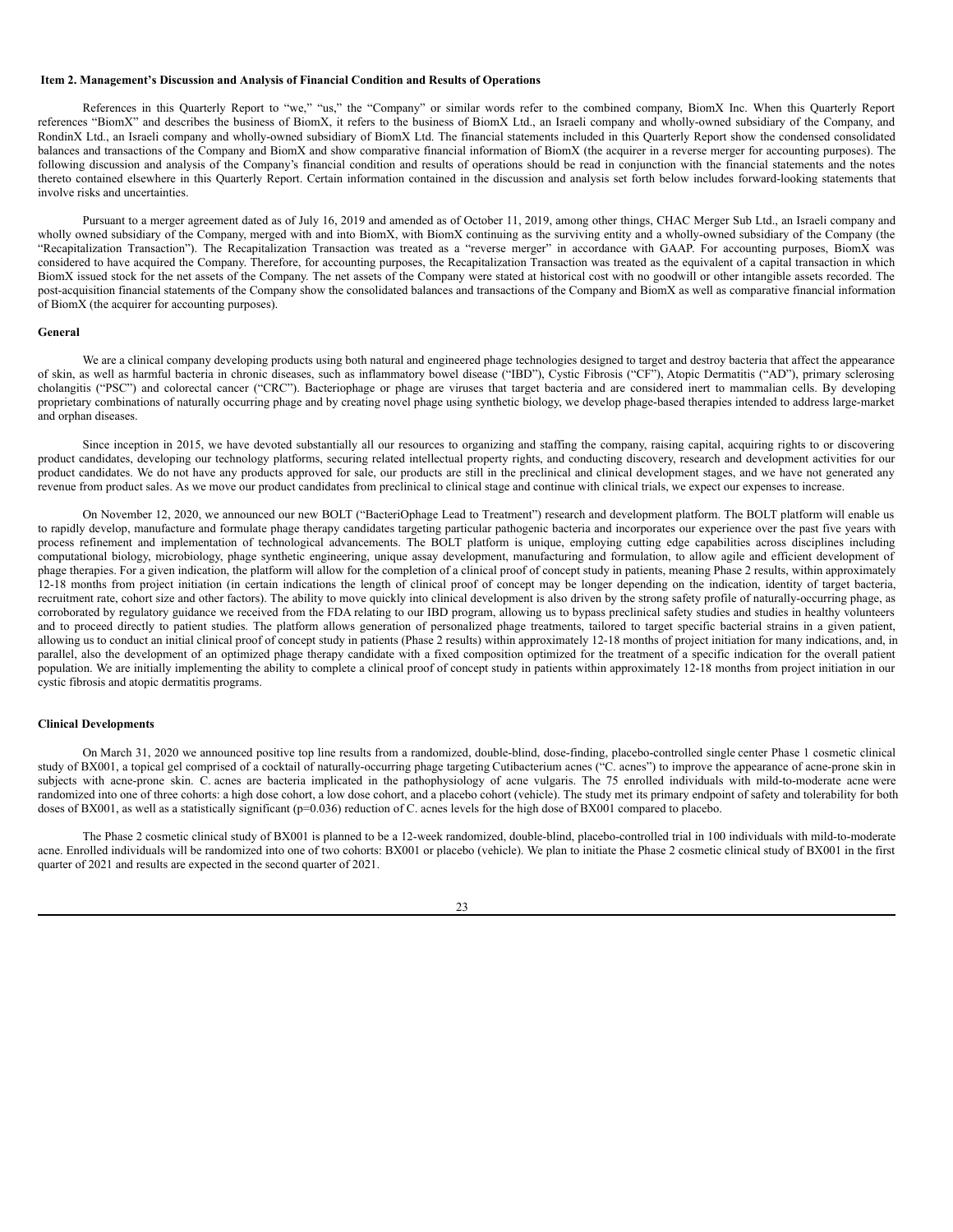On November 3, 2020, the first subject has been dosed in a Phase 1a study of BX002, a phage therapy candidate for the treatment of IBD. The therapy targets strains of *Klebsiella pneumoniae* that cause strong TH1 immune stimulation and colitis in mouse models of disease and are known to be present at a higher prevalence and abundance in IBD patients relative to healthy individuals. The randomized, single-blind, multiple-dose, placebo-controlled study in 18 healthy volunteer subjects is designed to evaluate the safety and tolerability of orally administered BX002 as the primary endpoint, with detection of viable phage in stool as a key exploratory endpoint. The study is being conducted in the U.S. under a novel investigational new drug application approved by the FDA. Results from the study are expected in the first quarter of 2021.

On November 12, 2020, we announced the consolidation of two phage-therapy programs in IBD and PSC. We now have one improved, broad host range product candidate, BX003, targeting *Klebsiella pneumoniae*, a potential pathogen implicated in both diseases to be developed for both indications. The consolidation of these programs results in an updated timeline for Phase 1b/2a results with BX003, expected in mid-2022.

On November 12, 2020, we announced initiation of a new phage therapy program in CF addressing chronic respiratory infections caused by Pseudomonas aeruginosa, a main contributor to morbidity and mortality in these patients. Phase 2 results of a proof of concept clinical study evaluating safety and efficacy in patients are expected in the fourth quarter of 2021.

On November 12, 2020, we also announced the initiation of a new program for development of a topically administered phage-based product targeting*Staphylococcus aureus*, a bacterium linked to the development and exacerbation of inflammation in atopic dermatitis. Phase 2 results of a proof of concept clinical study evaluating safety and efficacy in patients are expected in the first half of 2022.

For our CRC program, we are exploring phage mediated delivery of therapeutic payloads to*Fusobacterium nucleatum* bacteria residing in the tumors of patients with colorectal cancer. Preclinical results from animal studies evaluating use of phage therapy in combination with checkpoint inhibitors are expected in the second quarter of 2021.

For more information regarding our product candidates, see Part I, Item 1 "Business—Overview of BiomX" of our 2019 Annual Report.

### **COVID-19**

In December 2019, COVID-19 was reported to have surfaced in Wuhan, China and has since spread rapidly throughout many countries, and, on March 12, 2020, the World Health Organization declared COVID-19 a pandemic. In an effort to contain and mitigate the spread of COVID-19, many countries have imposed unprecedented restrictions on travel, and there have been business closures and a substantial reduction in economic activities in countries that have had significant outbreaks of COVID-19.

We have implemented recommended measures to safeguard the health and safety of our employees and clinical trial participants, and the continuity of our business operations. As of November 9, 2020, the COVID-19 pandemic has not had a material impact on our results of operation. However, uncertainty remains as to the potential impact of the COVID-19 pandemic on our future research and development activities and during the second quarter of 2020 we updated our guidance on the timing of certain clinical milestones partly due to the health and safety precautions we have taken and challenges in clinical trial enrollment due to the COVID-19 pandemic. It is not currently possible to predict how long the pandemic will last or the time that it will take for economic activity to return to prior levels, and we do not yet know the full impact on our business and operations. We will continue to monitor the COVID-19 pandemic closely and follow health and safety guidelines as they evolve.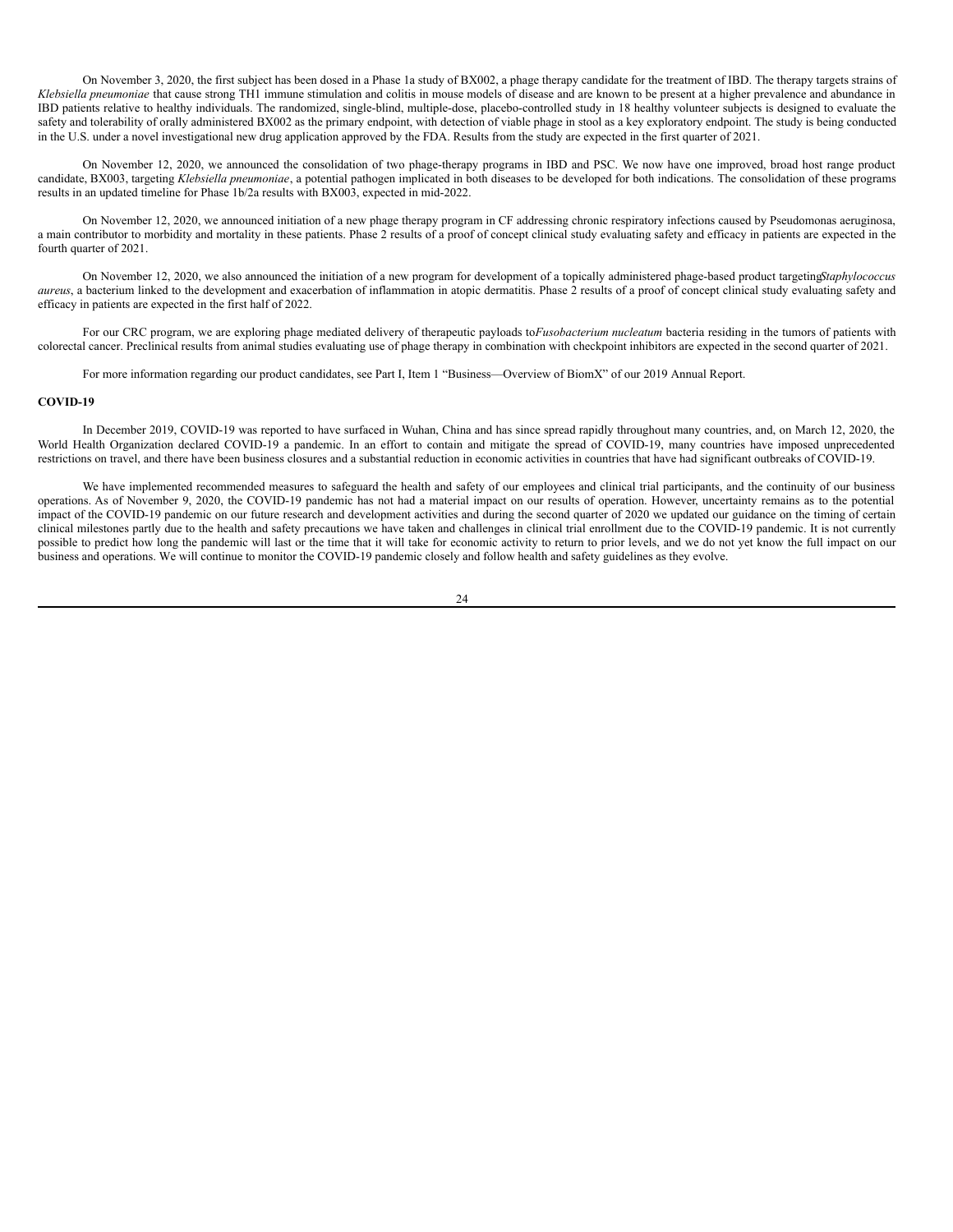#### **Consolidated Results of Operations**

### Comparison of the Three Months Ended September 30, 2020 and 2019

The following table summarizes our consolidated results of operations for the three months ended September 30, 2020 and 2019:

|                                                                                  |                         | <b>Three Months ended</b><br>September 30, |  |
|----------------------------------------------------------------------------------|-------------------------|--------------------------------------------|--|
|                                                                                  | 2020                    | 2019                                       |  |
|                                                                                  | <b>USD</b> in thousands |                                            |  |
| Research and development ("R&D") expenses, net                                   | 6.436                   | 2,858                                      |  |
| General and administrative expenses                                              | 2,394                   | 1,797                                      |  |
| <b>Operating loss</b>                                                            | 8,830                   | 4,655                                      |  |
| Financial expenses (income), net                                                 |                         | (395)                                      |  |
| <b>Net Loss</b>                                                                  | 8,835                   | 4.260                                      |  |
| Basic and diluted loss per share of Common Stock                                 | 0.38                    | 2.69                                       |  |
| Weighted average number of shares of Common Stock outstanding, basic and diluted | 23,150,253              | 2,035,625                                  |  |

R&D expenses, net (net of grants received from the Israel Innovation Authority ("IIA") and consideration from research collaborations) were \$6.4 million for the three months ended September 30, 2020, compared to \$2.9 million for the three months ended September 30, 2019. The increase of \$3.5 million, or 121%, is primarily due to growth in the number of employees which resulted in an increase of salaries and related expenses and due to an increase in depreciation and amortization expenses. The Company did not receive grants from the IIA during the three months ended September 30, 2020 or September 30, 2019.

General and administrative expenses were \$2.4 million for the three months ended September 30, 2020, compared to \$1.8 million for the three months ended September 30, 2019. The increase of \$0.6 million, or 33%, is primarily due to expenses associated with operating as a public company, such as directors' and officers' insurance, filing and legal and accounting expenses.

Financial expenses, net were \$0.1 million for the three months ended September 30, 2020, compared to financial income, net of \$0.4 million for the three months ended September 30, 2019. The increase in financial expenses, net of \$0.5 million is primarily due to NIS/USD exchange rate differences and contingent consideration revaluation.

Basic and diluted loss per share of Common Stock was \$0.38 for the three months ended September 30, 2020, compared to \$2.69 for the three months ended September 30, 2019. The decrease of \$2.31, or 86%, is primarily due to the significant increase in the number of our shares of Common Stock as compared to the number of ordinary shares of BiomX Ltd. before the Recapitalization Transaction, which does not take into account BiomX Ltd. preferred shares, partially offset by the substantial increase in net loss.

### Comparison of the Nine Months Ended September 30, 2020 and 2019

The following table summarizes our consolidated results of operations for the nine months ended September 30, 2020 and 2019:

|                                                                                  | <b>Nine Months ended</b><br>September 30, |           |
|----------------------------------------------------------------------------------|-------------------------------------------|-----------|
|                                                                                  | <b>2020</b>                               | 2019      |
|                                                                                  | <b>USD</b> in thousands                   |           |
| Research and development expenses, net                                           | 14.441                                    | 8,458     |
| General and administrative expenses                                              | 6,749                                     | 3,987     |
| <b>Operating loss</b>                                                            | 21,190                                    | 12,445    |
| Financial income, net                                                            | (248)                                     | (1,182)   |
| <b>Net Loss</b>                                                                  | 20.942                                    | 11.263    |
| Basic and diluted loss per share of Common Stock                                 | 0.91                                      | 7.37      |
| Weighted average number of shares of Common Stock outstanding, basic and diluted | 23,013,790                                | 2,015,349 |

R&D expenses, net (net of grants received from IIA and consideration from research collaborations) were \$14.4 million for the nine months ended September 30, 2020, compared to \$8.4 million for the nine months ended September 30, 2019. The increase of \$6.0 million, or 71%, is primarily due to growth in the number of employees which resulted in an increase of salaries and related expenses. In addition, the increase is also due to the manufacturing of BX001 and BX002, the Company's product candidates for acne-prone skin and IBD, respectively, for clinical trial and testing purposes as well as expenses relating to the BX001 Phase 1 cosmetic clinical study. We received \$0.5 million and \$0.3 million in grants from the IIA during the nine months ended September 30, 2020 and 2019, respectively.

General and administrative expenses were \$6.7 million for the nine months ended September 30, 2020, compared to \$4.0 million for the nine months ended September 30, 2019. The increase of \$2.7 million, or 68%, is primarily due to salaries and related expenses and due to expenses associated with operating as a public company, such as directors' and officers' insurance, filing and legal and accounting expenses.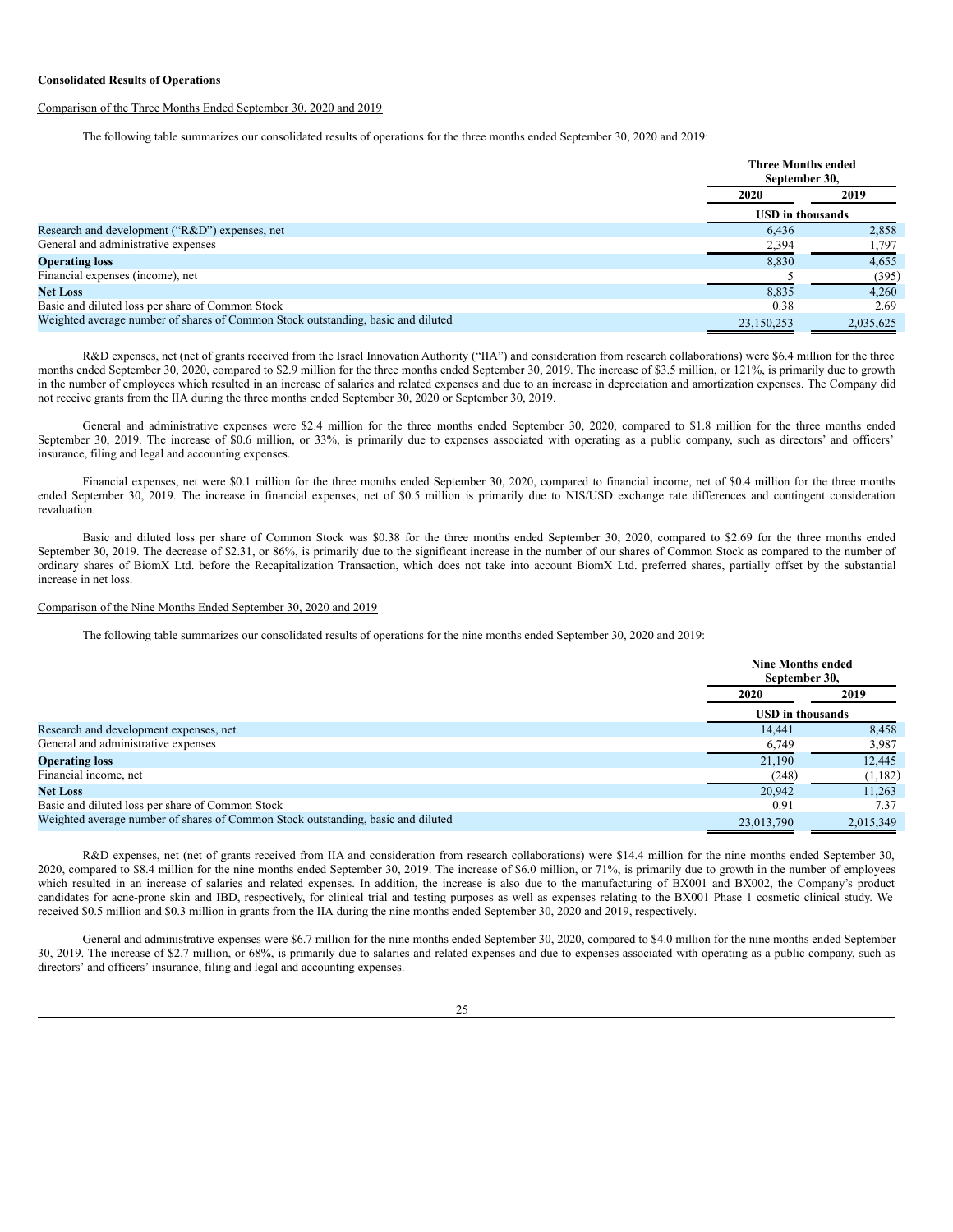Financial income, net was \$0.3 million for the nine months ended September 30, 2020, compared to \$1.2 million for the nine months ended September 30, 2019. The decrease of \$0.9 million, or 75%, is primarily due to NIS/USD exchange rate differences.

Basic and diluted loss per share of Common Stock was \$0.91 for the nine months ended September 30, 2020, compared to \$7.37 for the nine months ended September 30, 2019. The decrease of \$6.46, or 88%, is primarily due to the significant increase in the number of our shares of Common Stock as compared to the number of ordinary shares of BiomX Ltd. before the Recapitalization Transaction, which does not take into account BiomX Ltd. preferred shares, partially offset by the substantial increase in net loss.

### **Liquidity and Capital Resources**

#### *Cash Flows*

The following table summarizes our sources and uses of cash for the nine months ended September 30, 2020 and 2019:

|                                                      |           | <b>Nine Months Ended</b><br>September 30, |  |
|------------------------------------------------------|-----------|-------------------------------------------|--|
|                                                      | 2020      | 2019                                      |  |
|                                                      |           | <b>USD</b> in thousands                   |  |
| Net cash used in operating activities                | (17, 325) | (10, 503)                                 |  |
| Net cash provided by (used in) investing activities  | (1,049)   | 11,631                                    |  |
| Net cash provided by financing activities            | 121       | 1,843                                     |  |
| Net increase (decrease) in cash and cash equivalents | (18, 253) | 2,971                                     |  |

#### *Operating Activities*

Net cash used in operating activities for the nine months ended September 30, 2020 was \$17.3 million and included our net loss of \$20.9 million, mostly due to our R&D and general and administrative expenses. Net changes in our operating activities for the nine months ended September 30, 2020 consisted primarily of depreciation and amortization in the amount of \$1.6 million and share-based compensation in the amount of \$2.1 million, partially offset by a decrease in accounts payable in the amount of \$1.9 million.

Net cash used in operating activities for the nine months ended September 30, 2019 was \$10.5 million. Net changes in our operating assets and liabilities for the nine months ended September 30, 2019 consisted primarily of \$11.3 million net loss, mostly due to our R&D and general and administrative expenses, partially offset by \$0.9 million in share-based compensation.

# *Investing Activities*

During the nine months ended September 30, 2020, net cash used in investing activities was \$1.0 million, mainly as a result of an increase in bank deposits and purchases of property and equipment.

During the nine months ended September 30, 2019, net cash provided by investing activities was \$11.7 million, mainly as a result of a decrease in short-term bank deposits.

We have invested, and plan to continue to invest, our existing cash in short-term investments in accordance with our investment policy. These investments may include money market funds and investment securities consisting of U.S. Treasury notes, and high quality, marketable debt instruments of corporations and government sponsored enterprises. We use foreign exchange contracts (mainly option and forward contracts) to hedge balance sheet items from currency exposure. These foreign exchange contracts are not designated as hedging instruments for accounting purposes. In connection with these foreign exchange contracts, we recognize gains or losses that offset the revaluation of the balance sheet items also recorded under financial expenses, net. As of September 30, 2020, we had outstanding foreign exchange contracts in the amount of approximately \$3.5 million. As of September 30, 2019, we had no outstanding foreign exchange contracts.

#### *Financing Activities*

During the nine months ended September 30, 2020 net cash provided by financing activities was \$0.1 million, mainly as a result of exercise of stock options of \$0.2 million, partially offset by outflows in connection with the Recapitalization Transaction of \$0.1 million.

During the nine months ended September 30, 2019, net cash provided by financing activities was \$1.8 million, as a result of the issuance of preferred shares, net of expenses.

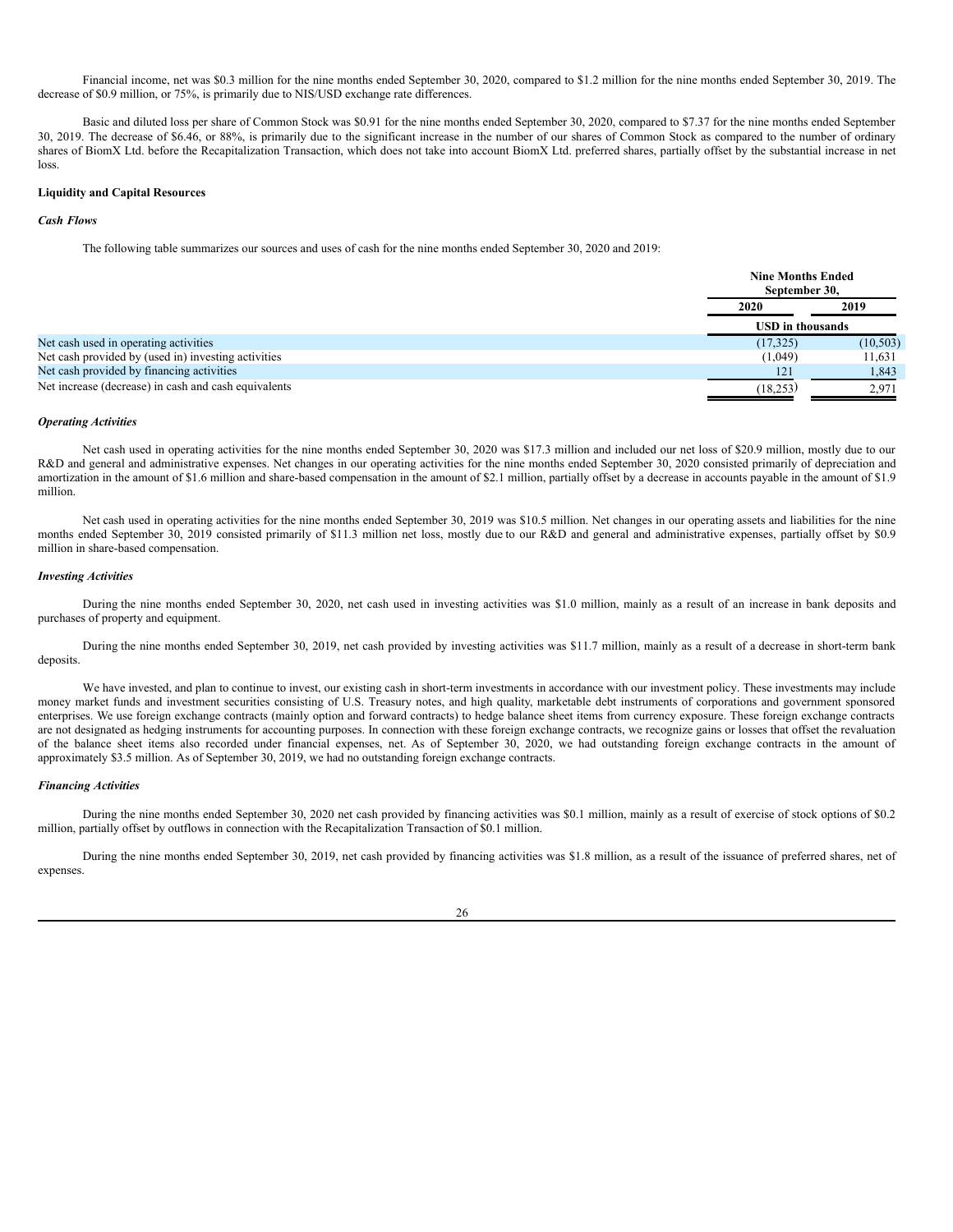#### *Outlook*

We have accumulated a deficit of \$63.1 million since our inception. To date, we have not generated revenue from our operations and we do not expect to generate any significant revenues from sales of products in the next twelve months. Our cash needs may increase in the foreseeable future. We expect to generate revenues, from the sale of licenses to use our technology or products, but in the short and medium terms any amounts generated are unlikely to exceed our costs of operations. According to our estimates, our liquidity resources as of September 30, 2020, which consisted primarily of cash, cash equivalents and restricted cash of approximately \$54 million and short-term deposits of approximately \$10 million, will be sufficient to fund our operations into at least the second quarter of fiscal year 2022.

Consistent with our continuing R&D activities, we expect to continue to incur additional losses in the foreseeable future. To the extent we require funds above our existing liquidity resources in the medium and long term, we plan to fund our operations, as well as other development activities relating to additional product candidates, through future issuances of equity securities, debt and possibly additional grants from the Israel Innovation Authority or other government or non-profit institutions. Our ability to raise additional capital in the equity and debt markets is dependent on a number of factors including, but not limited to, the market demand for our securities, which itself is subject to a number of development and business risks and uncertainties, as well as the uncertainty that we would be able to raise such additional capital at a price or on terms that are favorable to the Company.

### **Off-Balance Sheet Arrangements**

As of September 30, 2020, we did not have any off-balance sheet arrangements, as defined in the rules and regulations of the SEC.

### **Critical Accounting Policies and Significant Judgments and Estimates**

Our condensed consolidated financial statements are prepared in accordance with GAAP. The preparation of our condensed consolidated financial statements and related disclosures requires us to make assumptions, judgments and estimates that can have a significant impact on our revenue, operating income and net income, as well as on the value of certain assets and liabilities on our condensed consolidated balance sheets. We base our assumptions, judgments and estimates on historical experience and various other factors that we believe to be reasonable under the circumstances, the results of which form the basis for making judgments about the carrying values of assets and liabilities that are not readily apparent from other sources. We evaluate our estimates and assumptions on an ongoing basis.

Due to the COVID-19 pandemic, there has been uncertainty and disruption in the global economy and financial markets. We are not aware of any specific event or circumstance that would require updates to our estimates or judgments or require us to revise the carrying value of our assets or liabilities as of November 9, 2020, the date of issuance of this Quarterly Report on Form 10-Q. These estimates may change as new events occur and additional information is obtained. Actual results could differ materially from these estimates under different assumptions or conditions.

Our actual results may differ from these estimates under different assumptions or conditions. Part II, Item 7—"Management's Discussion and Analysis of Financial Condition and Results of Operations" of our 2019 Annual Report includes a summary of the critical accounting policies we believe are the most important to aid in understanding our financial results. There have been no changes to those critical accounting policies that have had a material impact on our reported amounts of assets, liabilities, revenue, costs and expenses, or the disclosure of contingent assets and liabilities in our condensed consolidated financial statements during the nine months ended September 30, 2020.

### <span id="page-30-0"></span>**Item 3. Quantitative and Qualitative Disclosures About Market Risk**

As a smaller reporting company, we are not required to make disclosures under this Item.

#### <span id="page-30-1"></span>**Item 4. Controls and Procedures**

### **Evaluation of Disclosure Controls and Procedures**

Disclosure controls and procedures are designed to ensure that information required to be disclosed by us in our Exchange Act reports is recorded, processed, summarized, and reported within the time periods specified in the SEC's rules and forms, and that such information is accumulated and communicated to our management, including our principal executive officer and principal financial officer or persons performing similar functions, as appropriate to allow timely decisions regarding required disclosure.

Under the supervision and with the participation of our management, including our principal executive officer and principal financial officer, we conducted an evaluation of the effectiveness of our disclosure controls and procedures during the period covered by this Quarterly Report, as such term is defined in Rules 13a-15(e) and 15d-15(e) under the Exchange Act. Based on this evaluation, our principal executive officer and principal financial officer have concluded that our disclosure controls and procedures were effective as of September 30, 2020.

### **Changes in Internal Control over Financial Reporting**

Except as described below, there have been no changes in our internal control over financial reporting that occurred during the fiscal quarter to which this report relates that have materially affected, or are reasonably likely to materially affect, our internal control over financial reporting.

Following the Recapitalization Transaction, management has begun to take steps to strengthen the Company's internal control over financial reporting, including during the quarter ended September 30, 2020, including the hiring of experienced accounting and finance staff and adopting new policies and procedures, and intends to take additional steps during the remainder of 2020.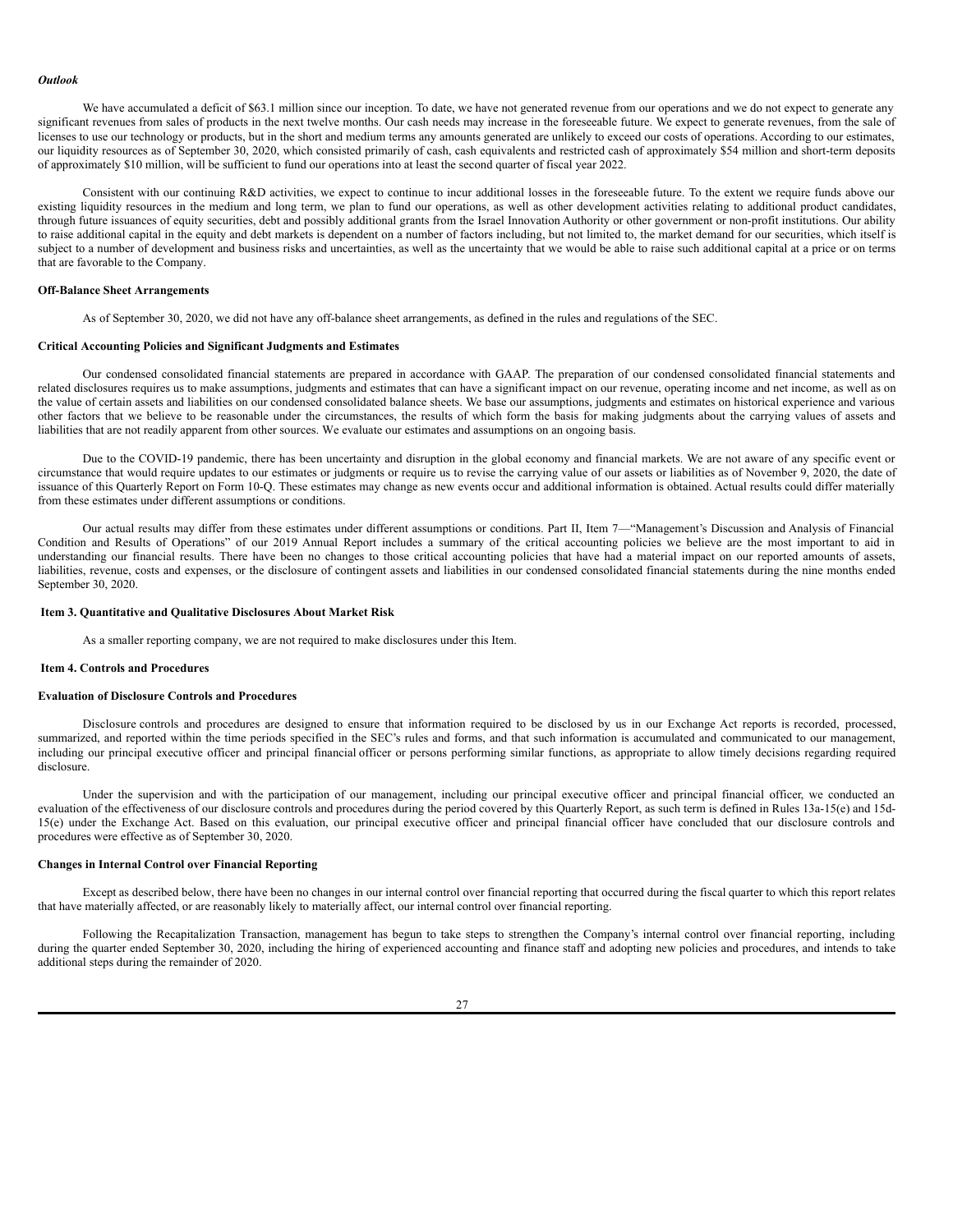### <span id="page-31-0"></span>**PART II - OTHER INFORMATION**

### <span id="page-31-1"></span>**Item 1A. Risk Factors.**

In addition to the other information set forth in this report, you should carefully consider the factors discussed in Part I, "Item 1A. Risk Factors" in our Annual Report on Form 10-K for the year ended December 31, 2019, which could materially affect our business, financial condition or future results.

There have been no material changes from the risk factors previously disclosed in our Annual Report on Form 10-K for the fiscal year ended December 31, 2019, filed with the SEC on March 26, 2020, except as noted below.

### *The COVID-19 pandemic may adversely af ect our business, including our clinical trials.*

In December 2019, a novel strain of coronavirus, COVID-19, was identified in Wuhan, China. This virus was declared a pandemic by the World Health Organization in March 2020 and continues to spread globally, including the United States and Israel. The outbreak and government measures taken in response have also had a significant impact, both direct and indirect, on businesses and commerce, as worker shortages have occurred; supply chains have been disrupted; facilities and production have been suspended; and demand for certain goods and services, such as medical services and supplies, has spiked, while demand for other goods and services, such as travel, has fallen. In response to the spread of COVID-19, we temporarily closed our executive offices with our administrative employees continuing their work outside of our offices. In addition, we have modified our business practices, including restricting employee travel, developing social distancing plans for our employees and cancelling physical participation in meetings, events and conferences. As a result of the COVID-19 pandemic, we have experienced and may continue to experience additional disruptions that could severely impact our business, preclinical studies and clinical trials, including:

- delays or difficulties in enrolling patients in our clinical trials;
- delays or difficulties in clinical site initiation, including difficulties in recruiting clinical site investigators and clinical site staff;
	- 28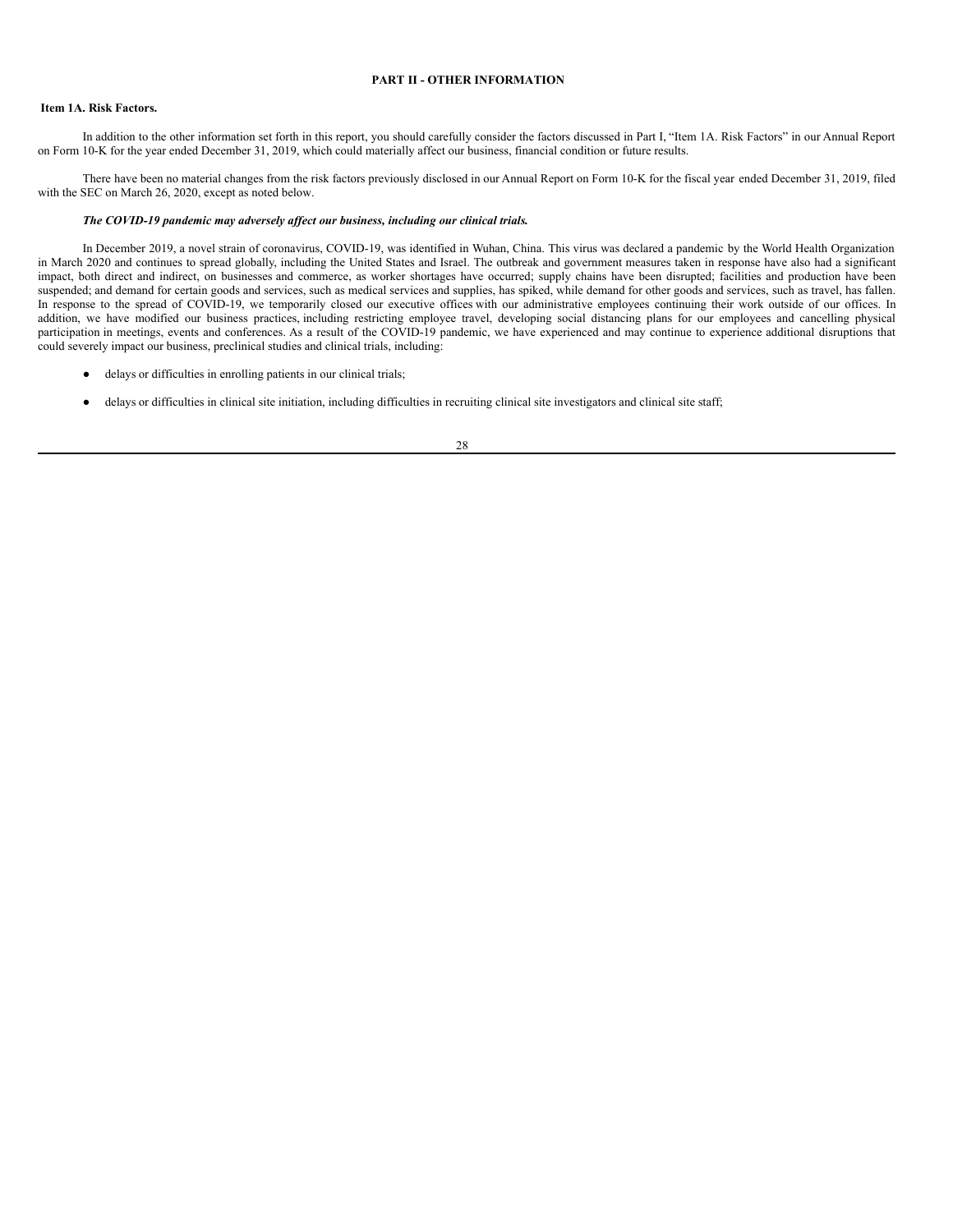- diversion of healthcare resources away from the conduct of clinical trials, including the diversion of hospitals serving as our clinical trial sites and hospital staff supporting the conduct of our clinical trials;
- interruption of key clinical trial activities, such as clinical trial site data monitoring, due to limitations on travel imposed or recommended by federal or state governments, in the U.S. and the government in Israel, employers and others or interruption of clinical trial subject visits and study procedures (such as endoscopies that are deemed non-essential), which may impact the integrity of subject data and clinical study endpoints;
- interruption or delays in the operations of the FDA or other regulatory authorities, which may impact review and approval timelines;
- interruption of, or delays in receiving, supplies of our product candidates from our contract manufacturing organizations due to staffing shortages, production slowdowns or stoppages and disruptions in delivery systems;
- limitations on employee resources that would otherwise be focused on the conduct of our clinical trials, including because of sickness of employees or their families or the desire of employees to avoid contact with large groups of people; and
- interruptions or delays to our sourced discovery and clinical activities.

The outbreak and the resulting government actions may adversely impact our planned and ongoing clinical trials. Clinical site initiation, including difficulties in recruiting clinical site investigators and clinical site staff, and patient enrollment may be delayed due to prioritization of hospital resources toward the COVID-19 pandemic. Some patients may not be willing and/or able to comply with clinical trial protocols due to the COVID-19 pandemic, particularly if quarantines impede patient movement or interrupt healthcare services. Similarly, our ability to recruit and retain patients and principal investigators and site staff who, as healthcare providers, may have heightened exposure to COVID-19 may be impeded, which would adversely impact our clinical trial operations. The diversion of healthcare resources away from the conduct of clinical trials to focus on pandemic concerns, including the attention of physicians serving as our clinical trial investigators and hospitals serving as our clinical trial sites, may significantly disrupt our research activities. As a result, the expected timeline for data readouts of our clinical trials and certain regulatory filings will likely be negatively impacted, which would adversely affect and delay our ability to obtain regulatory approvals for our product candidates, increase our operating expenses and have a material adverse effect on our financial condition.

Furthermore, the response to the COVID-19 pandemic may redirect resources with respect to regulatory matters and intellectual property matters in a way that would adversely impact our ability to progress regulatory approvals and protect our intellectual property. In addition, we may face impediments to regulatory meetings and approvals due to measures intended to limit in-person interactions. For example, the FDA postponed most inspections of foreign manufacturing facilities and products and postponed routine surveillance inspections of domestic manufacturing facilities. Comparable regulatory authorities in other jurisdictions may adopt similar restrictions or other policy measures in response to the COVID-19 pandemic and provide guidance regarding the conduct of clinical trials. If global health concerns continue to prevent the FDA or other regulatory authorities from conducting their regular inspections, reviews or other regulatory activities, it could significantly impact the ability of the FDA to timely review and process our regulatory submissions, which could have a material adverse effect on our business.

The COVID-19 pandemic continues to rapidly evolve. The extent to which the outbreak impacts our business, preclinical studies and clinical trials will depend on future developments, which are highly uncertain and cannot be predicted with confidence, such as the ultimate geographic spread of the disease, the duration of the pandemic, travel restrictions and social distancing in the United States Canada, Europe, Israel and other countries, business closures or business disruptions and the effectiveness of actions taken in the United States, Canada, Europe, Israel and other countries to contain and treat the disease. As a result, the COVID-19 pandemic could have a material adverse effect on our business, results of operations, financial condition and prospects and heighten many of our known risks described or referenced in this "Risk Factors" section.

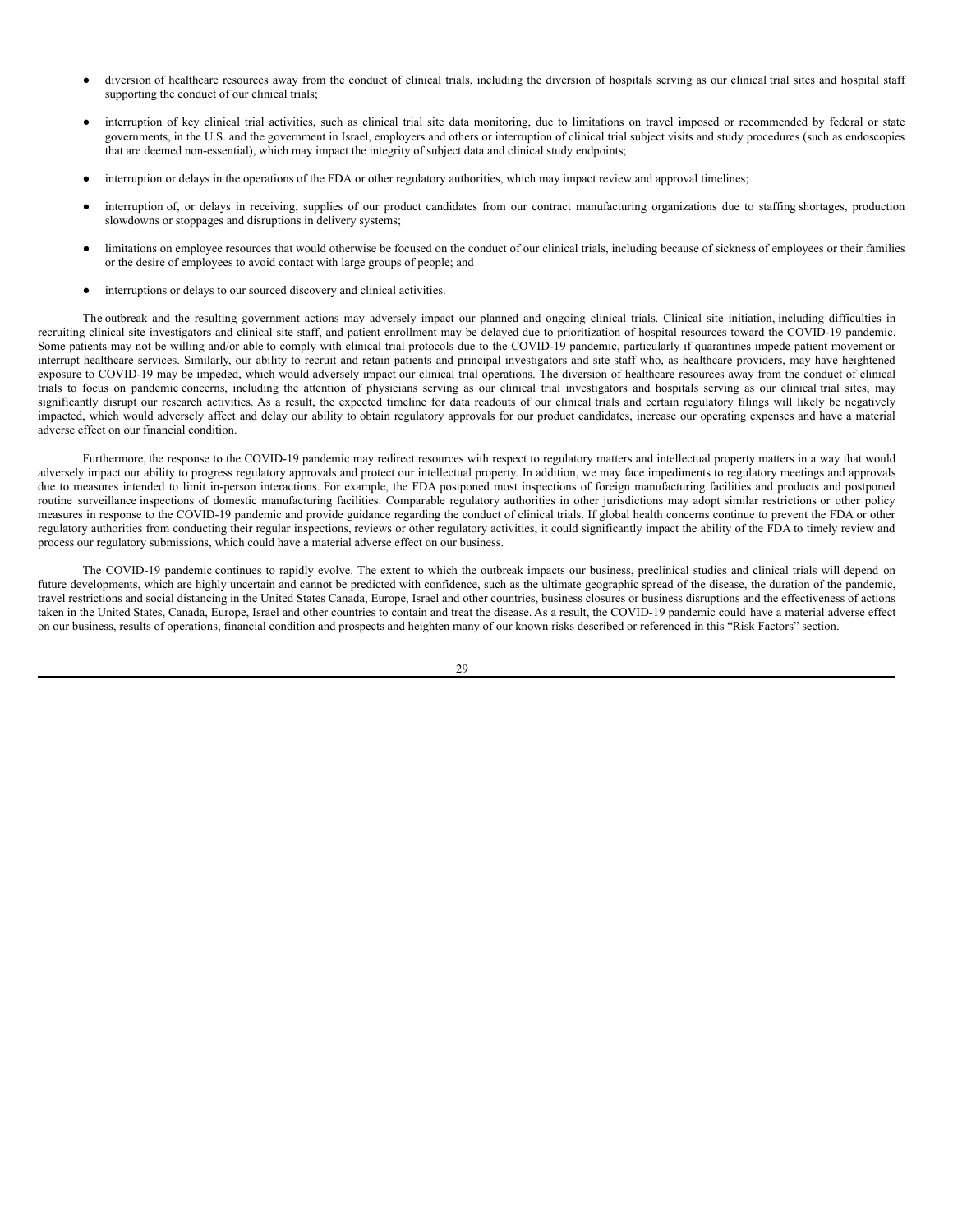# <span id="page-33-0"></span>**Item 6. Exhibits**

| No.     | <b>Description of Exhibit</b>                                                                                                                                                                                                                                                                                                                                                                                                                                                                                                              |
|---------|--------------------------------------------------------------------------------------------------------------------------------------------------------------------------------------------------------------------------------------------------------------------------------------------------------------------------------------------------------------------------------------------------------------------------------------------------------------------------------------------------------------------------------------------|
| 3.1     | Composite Copy of Amended and Restated Certificate of Incorporation of the Company, effective on December 11, 2018, as amended to date. (Incorporated by<br>reference to Exhibit 3.1 to the registrant's Quarterly Report on Form 10-Q filed by the registrant on August 13, 2020)                                                                                                                                                                                                                                                         |
|         |                                                                                                                                                                                                                                                                                                                                                                                                                                                                                                                                            |
| 3.2     | Amended and Restated Bylaws of the Company, effective as of October 28, 2019 (Incorporated by reference to Exhibit 3.3 to the registrant's Current Report on                                                                                                                                                                                                                                                                                                                                                                               |
|         | Form 8-K filed by the registrant on November 1, 2019)                                                                                                                                                                                                                                                                                                                                                                                                                                                                                      |
|         |                                                                                                                                                                                                                                                                                                                                                                                                                                                                                                                                            |
| $10.1*$ | Form of Indemnification Agreement                                                                                                                                                                                                                                                                                                                                                                                                                                                                                                          |
|         |                                                                                                                                                                                                                                                                                                                                                                                                                                                                                                                                            |
| $31.1*$ | Certification of Principal Executive Officer pursuant to Rule 13a-14 and Rule 15d-14(a)                                                                                                                                                                                                                                                                                                                                                                                                                                                    |
|         |                                                                                                                                                                                                                                                                                                                                                                                                                                                                                                                                            |
| $31.2*$ | Certification of Principal Financial Officer pursuant to Rule 13a-14 and Rule 15d-14(a)                                                                                                                                                                                                                                                                                                                                                                                                                                                    |
|         |                                                                                                                                                                                                                                                                                                                                                                                                                                                                                                                                            |
| $32**$  | Certification of Principal Executive Officer and Principal Financial Officer pursuant to 18 U.S.C. Section 1350                                                                                                                                                                                                                                                                                                                                                                                                                            |
|         |                                                                                                                                                                                                                                                                                                                                                                                                                                                                                                                                            |
| $101*$  | The following materials from our Quarterly Report on Form 10-Q for the quarter ended September 30, 2020 formatted in XBRL (eXtensible Business Reporting<br>Language): (i) the Condensed Consolidated Balance Sheets, (ii) the Condensed Consolidated Statements of Operations, (iii) the Condensed Consolidated Statements<br>of Changes in Shareholders' Equity, (iv) the Condensed Consolidated Statements of Cash Flows, and (vi) the Notes to Condensed Consolidated Financial Statements,<br>tagged as blocks of text and in detail. |
|         |                                                                                                                                                                                                                                                                                                                                                                                                                                                                                                                                            |

- \* Filed herewith.
- \*\* Furnished herewith.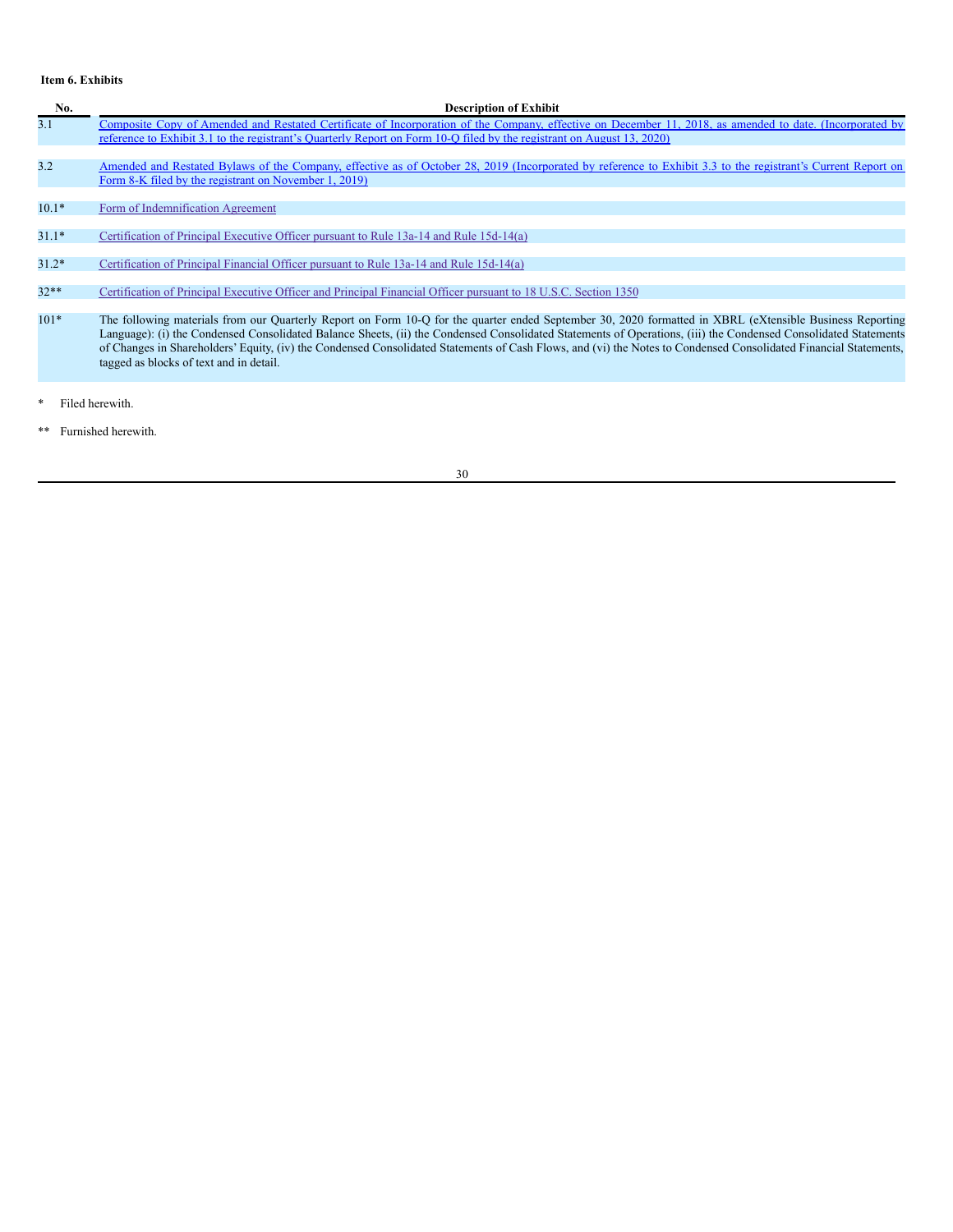# <span id="page-34-0"></span>**SIGNATURES**

Pursuant to the requirements of the Securities Exchange Act of 1934, the registrant has duly caused this report to be signed on its behalf by the undersigned thereunto duly authorized.

**BIOMX INC.**

Date: November 12, 2020 By: /s/ Jonathan Solomon Name: Jonathan Solomon<br>Title: Chief Executive Of Chief Executive Officer (Principal Executive Officer) Date: November 12, 2020 By: /s/ Marina Wolfson Name: Marina Wolfson Title: Senior Vice President of Finance and Operations (Principal Financial Officer and Principal Accounting Officer)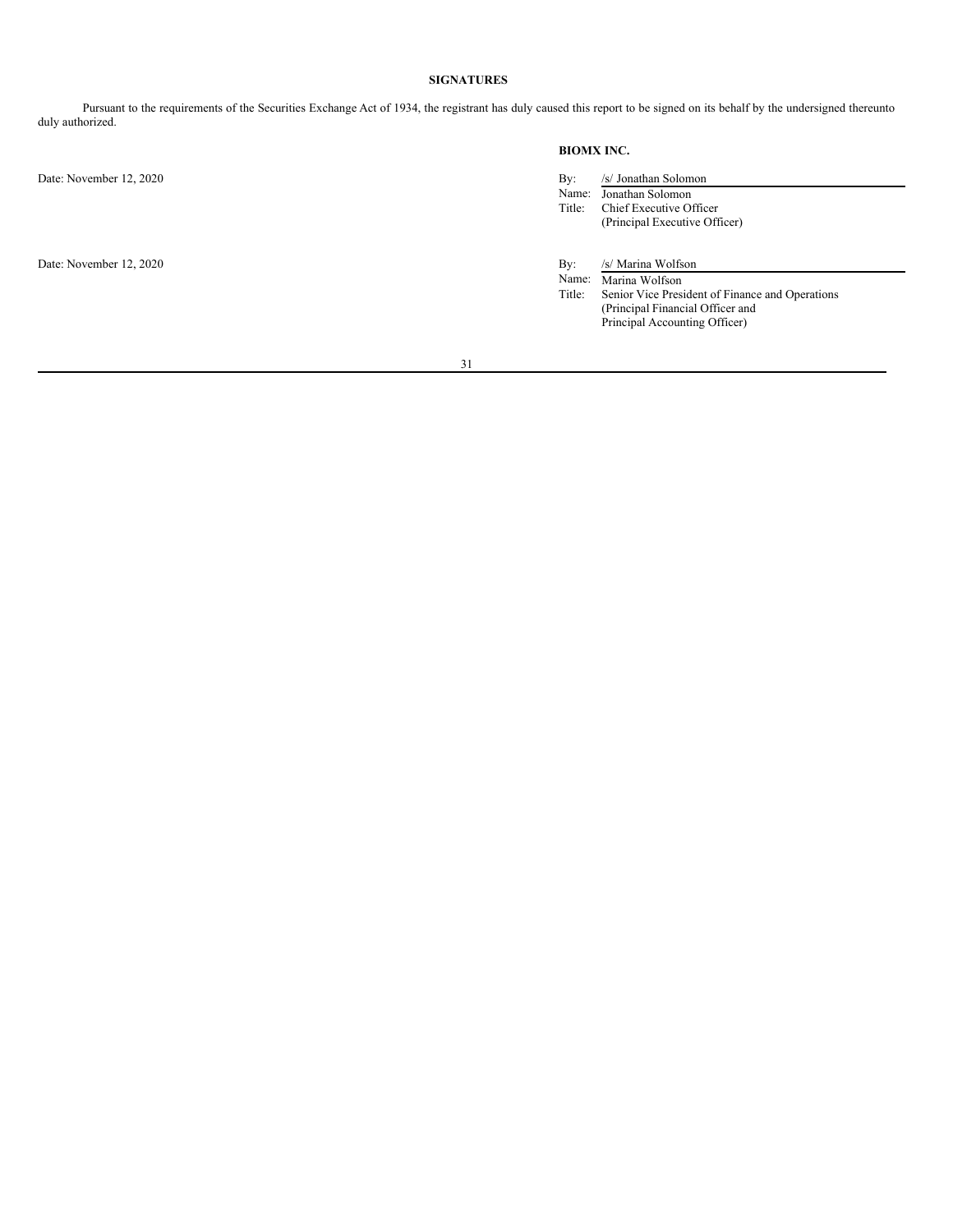### **BIOMX INC.**

### **INDEMNIFICATION AGREEMENT**

This Indemnification Agreement (this "Agreement") is made as of , by and between BiomX Inc., a Delaware corporation (the "Company"), and \_\_\_\_\_\_\_\_\_\_\_\_\_\_\_\_\_\_\_\_\_\_\_\_\_ ("Indemnitee").

### **RECITALS**

The Company and Indemnitee recognize the increasing difficulty in obtaining liability insurance for directors, officers and key employees, the significant increases in the cost of such insurance and the general reductions in the coverage of such insurance. The Company and Indemnitee further recognize the substantial increase in corporate litigation in general, subjecting directors, officers and key employees to expensive litigation risks at the same time as the availability and coverage of liability insurance has been severely limited. Indemnitee does not regard the current protection available as adequate under the present circumstances, and Indemnitee may not be willing to continue to serve in Indemnitee's current capacity with the Company without additional protection. The Company desires to attract and retain the services of highly qualified individuals, such as Indemnitee, and to indemnify its directors, officers and key employees so as to provide them with the maximum protection permitted by law.

### **AGREEMENT**

In consideration of the mutual promises made in this Agreement, and for other good and valuable consideration, the receipt and sufficiency of which is hereby acknowledged, the Company and Indemnitee hereby agree as follows:

#### 1. **Indemnification.**

(a) Third-Party Proceedings. To the fullest extent permitted by applicable law, the Company shall indemnity Indemnitee, if Indemnitee was, is or is threatened to be made, a party to or a participant (as a witness or otherwise) in any Proceeding (other than a Proceeding by or in the right of the Company to procure a judgment in the Company's favor), against all Expenses, judgments, fines and amounts paid in settlement (if such settlement is approved in advance by the Company, which approval shall not be unreasonably withheld) actually and reasonably incurred by Indemnitee in connection with such Proceeding if Indemnitee acted in good faith and in a manner Indemnitee reasonably believed to be in or not opposed to the best interests of the Company and, in the case of a criminal Proceeding, had no reasonable cause to believe Indemnitee's conduct was unlawful.

(b) **Proceedings By or in the Right of the Company.** To the fullest extent permitted by applicable law, the Company shall indemnify Indemnitee, if Indemnitee was, is or is threatened to be made a party to or a participant (as a witness or otherwise) in any Proceeding by or in the right of the Company to procure a judgment in the Company's favor, against all Expenses actually and reasonably incurred by Indemnitee in connection with such Proceeding if Indemnitee acted in good faith and in a manner Indemnitee reasonably believed to be in or not opposed to the best interests of the Company, except that no indemnification shall be made in respect of any claim, issue or matter as to which Indemnitee shall have been finally adjudicated by court order or judgment to be liable to the Company unless and only to the extent that the Court of Chancery or the court in which such Proceeding is or was pending shall determine upon application that, in view of all the circumstances of the case, Indemnitee is fairly and reasonably entitled to indemnity for such expenses which such court shall deem proper.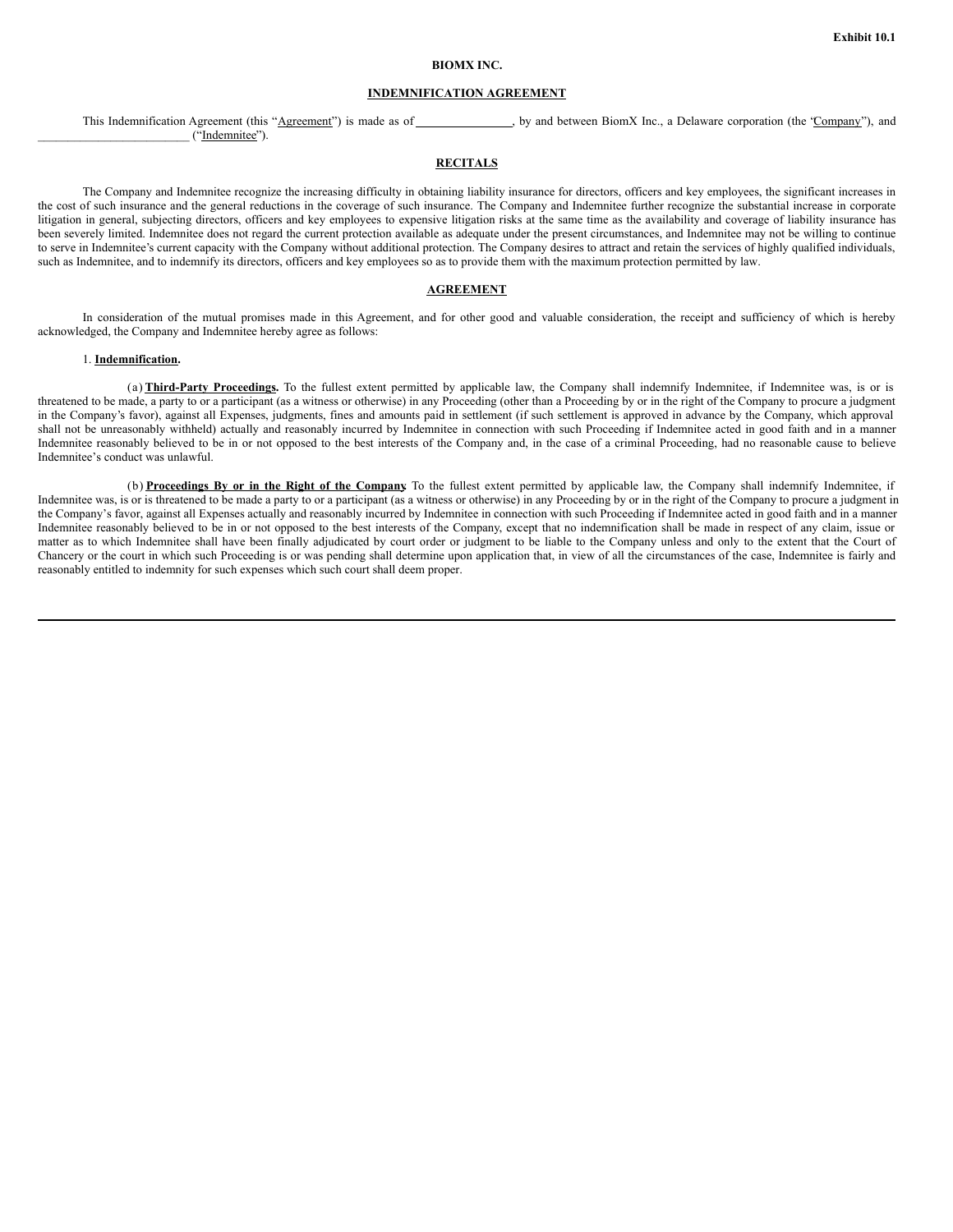(c) **Success on the Merits.** To the fullest extent permitted by applicable law and to the extent that Indemnitee has been successful on the merits or otherwise in defense of any Proceeding referred to in Section 1(a) or Section 1(b) hereof or the defense of any claim, issue or matter therein, in whole or in part, the Company shall indemnify Indemnitee against all Expenses actually and reasonably incurred by Indemnitee in connection therewith. Without limiting the generality of the foregoing, if Indemnitee is successful on the merits or otherwise as to one or more but less than all claims, issues or matters in a Proceeding, the Company shall indemnify Indemnitee against all Expenses actually and reasonably incurred by Indemnitee in connection with such successfully resolved claims, issues or matters to the fullest extent permitted by applicable law. If any Proceeding is disposed of on the merits or otherwise (including a disposition without prejudice), without (i) the disposition being adverse to Indemnitee, (ii) an adjudication that Indemnitee was liable to the Company, (iii) a plea of guilty by Indemnitee, (iv) an adjudication that Indemnitee did not act in good faith and in a manner Indemnitee reasonably believed to be in or not opposed to the best interests of the Company, and (v) with respect to any criminal Proceeding, an adjudication that Indemnitee had reasonable cause to believe Indemnitee's conduct was unlawful, Indemnitee shall be considered for the purposes hereof to have been wholly successful with respect thereto.

(d) **Witness Expenses.** To the fullest extent permitted by applicable law and to the extent that Indemnitee is a witness or otherwise asked to participate in any Proceeding to which Indemnitee is not a party, the Company shall indemnity Indemnitee against all Expenses actually and reasonably incurred by Indemnitee in connection with such Proceeding.

### 2. **Indemnification Procedure.**

(a) **Advancement of Expenses.** To the fullest extent permitted by applicable law, the Company shall advance all Expenses actually and reasonably incurred by Indemnitee in connection with a Proceeding within thirty (30) days after receipt by the Company of a statement requesting such advances from time to time, whether prior to or after final disposition of any Proceeding. Such advances shall be unsecured and interest free and shall be made without regard to Indemnitee's ability to repay the Expenses and without regard to Indemnitee's ultimate entitlement to indemnification under the other provisions of this Agreement. Indemnitee shall be entitled to continue to receive advancement of Expenses pursuant to this Section 2(a) unless and until the matter of Indemnitee's entitlement to indemnification hereunder has been finally adjudicated by court order or judgment from which no further right of appeal exists. Indemnitee hereby undertakes to repay such amounts advanced only if, and to the extent that, it ultimately is determined that Indemnitee is not entitled to be indemnified by the Company under the other provisions of this Agreement. Indemnitee shall qualify for advances upon the execution and delivery of this Agreement, which shall constitute the requisite undertaking with respect to repayment of advances made hereunder and no other form of undertaking shall be required to qualify for advances made hereunder other than the execution of this Agreement.

(b) **Notice and Cooperation by Indemnitee.** Indemnitee shall promptly notify the Company in writing upon being served with any summons, citation, subpoena, complaint, indictment, information or other document relating to any Proceeding or matter for which indemnification will or could be sought under this Agreement. Such notice to the Company shall include a description of the nature of, and facts underlying, the Proceeding, shall be directed to the Chief Executive Officer of the Company and shall be given in accordance with the provisions of Section 13(e) below. In addition, Indemnitee shall give the Company such additional information and cooperation as the Company may reasonably request. Indemnitee's failure to so notify, provide information and otherwise cooperate with the Company shall not relieve the Company of any obligation that it may have to Indemnitee under this Agreement, except to the extent that the Company is adversely affected by such failure.

### (c) **Determination of Entitlement.**

(i) **Final Disposition.** Notwithstanding any other provision in this Agreement, no determination as to entitlement to indemnification under this Agreement shall be required to be made prior to the final disposition of the Proceeding.

 $\mathfrak{D}$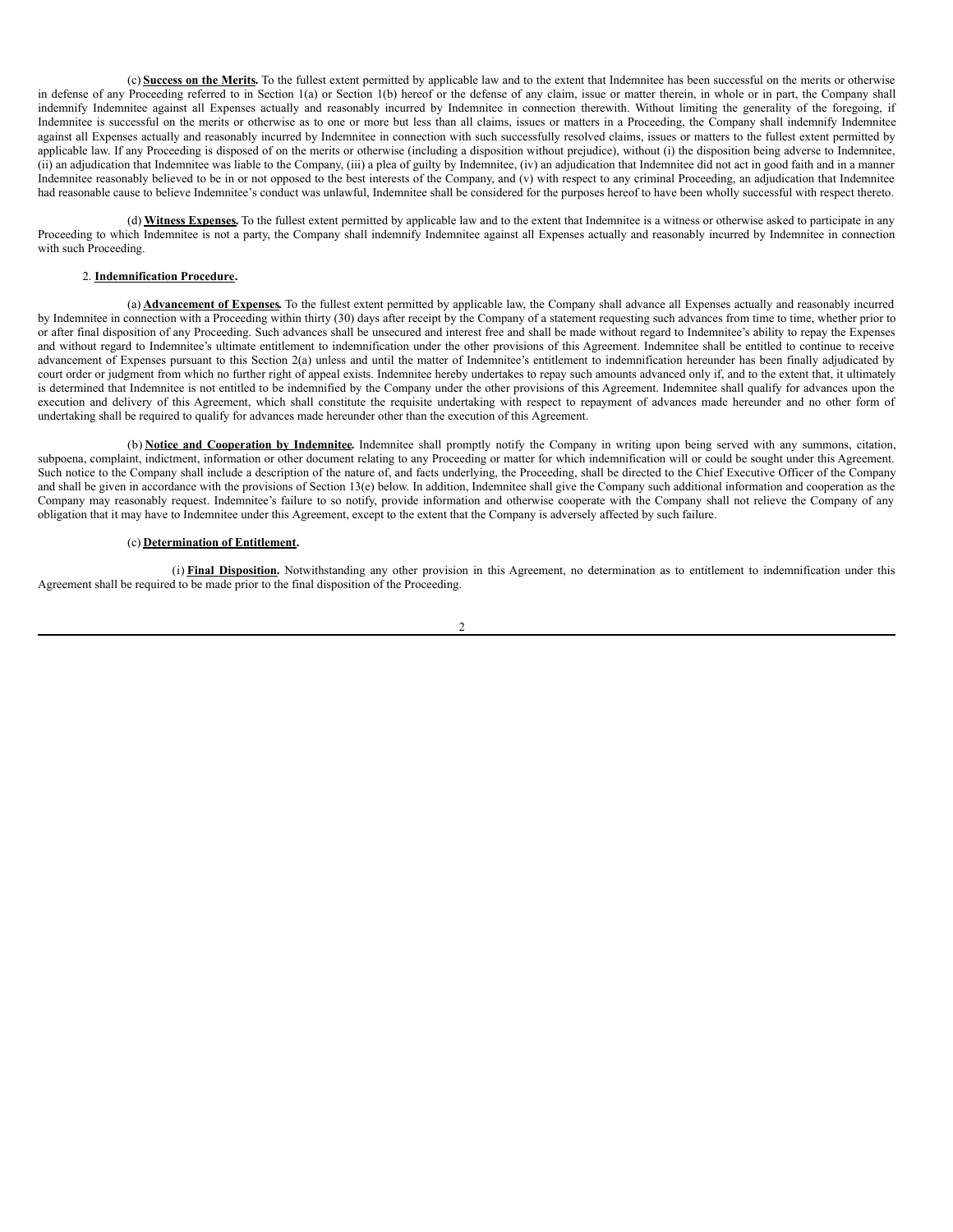(ii) **Determination and Payment.** Subject to the foregoing, promptly after receipt of a statement requesting payment with respect to the indemnification rights set forth in Section 1 hereof, to the extent required by applicable law, the Company shall take the steps necessary to authorize such payment in the manner set forth in Section 145 of the Delaware General Corporation Law. The Company shall pay any claims made under this Agreement, under any statute, or under any provision of the Company's Certificate of Incorporation or Bylaws providing for indemnification or advancement of Expenses, within thirty (30) days after a written request for payment thereof has first been received by the Company, and if such claim is not paid in full within such thirty (30) day-period, Indemnitee may, but need not, at any time thereafter bring an action against the Company in the Delaware Court of Chancery to recover the unpaid amount of the claim and, subject to Section 12 hereof, Indemnitee shall also be entitled to be paid for all Expenses actually and reasonably incurred by Indemnitee in connection with bringing such action. It shall be a defense to any such action (other than an action brought to enforce a claim for advancement of Expenses under Section 2(a) hereof) that Indemnitee has not met the standards of conduct which make it permissible under applicable law for the Company to indemnify Indemnitee for the amount claimed. In making a determination with respect to entitlement to indemnification hereunder, the person or persons or entity making such determination shall presume that Indemnitee is entitled to indemnification under this Agreement and the Company shall have the burden of proof to overcome that presumption with clear and convincing evidence to the contrary. The termination of any Proceeding by judgment, order, settlement, conviction, or upon a plea of *nolo contendere* or its equivalent, shall not, of itself, create a presumption that Indemnitee did not act in good faith and in a manner which Indemnitee reasonably believed to be in or not opposed to the best interests of the Company, or, in the case of a criminal Proceeding, that Indemnitee had reasonable cause to believe that Indemnitee's conduct was unlawful. In addition, it is the parties' intention that if the Company contests Indemnitee's right to indemnification, the question of Indemnitee's right to indemnification shall be for the court to decide, and neither the failure of the Company (including its Board of Directors, any committee or subgroup of the Board of Directors, independent legal counsel, or its stockholders) to have made a determination that indemnification of Indemnitee is proper in the circumstances because Indemnitee has met the applicable standard of conduct required by applicable law, nor an actual determination by the Company (including its Board of Directors, any committee or subgroup of the Board of Directors, independent legal counsel, or its stockholders) that Indemnitee has not met such applicable standard of conduct, shall create a presumption that Indemnitee has or has not met the applicable standard of conduct. If any requested determination with respect to entitlement to indemnification hereunder has not been made within ninety (90) days after the final disposition of the Proceeding, the requisite determination that Indemnitee is entitled to indemnification shall be deemed to have been made.

(d) **Payment Directions.** To the extent payments are required to be made hereunder, the Company shall, in accordance with Indemnitee's request (but without duplication), (i) pay such Expenses on behalf of Indemnitee, (ii) advance to Indemnitee funds in an amount sufficient to pay such Expenses, or (iii) reimburse Indemnitee for such Expenses.

(e) **Notice to Insurers.** If, at the time of the receipt of a notice of a claim pursuant to Section 2(b) hereof, the Company has director and officer liability insurance in effect, the Company shall give prompt notice of the commencement of such Proceeding to the insurers in accordance with the procedures set forth in the respective policies. The Company shall thereafter take all necessary or desirable action to cause such insurers to pay, on behalf of Indemnitee, all amounts payable as a result of such Proceeding in accordance with the terms of such policies.

(f) **Defense of Claim and Selection of Counsel.** In the event the Company shall be obligated under Section 2(a) hereof to advance Expenses with respect to any Proceeding, the Company, if appropriate, shall be entitled to assume the defense of such Proceeding, with counsel reasonably acceptable to Indemnitee, upon the delivery to Indemnitee of written notice of its election so to do. After delivery of such notice, approval of such counsel by Indemnitee and the retention of such counsel by the Company, the Company will not be liable to Indemnitee under this Agreement for any fees of counsel subsequently incurred by Indemnitee with respect to the same Proceeding, provided that (i) Indemnitee shall have the right to employ counsel in any such Proceeding at Indemnitee's expense; and (ii) if (A) the employment of counsel by Indemnitee has been previously authorized by the Company, (B) Indemnitee shall have reasonably concluded that there may be a conflict of interest between the Company and Indemnitee in the conduct of any such defense or (C) the Company shall not, in fact, have employed counsel to assume the defense of such Proceeding, then the fees and expenses of Indemnitee's counsel shall be at the expense of the Company. In addition, if there exists a potential, but not an actual, conflict of interest between the Company and Indemnitee, the actual and reasonable legal fees and expenses incurred by Indemnitee for separate counsel retained by Indemnitee to monitor the Proceeding (so that such counsel may assume Indemnitee's defense if the conflict of interest between the Company and Indemnitee becomes an actual conflict of interest) shall be deemed to be Expenses that are subject to indemnification hereunder. The existence of an actual or potential conflict of interest, and whether such conflict may be waived, shall be determined pursuant to the rules of attorney professional conduct and applicable law. The Company shall not be required to obtain the consent of Indemnitee for the settlement of any Proceeding the Company has undertaken to defend if the Company assumes full and sole responsibility for each such settlement; provided, however, that the Company shall be required to obtain Indemnitee's prior written approval, which shall not be unreasonably withheld, before entering into any settlement which (1) does not grant Indemnitee a complete release of liability, (2) would impose any penalty or limitation on Indemnitee, or (3) would admit any liability or misconduct by Indemnitee.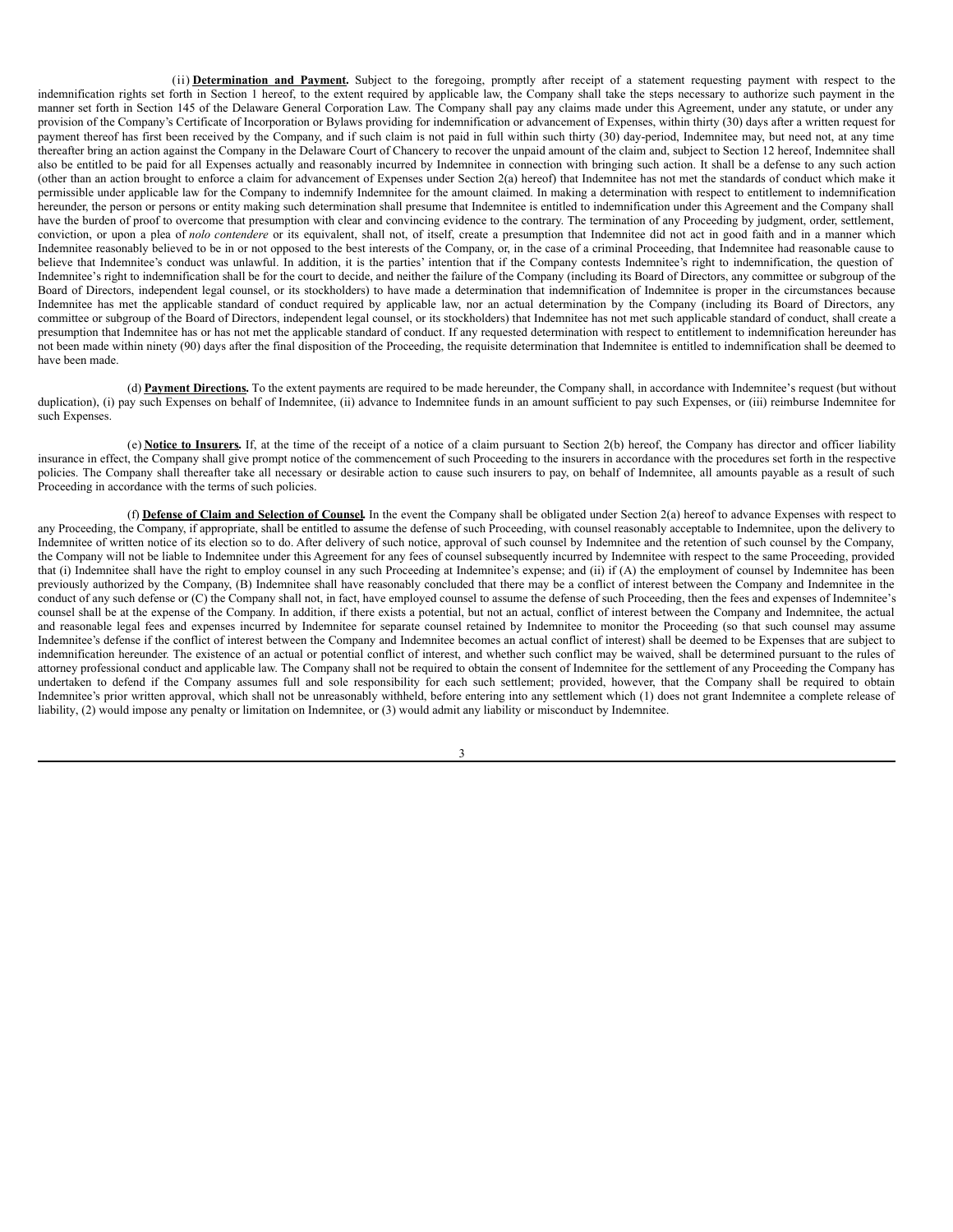### 3. **Additional Indemnification Rights.**

(a) **Scope.** Notwithstanding any other provision of this Agreement, the Company hereby agrees to indemnify Indemnitee to the fullest extent permitted by law, notwithstanding that such indemnification is not specifically authorized by the other provisions of this Agreement, the Company's Certificate of Incorporation, the Company's Bylaws or by statute. In the event of any change, after the date of this Agreement, in any applicable law, statute, or rule which expands the right of a Delaware corporation to indemnify a member of its board of directors or an officer, such changes shall be deemed to be within the purview of Indemnitee's rights and the Company's obligations under this Agreement. In the event of any change in any applicable law, statute or rule which narrows the right of a Delaware corporation to indemnify a member of its board of directors or an officer, such changes, to the extent not otherwise required by such law, statute or rule to be applied to this Agreement shall have no effect on this Agreement or the parties' rights and obligations hereunder.

(b) **Non-exclusivity.** The indemnification provided by this Agreement shall not be deemed exclusive of any rights to which Indemnitee may be entitled under the Company's Certificate of Incorporation, its Bylaws, any agreement, any vote of stockholders or disinterested members of the Company's Board of Directors, the Delaware General Corporation Law, or otherwise, both as to action in Indemnitee's official capacity and as to action in another capacity while holding such office.

(c) **Interest on Unpaid Amounts.** If any payment to be made by the Company to Indemnitee hereunder is delayed by more than ninety (90) days from the date the duly prepared request for such payment is received by the Company, interest shall be paid by the Company to Indemnitee at the legal rate under Delaware law for amounts which the Company indemnifies or is obligated to indemnify for the period commencing with the date on which Indemnitee actually incurs such Expense or pays such judgment, fine or amount in settlement and ending with the date on which such payment is made to Indemnitee by the Company.

( d ) **Third-Party Indemnification.** The Company hereby acknowledges that Indemnitee has or may from time to time obtain certain rights to indemnification, advancement of expenses and/or insurance provided by one or more third parties (collectively, the "Third-Party Indemnitors"). The Company hereby agrees that it is the indemnitor of first resort (*i.e.,* its obligations to Indemnitee are primary and any obligation of the Third-Party Indemnitors to advance expenses or to provide indemnification for the same expenses or liabilities incurred by Indemnitee are secondary), and that the Company will not assert that the Indemnitee must seek expense advancement or reimbursement, or indemnification, from any Third-Party Indemnitor before the Company must perform its expense advancement and reimbursement, and indemnification obligations, under this Agreement. No advancement or payment by the Third-Party Indemnitors on behalf of Indemnitee with respect to any claim for which Indemnitee has sought indemnification from the Company shall affect the foregoing. The Third-Party Indemnitors shall be subrogated to the extent of such advancement or payment to all of the rights of recovery which Indemnitee would have had against the Company if the Third-Party Indemnitors had not advanced or paid any amount to or on behalf of Indemnitee. If for any reason a court of competent jurisdiction determines that the Third-Party Indemnitors are not entitled to the subrogation rights described in the preceding sentence, the Third-Party Indemnitors shall have a right of contribution by the Company to the Third-Party Indemnitors with respect to any advance or payment by the Third-Party Indemnitors to or on behalf of the Indemnitee.

4. **Partial Indemnification.** If Indemnitee is entitled under any provision of this Agreement to indemnification by the Company for some or a portion of the Expenses, judgments, fines or amounts paid in settlement, actually and reasonably incurred in connection with a Proceeding, but not, however, for the total amount thereof, the Company shall nevertheless indemnify Indemnitee for the portion of such Expenses, judgments, fines and amounts paid in settlement to which Indemnitee is entitled.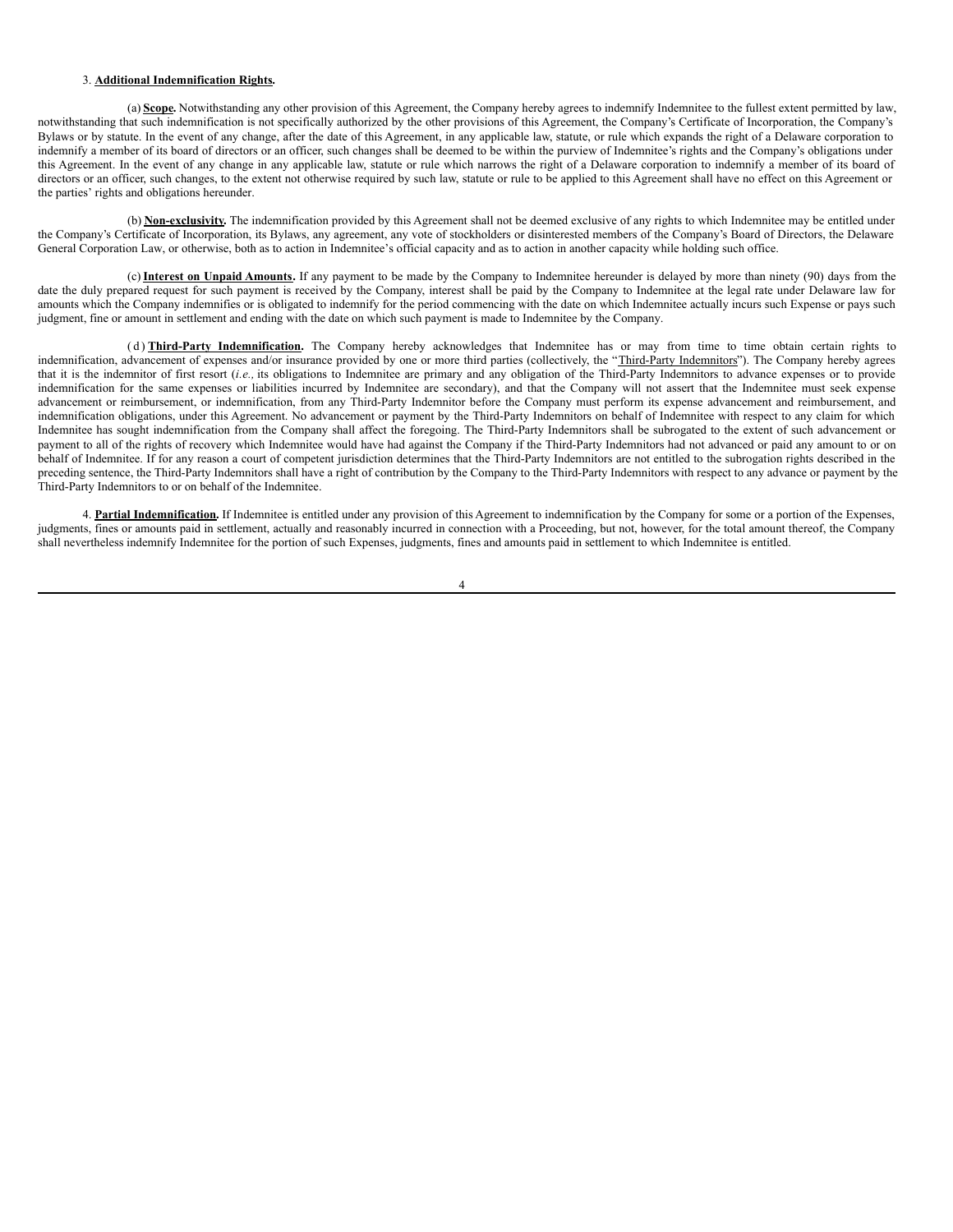#### 5. **Director and Officer Liability Insurance.**

(a) **D&O Policy.** The Company shall, from time to time, make the good faith determination whether or not it is practicable for the Company to obtain and maintain a policy or policies of insurance with reputable insurance companies providing the directors and officers of the Company with coverage for losses from wrongful acts, or to ensure the Company's performance of its indemnification obligations under this Agreement. Among other considerations, the Company will weigh the costs of obtaining such insurance coverage against the protection afforded by such coverage. In all policies of director and officer liability insurance, Indemnitee shall be named as an insured in such a manner as to provide Indemnitee the same rights and benefits as are accorded to the most favorably insured of the Company's directors, if Indemnitee is a director; or of the Company's officers, if Indemnitee is not a director of the Company but is an officer; or of the Company's key employees, if Indemnitee is not an officer or director but is a key employee. Notwithstanding the foregoing, the Company shall have no obligation to obtain or maintain such insurance if the Company determines in good faith that such insurance is not reasonably available, if the premium costs for such insurance are disproportionate to the amount of coverage provided, if the coverage provided by such insurance is limited by exclusions so as to provide an insufficient benefit, or if Indemnitee is covered by similar insurance maintained by a parent or subsidiary of the Company.

(b) **Tail Coverage.** In the event of a Change of Control or the Company's becoming insolvent (including being placed into receivership or entering the federal bankruptcy process and the like), the Company shall maintain in force any and all insurance policies then maintained by the Company in providing insurance (directors' and officers' liability, fiduciary, employment practices or otherwise) in respect of Indemnitee, for a period of seven years thereafter.

6. **Severability.** Nothing in this Agreement is intended to require or shall be construed as requiring the Company to do or fail to do any act in violation of applicable law. The Company's inability, pursuant to court order, to perform its obligations under this Agreement shall not constitute a breach of this Agreement. If this Agreement or any portion hereof shall be invalidated on any ground by any court of competent jurisdiction, then the Company shall nevertheless indemnify Indemnitee to the full extent permitted by any applicable portion of this Agreement that shall not have been invalidated, and the balance of this Agreement not so invalidated shall be enforceable in accordance with its terms.

7. **Exclusions.** Any other provision of this Agreement to the contrary notwithstanding, the Company shall not be obligated pursuant to the terms of this Agreement:

(a) **Claims Initiated by Indemnitee.** To indemnify or advance Expenses to Indemnitee with respect to Proceedings initiated or brought voluntarily by Indemnitee and not by way of defense, except with respect to Proceedings brought to establish, enforce or interpret a right to indemnification under this Agreement or any other statute or law or otherwise as required under Section 145 of the Delaware General Corporation Law, but such indemnification or advancement of Expenses may be provided by the Company in specific cases if the Board of Directors finds it to be appropriate; provided, however, that the exclusion set forth in the first clause of this subsection shall not be deemed to apply to any investigation initiated or brought by Indemnitee to the extent reasonably necessary or advisable in support of Indemnitee's defense of a Proceeding to which Indemnitee was, is or is threatened to be made, a party;

(b) **Lack of Good Faith.** To indemnify Indemnitee for any Expenses incurred by Indemnitee with respect to any Proceeding instituted by Indemnitee to establish, enforce or interpret a right to indemnification under this Agreement or any other statute or law or otherwise as required under Section 145 of the Delaware General Corporation Law, if a court of competent jurisdiction determines that each of the material assertions made by Indemnitee in such proceeding was not made in good faith or was frivolous;

(c) **Insured Claims.** To indemnify Indemnitee for Expenses to the extent such Expenses have been paid directly to Indemnitee by an insurance carrier under an insurance policy maintained by the Company; or

(d) **Certain Exchange Act Claims.** To indemnify Indemnitee in connection with any claim made against Indemnitee for (i) an accounting of profits made from the purchase and sale (or sale and purchase) by Indemnitee of securities of the Company within the meaning of Section 16(b) of the Exchange Act or any similar successor statute or any similar provisions of state statutory law or common law, or (ii) any reimbursement of the Company by Indemnitee of any bonus or other incentive-based or equity-based compensation or of any profits realized by Indemnitee from the sale of securities of the Company, as required in each case under the Exchange Act (including any such reimbursements that arise from an accounting restatement of the Company pursuant to Section 304 of the Sarbanes-Oxley Act of 2002 (the "Sarbanes-Oxley Act") or Section 954 of the Dodd-Frank Wall Street Reform and Consumer Protection Act, or the payment to the Company of profits arising from the purchase and sale by Indemnitee of securities in violation of Section 306 of the Sarbanes-Oxley Act); provided, however, that to the fullest extent permitted by applicable law and to the extent Indemnitee is successful on the merits or otherwise with respect to any such Proceeding, the Expenses actually and reasonably incurred by Indemnitee in connection with any such Proceeding shall be deemed to be Expenses that are subject to indemnification hereunder.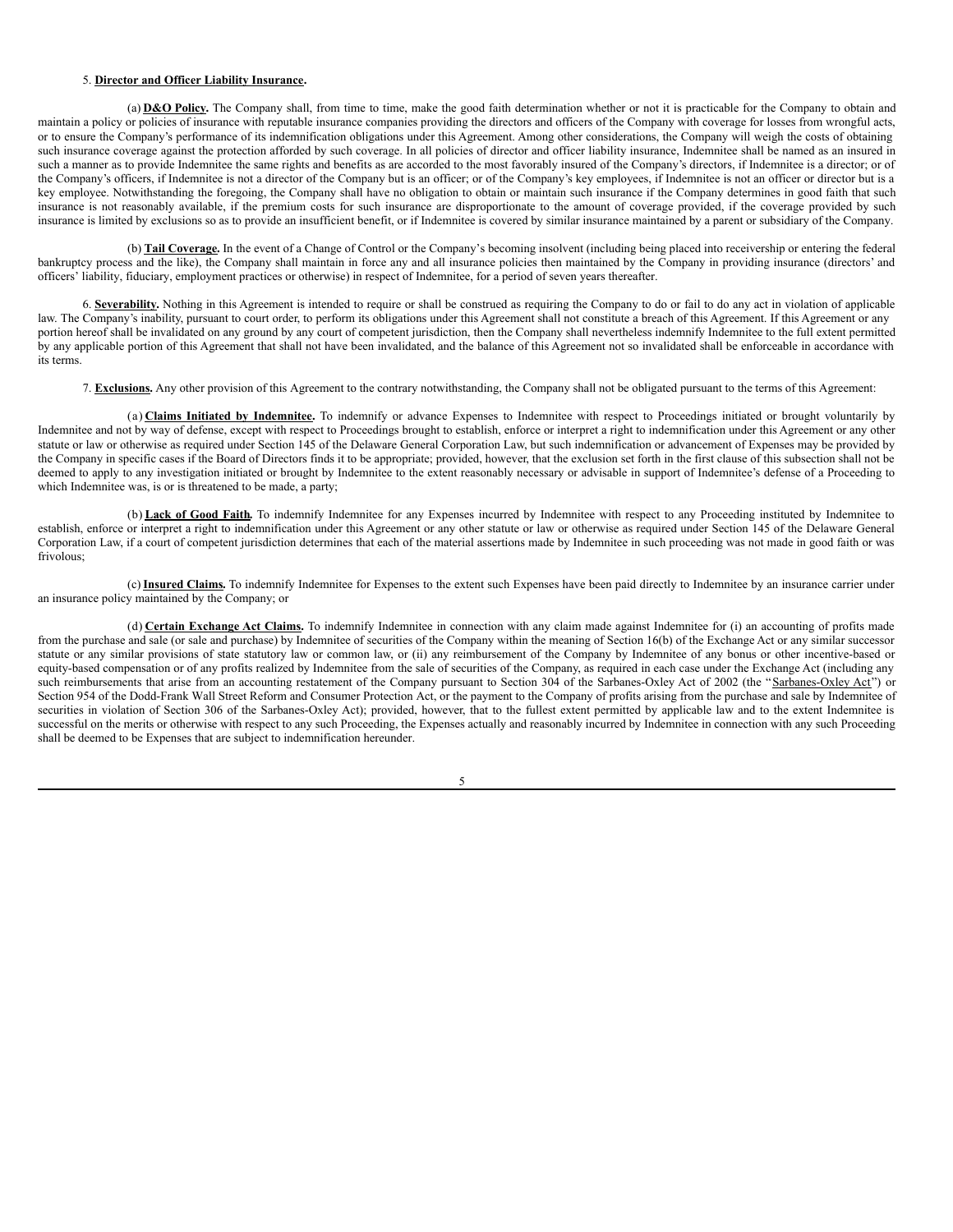#### <span id="page-40-0"></span>8. **Contribution Claims.**

(a) If the indemnification provided in Section 1 hereof is unavailable in whole or in part and may not be paid to Indemnitee for any reason other than those set forth in Section 7 hereof, then in respect to any Proceeding in which the Company is jointly liable with Indemnitee (or would be if joined in such Proceeding), to the fullest extent permitted by applicable law, the Company, in lieu of indemnifying Indemnitee, shall pay, in the first instance, the entire amount incurred by Indemnitee, whether for Expenses, judgments, fines or amounts paid in settlement, in connection with any Proceeding without requiring Indemnitee to contribute to such payment, and the Company hereby waives and relinquishes any right of contribution it may have at any time against Indemnitee.

(b) With respect to a Proceeding brought against directors, officers, employees or agents of the Company (other than Indemnitee), to the fullest extent permitted by applicable law, the Company shall indemnify Indemnitee from any claims for contribution that may be brought by any such directors, officers, employees or agents of the Company (other than Indemnitee) who may be jointly liable with Indemnitee, to the same extent Indemnitee would have been entitled to such indemnification under this Agreement if such Proceeding had been brought against Indemnitee.

**9. No Imputation.** The knowledge and/or actions, or failure to act, of any director, officer, agent or employee of the Company or the Company itself shall not be imputed to Indemnitee for purposes of determining any rights under this Agreement.

**10. Determination of Good Faith.** For purposes of any determination of good faith, Indemnitee shall be deemed to have acted in good faith if Indemnitee's action is based on the records or books of account of the Enterprise, including financial statements, or on information supplied to Indemnitee by the officers of the Enterprise in the course of their duties, or on the advice of legal counsel for the Enterprise or the Board of Directors of the Enterprise or any counsel selected by any committee of the Board of Directors of the Enterprise or on information or records given or reports made to the Enterprise by an independent certified public accountant or by an appraiser, investment banker, compensation consultant, or other expert selected with reasonable care by the Enterprise or the Board of Directors of the Enterprise or any committee thereof. The provisions of this Section 10 shall not be deemed to be exclusive or to limit in any way the other circumstances in which the Indemnitee may be deemed to have met the applicable standard of conduct. Whether or not the foregoing provisions of this Section are satisfied, it shall in any event be presumed that Indemnitee has at all times acted in good faith and in a manner Indemnitee reasonably believed to be in or not opposed to the best interests of the Company.

(a) "Beneficial Owner" and "Beneficial Ownership" shall have the meanings set forth in Rule 13d-3 promulgated under the Exchange Act as in effect on the

11. **Defined Terms and Phrases.** For purposes of this Agreement, the following terms shall have the following meanings:

date hereof.

(b) "Change of Control" shall be deemed to occur upon the earliest of any of the following events:

(i) Acquisition of Stock by Third Party. Any Person is or becomes the Beneficial Owner, directly or indirectly, of securities of the Company representing 15% or more of the combined voting power of the Company's then outstanding securities entitled to vote generally in the election of directors, unless (1) the change in the relative Beneficial Ownership of the Company's securities by any Person results solely from a reduction in the aggregate number of outstanding shares of securities entitled to vote generally in the election of directors, or (2) such acquisition was approved in advance by the Continuing Directors and such acquisition would not constitute a Change of Control under part (iii) of this definition.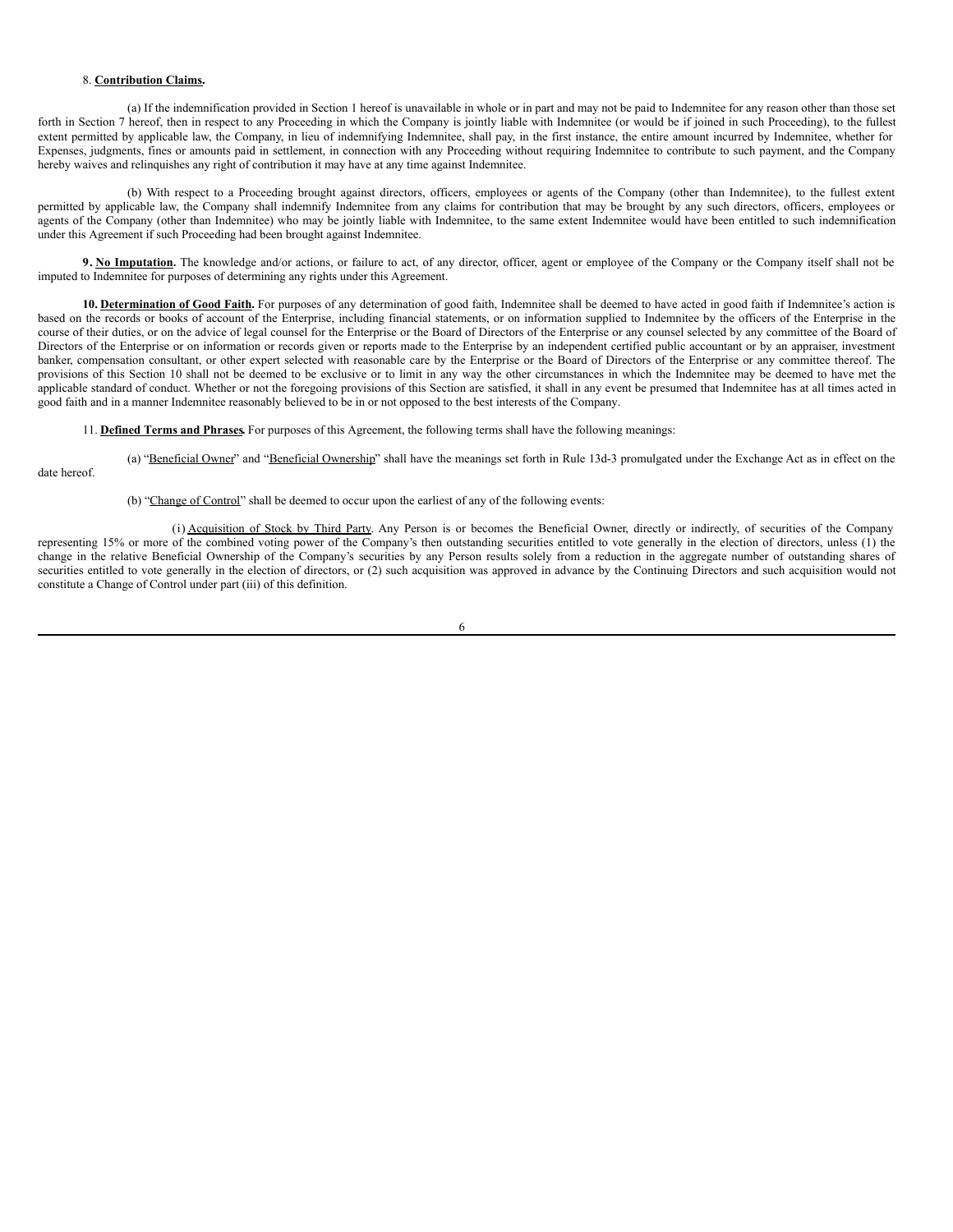(ii) Change in Board of Directors. Individuals who, as of the date of this Agreement, constitute the Company's Board of Directors (the "Board"), and any new director whose election by the Board or nomination for election by the Company's stockholders was approved by a vote of at least two thirds of the directors then still in office who were directors on the date of this Agreement (collectively, the "Continuing Directors"), cease for any reason to constitute at least a majority of the members of the Board.

(iii) Corporate Transaction. The effective date of a reorganization, merger, or consolidation of the Company (a "Business Combination"), in each case, unless, following such Business Combination: (1) all or substantially all of the individuals and entities who were the Beneficial Owners of securities entitled to vote generally in the election of directors immediately prior to such Business Combination beneficially own, directly or indirectly, more than 51% of the combined voting power of the then outstanding securities of the Company entitled to vote generally in the election of directors resulting from such Business Combination (including a corporation which as a result of such transaction owns the Company or all or substantially all of the Company's assets either directly or through one or more subsidiaries) in substantially the same proportions as their ownership, immediately prior to such Business Combination, of the securities entitled to vote generally in the election of directors and with the power to elect at least a majority of the Board or other governing body of the surviving entity; (2) no Person (excluding any corporation resulting from such Business Combination) is the Beneficial Owner, directly or indirectly, of 15% or more of the combined voting power of the then outstanding securities entitled to vote generally in the election of directors of such corporation except to the extent that such ownership existed prior to the Business Combination; and (3) at least a majority of the Board of Directors of the corporation resulting from such Business Combination were Continuing Directors at the time of the execution of the initial agreement, or of the action of the Board of Directors, providing for such Business Combination.

(iv) Liquidation. The approval by the Company's stockholders of a complete liquidation of the Company or an agreement or series of agreements for the sale or disposition by the Company of all or substantially all of the Company's assets, other than factoring the Company's current receivables or escrows due (or, if such approval is not required, the decision by the Board to proceed with such a liquidation, sale or disposition in one transaction or a series of related transactions).

(v) Other Events. There occurs any other event of a nature that would be required to be reported in response to Item 6(e) of Schedule 14A of Regulation 14A (or a response to any similar item or any similar schedule or form) promulgated under the Exchange Act whether or not the Company is then subject to such reporting requirement.

(c) "Company" shall include, in addition to the resulting corporation, any constituent corporation (including any constituent of a constituent) absorbed in a consolidation or merger which, if its separate existence had continued, would have had power and authority to indemnify its directors, officers, and employees or agents, so that if Indemnitee is or was a director, officer, employee or agent of such constituent corporation, or is or was serving at the request of such constituent corporation as a director, officer, trustee, general partner, managing member, fiduciary, employee or agent of any other enterprise, Indemnitee shall stand in the same position under the provisions of this Agreement with respect to the resulting or surviving corporation as Indemnitee would have with respect to such constituent corporation if its separate existence had continued.

(d) "Enterprise" means the Company and any other enterprise that Indemnitee was or is serving at the request of the Company as a director, officer, partner (general, limited or otherwise), member (managing or otherwise), trustee, fiduciary, employee or agent.

(e) "Exchange Act" means the Securities Exchange Act of 1934, as amended.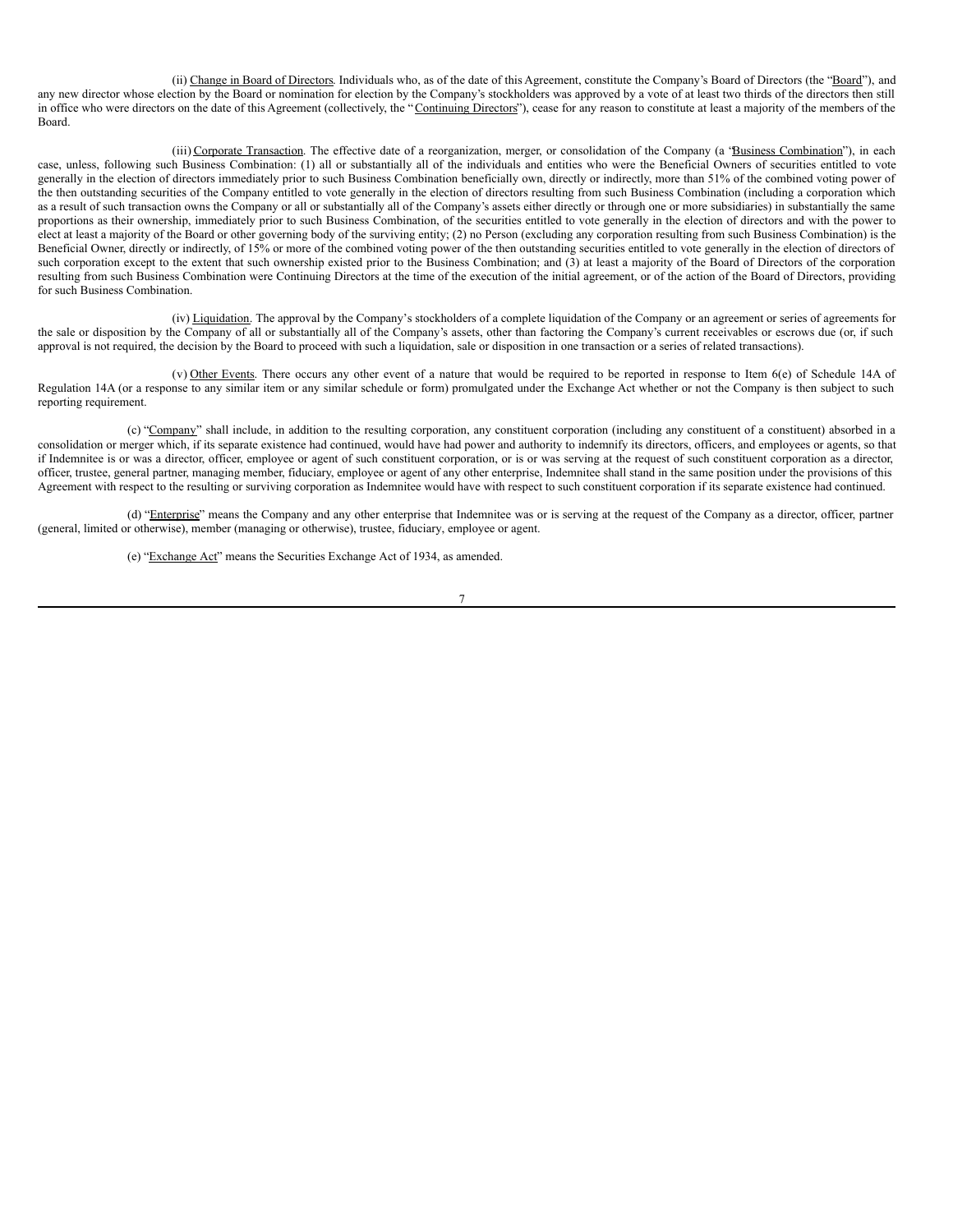(f) "Expenses" shall include all direct and indirect costs, fees and expenses of any type or nature whatsoever, including all attorneys' fees and costs, retainers, court costs, transcript costs, fees of experts, witness fees, travel expenses, fees of private investigators and professional advisors, duplicating costs, printing and binding costs, telephone charges, postage, delivery service fees, any federal, state, local or foreign taxes imposed on Indemnitee as a result of the actual or deemed receipt of any payment under this Agreement (including taxes that may be imposed upon the actual or deemed receipt of payments under this Agreement with respect to the imposition of federal, state, local or foreign taxes), fax transmission charges, secretarial services and all other disbursements, obligations or expenses in connection with prosecuting, defending, preparing to prosecute or defend, investigating, being or preparing to be a witness in, settlement or appeal of, or otherwise participating in a Proceeding. Expenses also shall include any of the forgoing expenses incurred in connection with any appeal resulting from any Proceeding, including the principal, premium, security for, and other costs relating to any costs bond, supersedes bond, or other appeal bond or its equivalent. Expenses also shall include any interest, assessment or other charges imposed thereon and costs incurred in preparing statements in support of payment requests hereunder. Expenses, however, shall not include amounts paid in settlement by Indemnitee or the amount of judgments or fines against Indemnitee.

(g) "Person" shall have the meaning as set forth in Section 13(d) and 14(d) of the Exchange Act as in effect on the date hereof; provided, however, that "Person" shall exclude: (i) the Company; (ii) any direct or indirect majority owned subsidiaries of the Company; (iii) any employee benefit plan of the Company or any direct or indirect majority owned subsidiaries of the Company or of any corporation owned, directly or indirectly, by the Company's stockholders in substantially the same proportions as their ownership of stock of the Company (an "Employee Benefit Plan"); and (iv) any trustee or other fiduciary holding securities under an Employee Benefit Plan.

(h) "Proceeding" shall include any actual, threatened, pending or completed action, suit, arbitration, mediation, alternate dispute resolution mechanism, investigation, inquiry, administrative hearing or any other actual, threatened or completed proceeding, whether brought by a third party, a government agency, the Company or its Board of Directors or a committee thereof, whether in the right of the Company or otherwise and whether of a civil (including intentional or unintentional tort claims), criminal, administrative, legislative or investigative (formal or informal) nature, including any appeal therefrom, in which Indemnitee was, is, will or might be involved as a party, potential party, non-party witness or otherwise by reason of the fact that Indemnitee is or was a director, officer, employee or agent of the Company, by reason of any action (or failure to act) taken by Indemnitee or of any action (or failure to act) on Indemnitee's part while acting as a director, officer, employee or agent of the Company, or by reason of the fact that Indemnitee is or was serving at the request of the Company as a director, officer, partner (general, limited or otherwise), member (managing or otherwise), trustee, fiduciary, employee or agent of any other enterprise, in each case whether or not serving in such capacity at the time any liability or expense is incurred for which indemnification, reimbursement or advancement of expenses can be provided under this Agreement.

(i) In addition, references to "other enterprise" shall include another corporation, partnership, limited liability company, joint venture, trust, employee benefit plan or any other enterprise; references to "fines" shall include any excise taxes assessed on Indemnitee with respect to an employee benefit plan; references to *serving at the* request of the Company" shall include any service as a director, officer, employee or agent of the Company which imposes duties on, or involves services by Indemnitee with respect to an employee benefit plan, its participants, or beneficiaries; and if Indemnitee acted in good faith and in a manner Indemnitee reasonably believed to be in the interest of the participants and beneficiaries of an employee benefit plan, Indemnitee shall be deemed to have acted in a manner "not opposed to the best interests of the Company" as referred to in this Agreement; references to "include" or "including" shall mean include or including, without limitation; and references to Sections, paragraphs or clauses are to Sections, paragraphs or clauses in this Agreement unless otherwise specified.

12. **Attorneys' Fees.** In the event that any Proceeding is instituted by Indemnitee under this Agreement to enforce or interpret any of the terms hereof, the Company shall indemnify Indemnitee against all Expenses actually and reasonably incurred by Indemnitee in connection with such Proceeding, unless a court of competent jurisdiction determines that each of the material assertions made by Indemnitee as a basis for such Proceeding were not made in good faith or were frivolous. In the event of a Proceeding instituted by or in the name of the Company under this Agreement or to enforce or interpret any of the terms of this Agreement, the Company shall indemnify Indemnitee against all Expenses actually and reasonably incurred by Indemnitee in connection with such Proceeding (including with respect to Indemnitee's counterclaims and cross-claims made in such action), unless a court of competent jurisdiction determines that each of Indemnitee's material defenses to such action were made in bad faith or were frivolous.

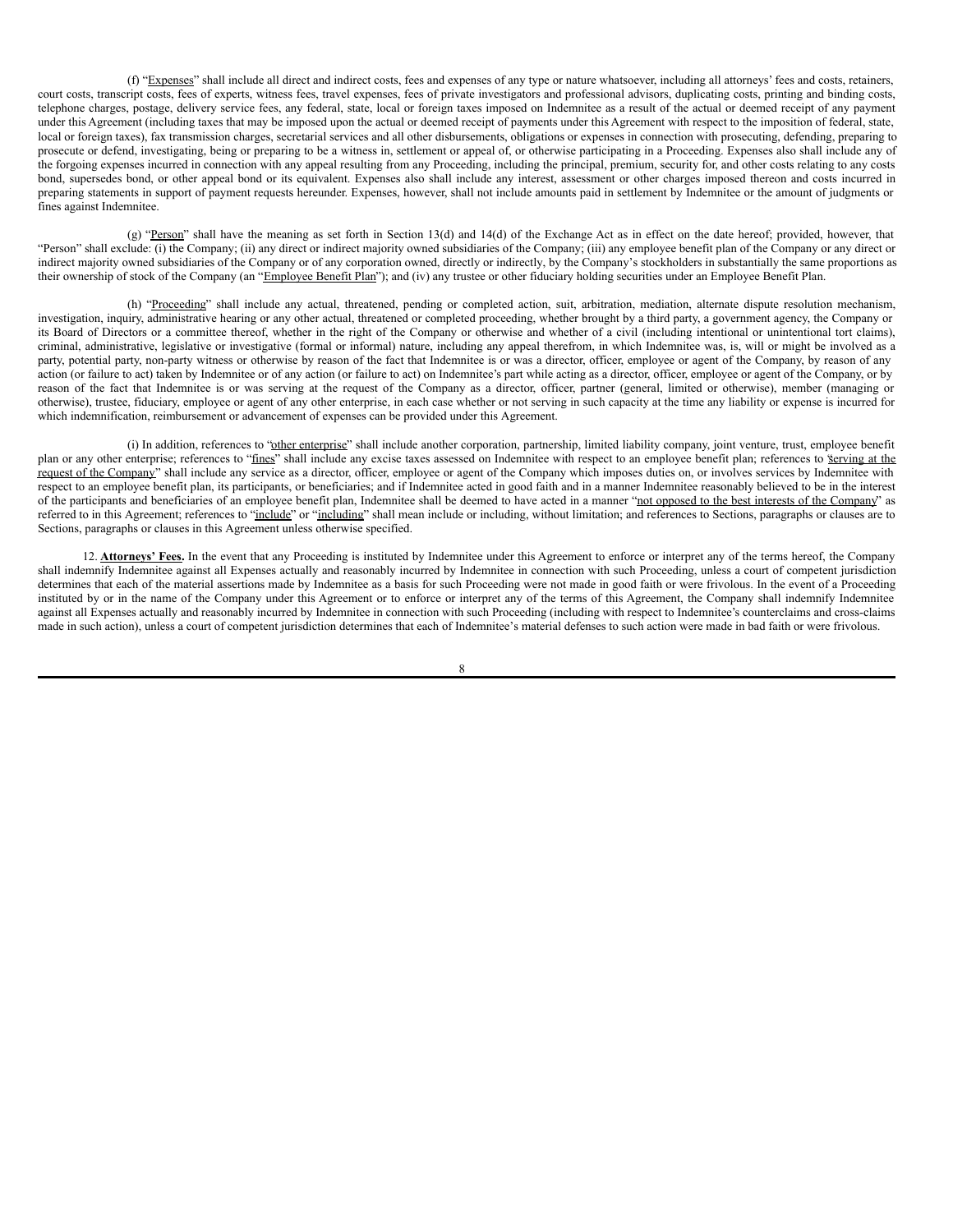#### 13. **Miscellaneous.**

(a) **Governing Law.** The validity, interpretation, construction and performance of this Agreement, and all acts and transactions pursuant hereto and the rights and obligations of the parties hereto shall be governed, construed and interpreted in accordance with the laws of the state of Delaware, without giving effect to principles of conflicts of law.

(b) **Entire Agreement; Binding Effect.** Without limiting any of the rights of Indemnitee described in Section 3(b) hereof, this Agreement sets forth the entire agreement and understanding of the parties relating to the subject matter herein and merges all prior discussions and supersedes any and all previous agreements between them covering the subject matter herein. The indemnification provided under this Agreement applies with respect to events occurring before or after the effective date of this Agreement, and shall continue to apply even after Indemnitee has ceased to serve the Company in any and all indemnified capacities.

(c) **Amendments and Waivers.** No modification of or amendment to this Agreement, nor any waiver of any rights under this Agreement, shall be effective unless in writing signed by the parties to this Agreement. No delay or failure to require performance of any provision of this Agreement shall constitute a waiver of that provision as to that or any other instance.

(d) **Successors and Assigns.** This Agreement shall be binding upon the Company and its successors (including any direct or indirect successor by purchase, merger, consolidation or otherwise to all or substantially all of the business and/or assets of the Company) and assigns, and inure to the benefit of Indemnitee and Indemnitee's heirs, executors, administrators, legal representatives and assigns. The Company shall require and cause any successor (whether direct or indirect by purchase, merger, consolidation or otherwise) to all or substantially all of the business and/or assets of the Company, by written agreement in form and substance satisfactory to Indemnitee, expressly to assume and agree to perform this Agreement in the same manner and to the same extent that the Company would be required to perform if no such succession had taken place.

(e) **Notices.** Any notice, demand or request required or permitted to be given under this Agreement shall be in writing and shall be deemed sufficient when delivered personally or by overnight courier or sent by email, or 48 hours after being deposited in the U.S. mail as certified or registered mail with postage prepaid, addressed to the party to be notified at such party's address as set forth on the signature page, as subsequently modified by written notice, or if no address is specified on the signature page, at the most recent address set forth in the Company's books and records.

(f) **Severability.** If one or more provisions of this Agreement are held to be unenforceable under applicable law, the parties agree to renegotiate such provision in good faith. In the event that the parties cannot reach a mutually agreeable and enforceable replacement for such provision, then (i) such provision shall be excluded from this Agreement, (ii) the balance of the Agreement shall be interpreted as if such provision were so excluded and (iii) the balance of the Agreement shall be enforceable in accordance with its terms.

(g) **Construction**. This Agreement is the result of negotiations between and has been reviewed by each of the parties hereto and their respective counsel, if any; accordingly, this Agreement shall be deemed to be the product of all of the parties hereto, and no ambiguity shall be construed in favor of or against any one of the parties hereto.

(h) **Counterparts.** This Agreement may be executed in any number of counterparts, each of which when so executed and delivered shall be deemed an original, and all of which together shall constitute one and the same agreement. Execution of a facsimile copy will have the same force and effect as execution of an original, and a facsimile signature will be deemed an original and valid signature.

(i) **No Employment Rights.** Nothing contained in this Agreement is intended to create in Indemnitee any right to continued employment.

(j) Company Position. The Company shall be precluded from asserting, in any Proceeding brought for purposes of establishing, enforcing or interpreting any right to indemnification under this Agreement, that the procedures and presumptions of this Agreement are not valid, binding and enforceable and shall stipulate in any such court that the Company is bound by all the provisions of this Agreement and is precluded from making any assertion to the contrary.

(k) **Subrogation.** In the event of payment under this Agreement, the Company shall be subrogated to the extent of such payment to all of the rights of recovery of Indemnitee, who shall execute all documents required and shall do all acts that may be necessary to secure such rights and to enable the Company to effectively bring suit to enforce such rights.

*[Signature Page Follows]*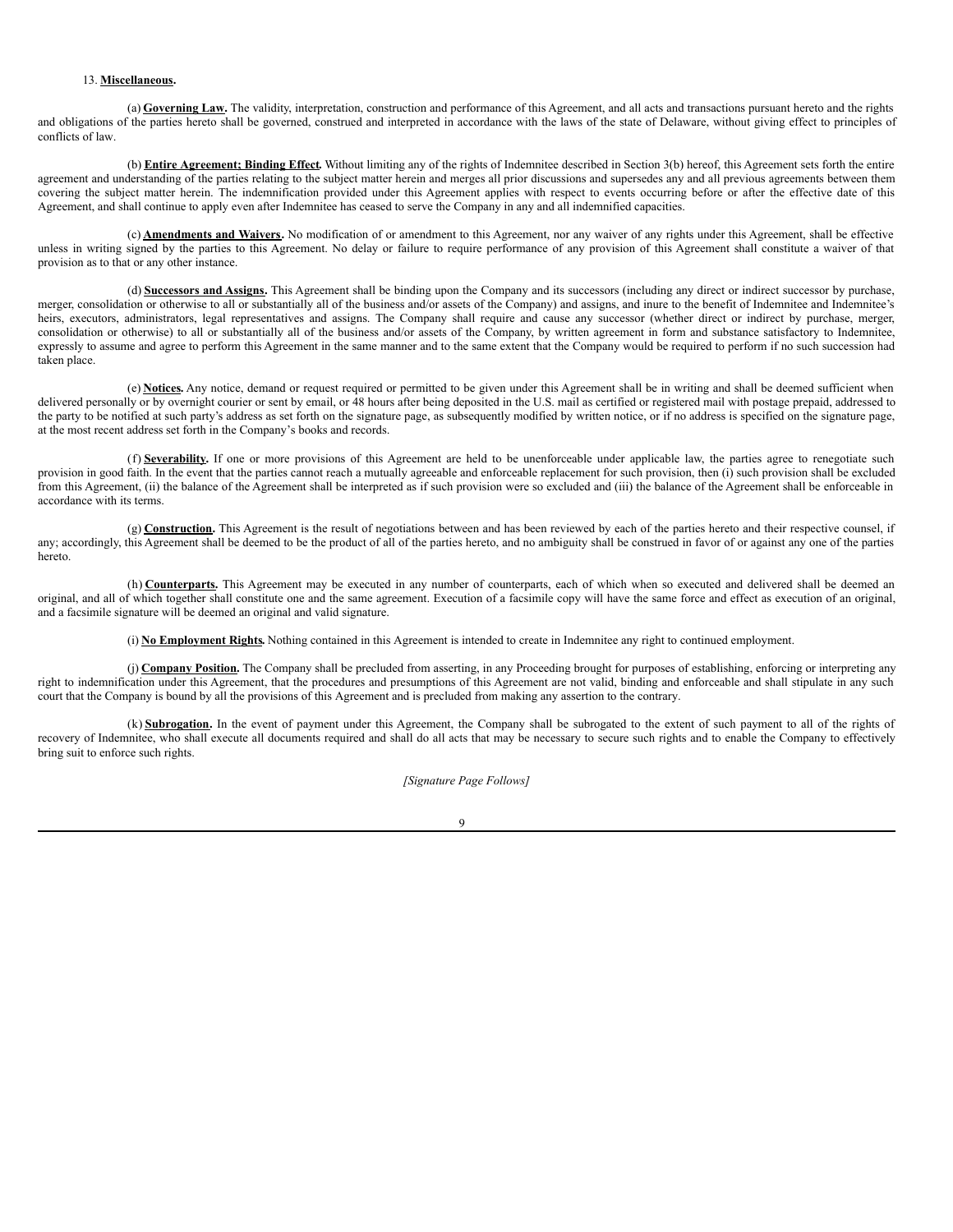The parties have executed this Agreement as of the date first set forth above.

# **THE COMPANY:**

(Signature)

BIOMX INC.

By:

Name: Title:

Address:

AGREED TO AND ACCEPTED:

**INDEMNITEE:**

(Signature)

Address:

Email: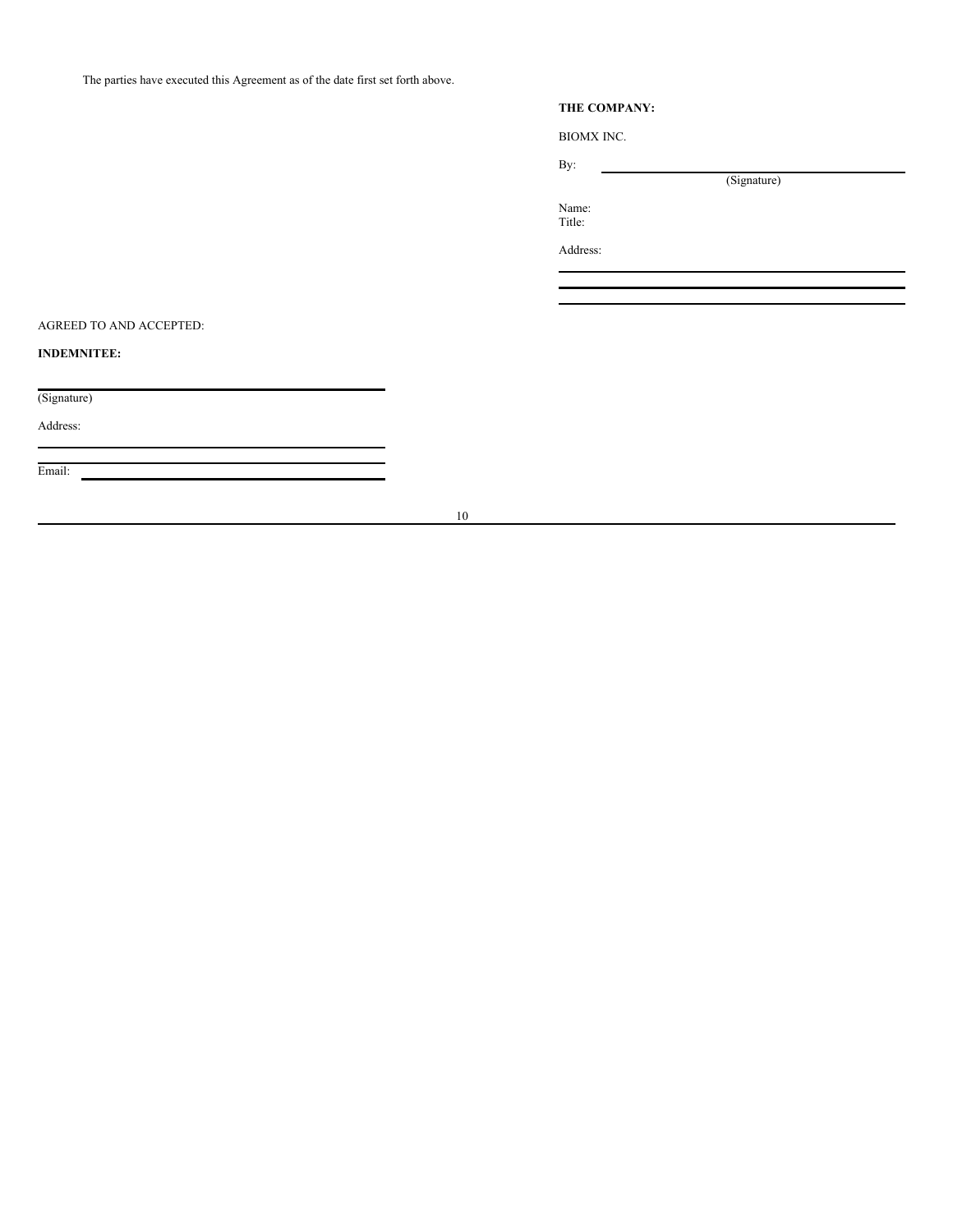# **Schedule to Exhibit 10.1**

The following directors and executive officers of BiomX Inc., or BiomX, are parties to Indemnification Agreements with BiomX which are substantially identical in all material respects to the representative Indemnification Agreement filed herewith and are dated as of the respective dates listed below. The other Indemnification Agreements are omitted pursuant to Instruction 2 to Item 601 of Regulation S-K.

| <b>Name of Signatory</b> | Date             |
|--------------------------|------------------|
| Dr. Alan C. Moses        | October 2, 2020  |
| Paul J. Sekhri           | October 2, 2020  |
| Marina Wolfson           | December 1, 2019 |
| Jonathan Solomon         | October 28, 2019 |
| Dr. Russell Greig        | October 28, 2019 |
| Dr. Gbola Amusa          | October 28, 2019 |
| Jonas Grossman           | October 28, 2019 |
| Lynne Sullivan           | October 28, 2019 |
| Assaf Oron               | October 28, 2019 |
| Dr. Sailaja Puttagunta   | October 28, 2019 |
| Dr. Merav Bassan         | October 28, 2019 |
|                          |                  |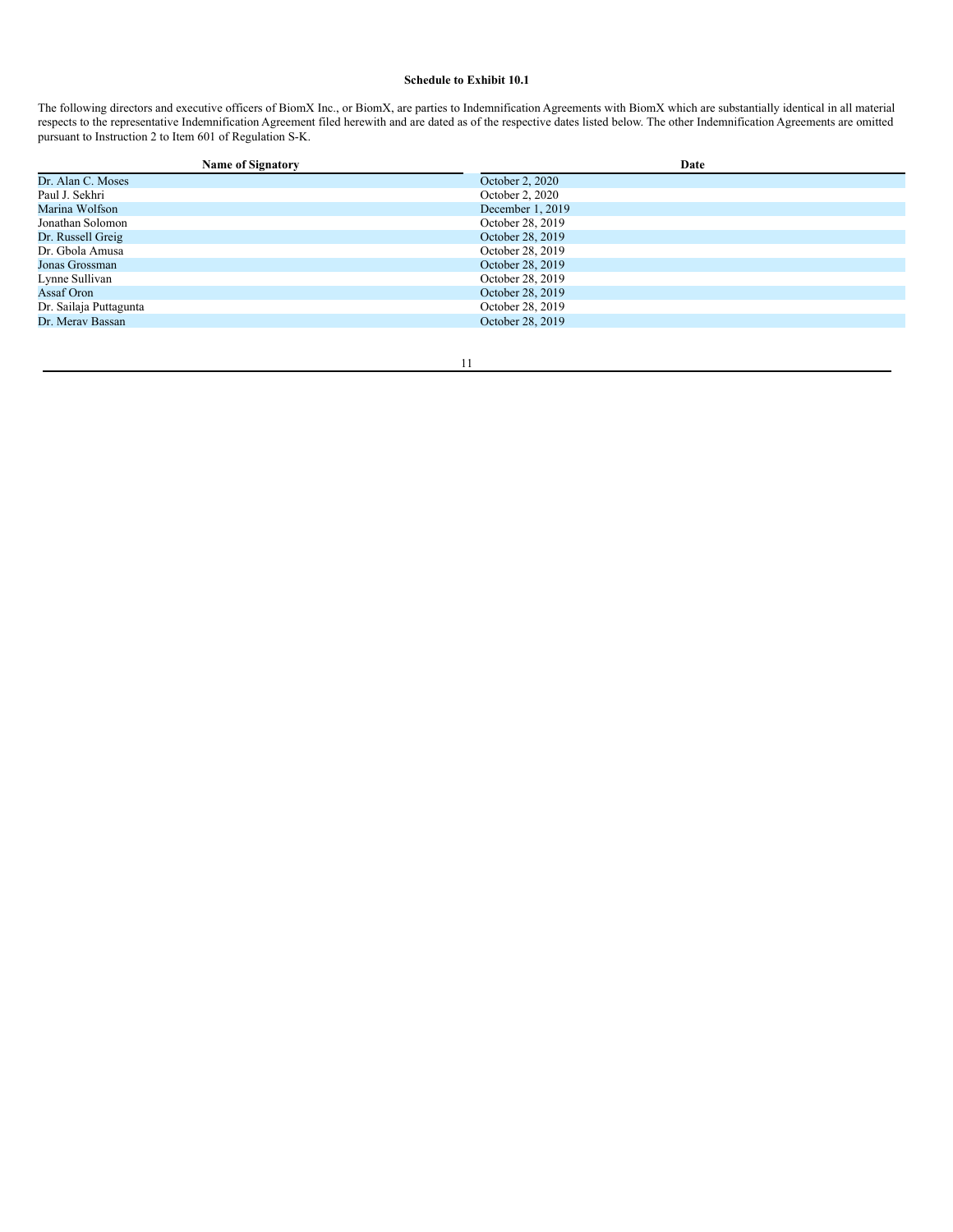### **CERTIFICATION OF CHIEF EXECUTIVE OFFICER PURSUANT TO RULE 13a-14(a) UNDER THE SECURITIES EXCHANGE ACT OF 1934**

<span id="page-46-0"></span>I, Jonathan Solomon, certify that:

- 1. I have reviewed this Quarterly Report on Form 10-Q of BiomX Inc.;
- 2. Based on my knowledge, this report does not contain any untrue statement of a material fact or omit to state a material fact necessary to make the statements made, in light of the circumstances under which such statements were made, not misleading with respect to the period covered by this report;
- 3. Based on my knowledge, the financial statements, and other financial information included in this report, fairly present in all material respects the financial condition, results of operations and cash flows of the registrant as of, and for, the periods presented in this report;
- 4. The registrant's other certifying officer(s) and I are responsible for establishing and maintaining disclosure controls and procedures (as defined in Exchange Act Rules 13a-15(e) and 15d-15(e)) [language omitted in accordance with Exchange Act Rule 13a-14(a)] for the registrant and have:
	- a) Designed such disclosure controls and procedures, or caused such disclosure controls and procedures to be designed under our supervision, to ensure that material information relating to the registrant, including its consolidated subsidiaries, is made known to us by others within those entities, particularly during the period in which this report is being prepared;
	- b) [paragraph omitted in accordance with Exchange Act Rule 13a-14(a)]
	- c) Evaluated the effectiveness of the registrant's disclosure controls and procedures and presented in this report our conclusions about the effectiveness of the disclosure controls and procedures, as of the end of the period covered by this report based on such evaluation; and
	- d) Disclosed in this report any change in the registrant's internal control over financial reporting that occurred during the registrant's most recent fiscal quarter (the registrant's fourth fiscal quarter in the case of an annual report) that has materially affected, or is reasonably likely to materially affect, the registrant's internal control over financial reporting; and
- 5. The registrant's other certifying officer(s) and I have disclosed, based on our most recent evaluation of internal control over financial reporting, to the registrant's auditors and the audit committee of the registrant's board of directors (or persons performing the equivalent functions):
	- a) All significant deficiencies and material weaknesses in the design or operation of internal control over financial reporting which are reasonably likely to adversely affect the registrant's ability to record, process, summarize and report financial information; and
	- b) Any fraud, whether or not material, that involves management or other employees who have a significant role in the registrant's internal control over financial reporting.

Date: November 12, 2020

/s/ Jonathan Solomon

Jonathan Solomon Chief Executive Officer (Principal executive officer)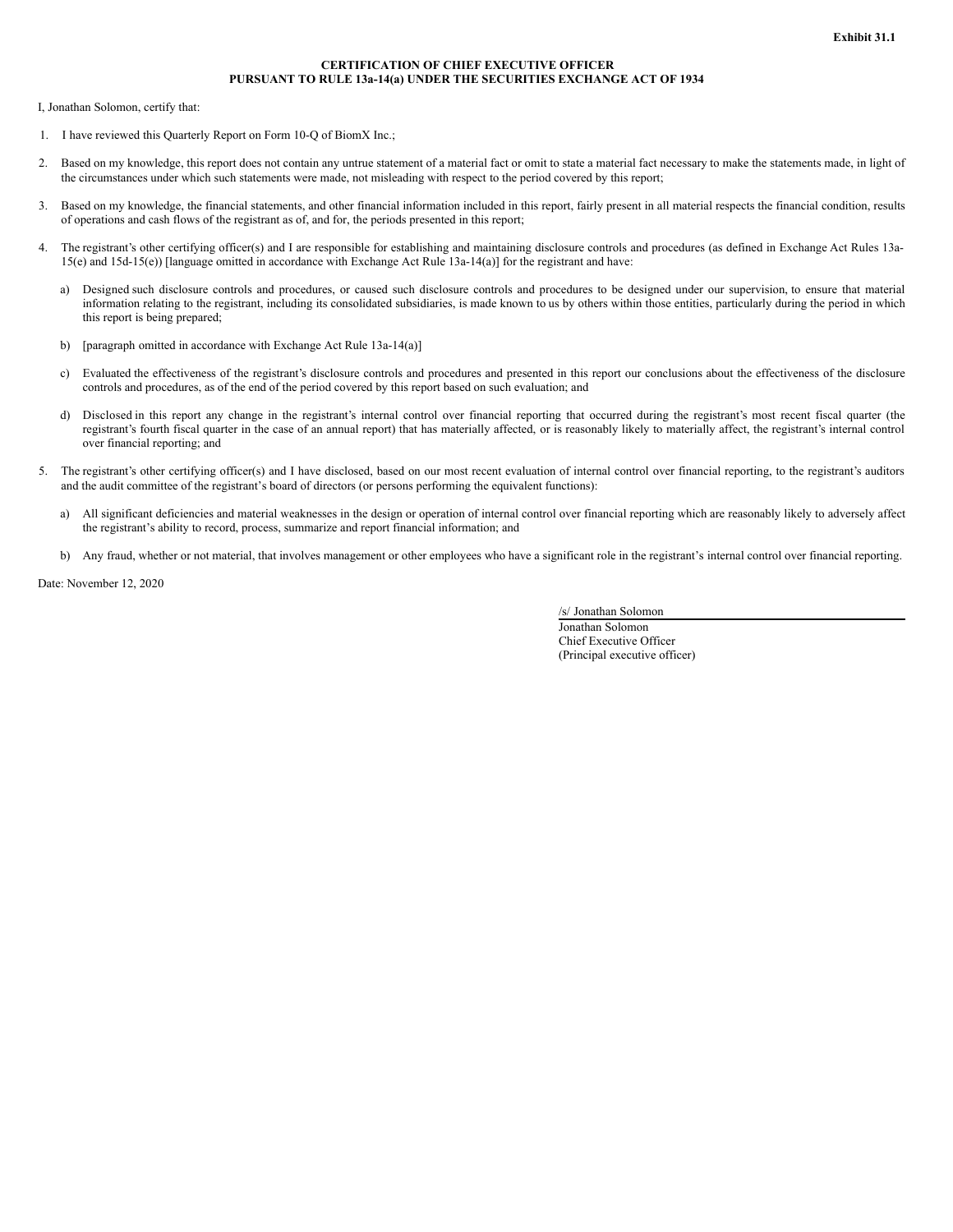### **CERTIFICATION OF CHIEF FINANCIAL OFFICER PURSUANT TO RULE 13a-14(a) UNDER THE SECURITIES EXCHANGE ACT OF 1934**

<span id="page-47-0"></span>I, Marina Wolfson, certify that:

- 1. I have reviewed this Quarterly Report on Form 10-Q of BiomX Inc.;
- 2. Based on my knowledge, this report does not contain any untrue statement of a material fact or omit to state a material fact necessary to make the statements made, in light of the circumstances under which such statements were made, not misleading with respect to the period covered by this report;
- 3. Based on my knowledge, the financial statements, and other financial information included in this report, fairly present in all material respects the financial condition, results of operations and cash flows of the registrant as of, and for, the periods presented in this report;
- 4. The registrant's other certifying officer(s) and I are responsible for establishing and maintaining disclosure controls and procedures (as defined in Exchange Act Rules 13a-15(e) and 15d-15(e)) [language omitted in accordance with Exchange Act Rule 13a-14(a)] for the registrant and have:
	- a) Designed such disclosure controls and procedures, or caused such disclosure controls and procedures to be designed under our supervision, to ensure that material information relating to the registrant, including its consolidated subsidiaries, is made known to us by others within those entities, particularly during the period in which this report is being prepared;
	- b) [paragraph omitted in accordance with Exchange Act Rule 13a-14(a)];
	- c) Evaluated the effectiveness of the registrant's disclosure controls and procedures and presented in this report our conclusions about the effectiveness of the disclosure controls and procedures, as of the end of the period covered by this report based on such evaluation; and
	- d) Disclosed in this report any change in the registrant's internal control over financial reporting that occurred during the registrant's most recent fiscal quarter (the registrant's fourth fiscal quarter in the case of an annual report) that has materially affected, or is reasonably likely to materially affect, the registrant's internal control over financial reporting; and
- 5. The registrant's other certifying officer(s) and I have disclosed, based on our most recent evaluation of internal control over financial reporting, to the registrant's auditors and the audit committee of the registrant's board of directors (or persons performing the equivalent functions):
	- a) All significant deficiencies and material weaknesses in the design or operation of internal control over financial reporting which are reasonably likely to adversely affect the registrant's ability to record, process, summarize and report financial information; and
	- b) Any fraud, whether or not material, that involves management or other employees who have a significant role in the registrant's internal control over financial reporting.

Date: November 12, 2020

/s/ Marina Wolfson

Marina Wolfson Senior Vice President for Finance and Operations (Principal financial officer)